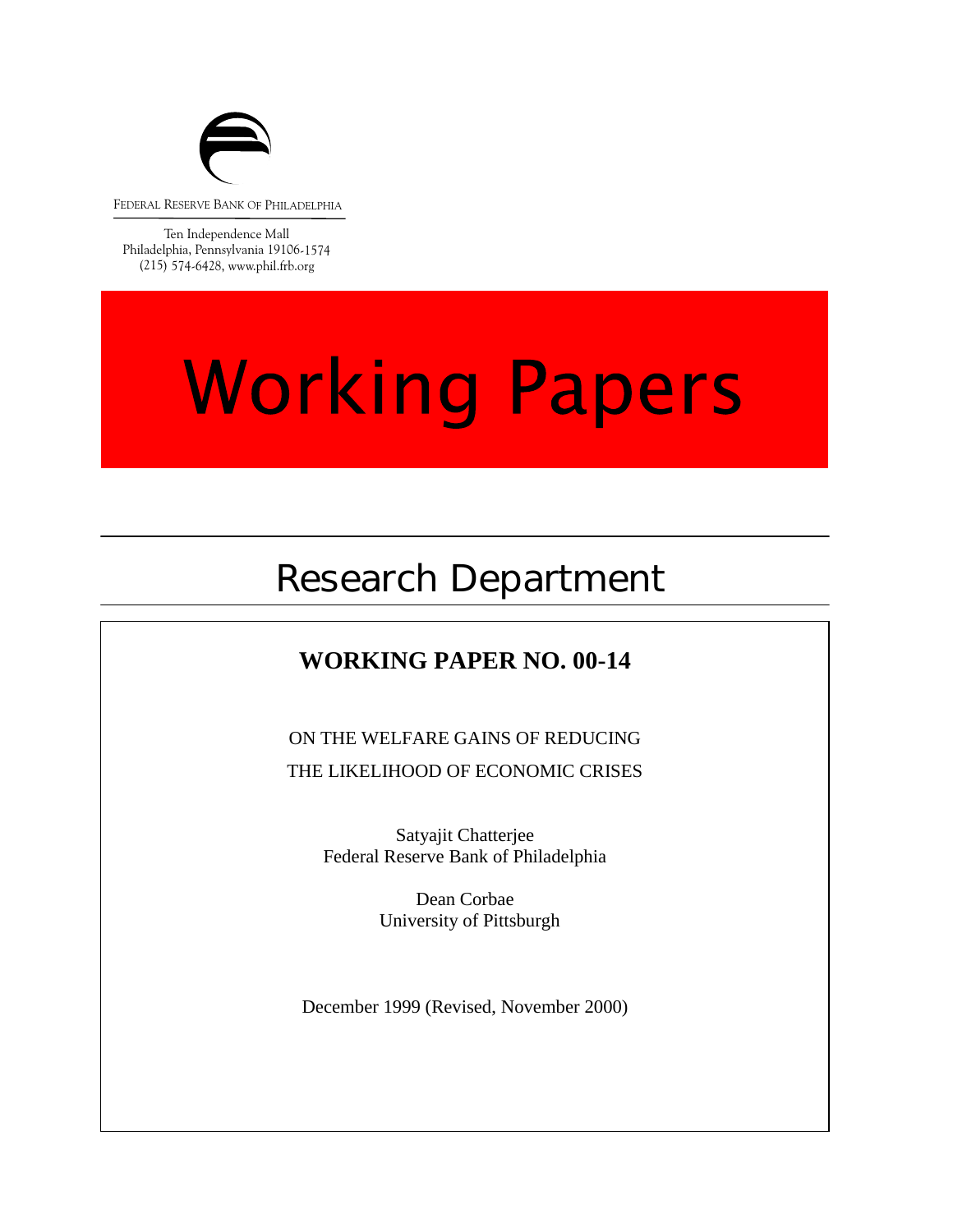# Working Paper No. 00-14 On the Welfare Gains of Reducing the Likelihood of Economic Crises<sup>1</sup>

Satyajit Chatterjee Federal Reserve Bank of Philadelphia

> Dean Corbae University of Pittsburgh

December 1999 (Revised, November 2000)

<sup>1</sup>We are very grateful to Hide Ichimura, Narayana Kocherlakota, and Don Fullerton for help on this project. We also thank seminar participants at Arizona State, Boston University/Boston College, Duke, the Federal Reserve Banks of Cleveland and Minneapolis, Paris-I, Penn State, Texas, USC, Wharton School, and conference participants at the Econometric Society, Midwest Macro, NBER Summer Institute, SED, and the Denver FR System Meeting for their input. The views expressed in this paper are those of the authors and do not necessarily reflect those of the Federal Reserve Bank of Philadelphia or of the Federal Reserve System.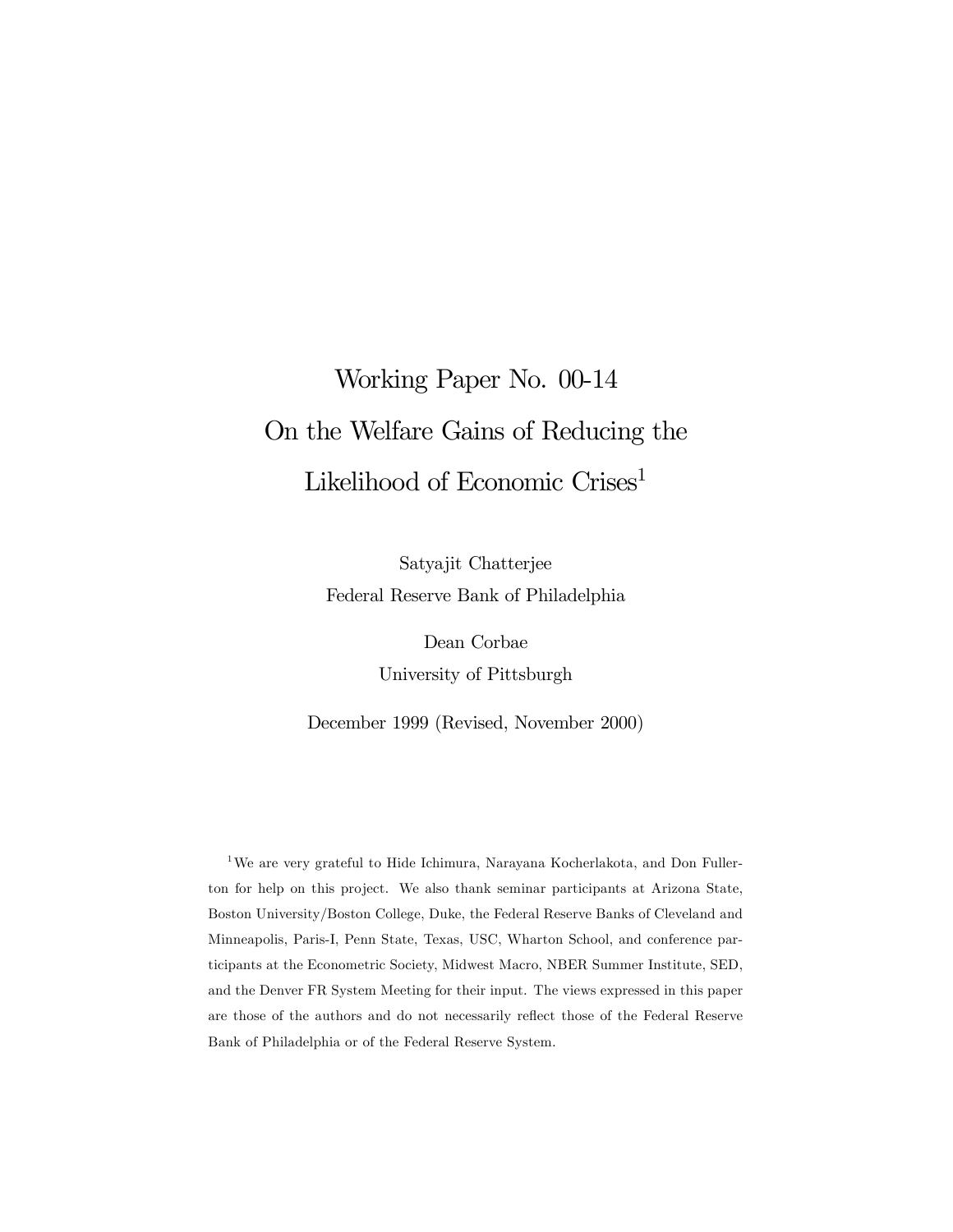#### Abstract

Our aim in this paper is to obtain a measure of the potential benefit of reducing the likelihood of economic crises. We define an economic crisis as a Depression-style collapse of economic activity. Based on the observed frequency of Depression-like events, we estimate this likelihood to be approximately once every 83 years for the US. Even for this small probability of transiting into a Depression-like state, the welfare gain from setting it to zero can range between 1.05 percent and 6.59 percent of annual consumption, in perpetuity. These large gains arise because even though the probability of encountering a Depressionlike state is small, it is highly persistent once it occurs. We also find that for some calibrations of the model, uninsured unemployment risk contributes significantly to the size of these gains.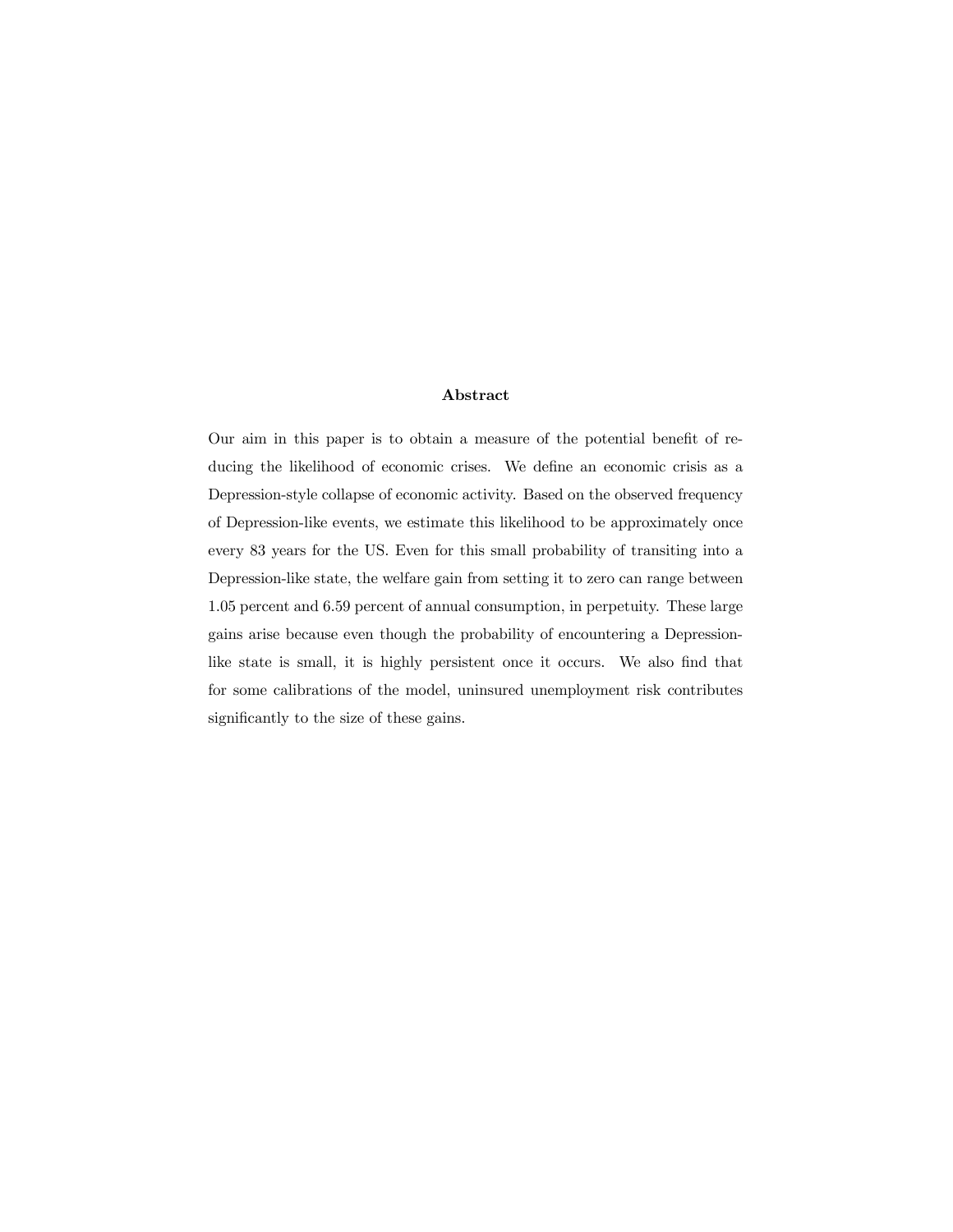#### 1 Introduction

A central concern in macroeconomics has been whether policy should attempt to stabilize cyclical fluctuations. In a thought-provoking argument, Lucas (1987) suggested that the welfare gains from eliminating postwar variability in aggregate consumption was something on the order of one-tenth of one percent of annual U.S. consumption. In his view, these gains were too small to justify any new initiatives to stabilize cyclical fluctuations.

Lucas' calculation assumed that aggregate risk is shared equally among all individuals. Instead, Imrohoroglu (1989) examined the welfare cost of cyclical fluctuations in an environment in which individuals faced uninsured unemployment risk. She found that even when individuals cannot buy insurance against income fluctuations, their ability to accumulate a "buffer stock" of assets (or to borrow against future income, if permitted) gives them considerable scope to smooth consumption. Nevertheless, she estimated that in the presence of empirically plausible idiosyncratic income shocks the welfare gain from elimination of all cyclical volatility may be as high as three-tenths of one percent of total consumption (for a modest risk-aversion parameter). However, Atkeson and Phelan (1994) and Krusell and Smith (1999) pointed out that if countercyclical policies stabilize aggregate unemployment by simply removing the correlation between the unemployment risks faced by different individuals (leaving intact individual employment prospects), the welfare gain from stabilization policies are much smaller.

Following a different line of thought, a number of authors have pursued the implications of alternative and less restrictive preference specifications on the magnitude of the welfare gains in Lucas's representative agent calculation (Obstfeld (1994), Dolmas (1998), and Alvarez and Jermann (1999), among others). These studies have obtained much larger welfare costs of business cycles. However, Otrok (forthcoming) argues that when preference parameters are chosen to be consistent with business-cycle behavior, the welfare costs of business cycles are of the same order of magnitude as those obtained by Lucas.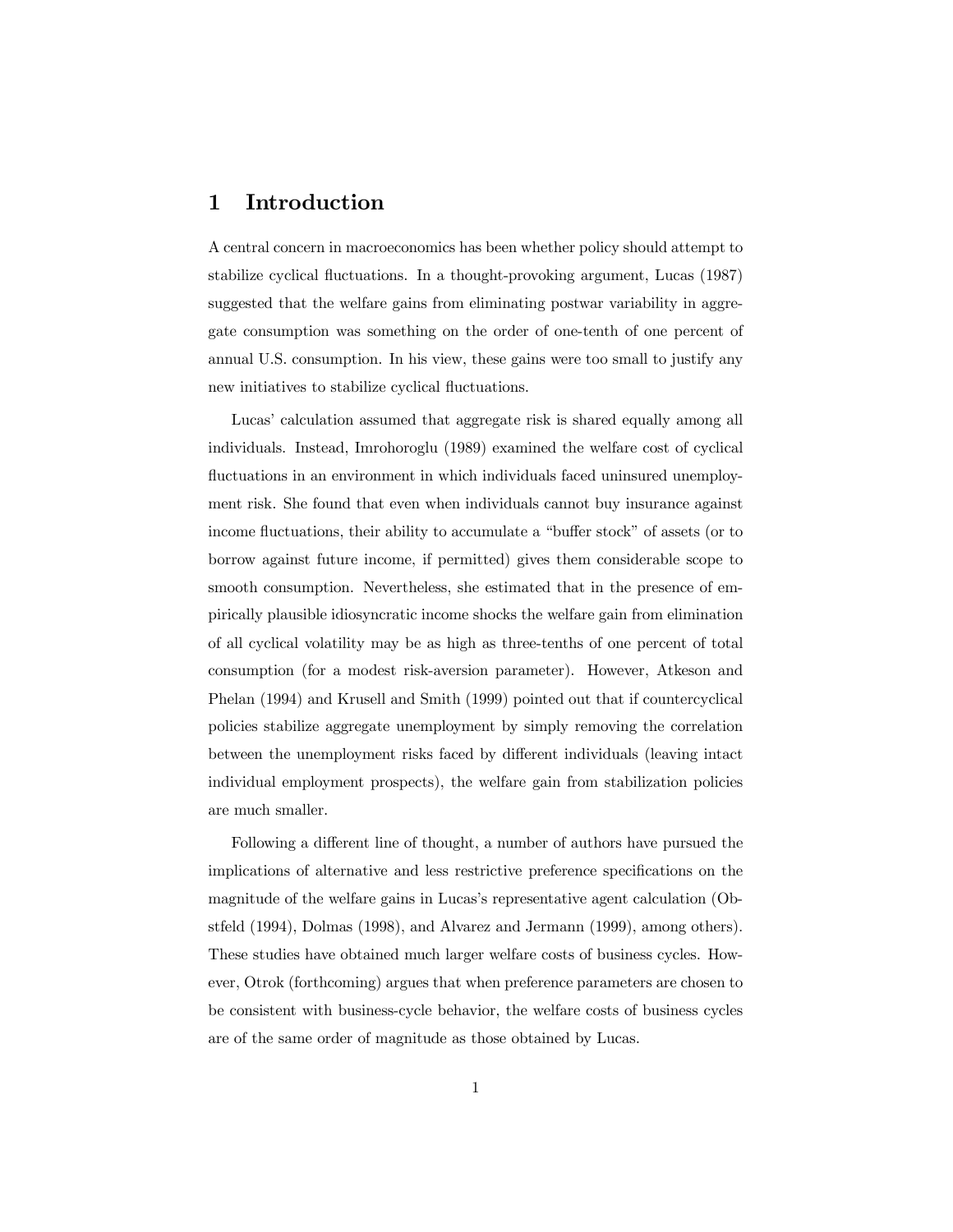The repeated findings of small gains of eliminating cyclical fluctuations motivates us to explore a different reason why stabilization policies might have a more significant quantitative effect on welfare.<sup>1</sup> The avenue we study is best motivated by Figure 1, which plots the annual unemployment rate for the period 1900 to 1998.



Figure 1: Unemployment Rate 1900-1998

As is evident, a striking aspect of this time series is the extraordinary rise in

<sup>&</sup>lt;sup>1</sup>Other researchers have begun to explore alternative mechanisms through which cyclical volatility may have a more substantial effect on welfare. Beaudry and Pages (1999) examine the welfare costs of business cycles in an environment where frictions in contract enforcement cause workers to face cyclical wage risk. Portier and Puch (1999) examine the welfare effects of a reduction in volatility of fundamentals allowing for induced changes in the desired steady-state capital stock. Cohen (2000) examines the case where stabilization policies prevent shortfalls in economic activity and so affect both the mean and volatility of economic activity. Barlevy (1999), Jones, Manuelli and Stacchetti (1999), and Matheron and Maury (2000) reconsider the costs of cyclical volatility when such volatility can affect the growth rate of the economy.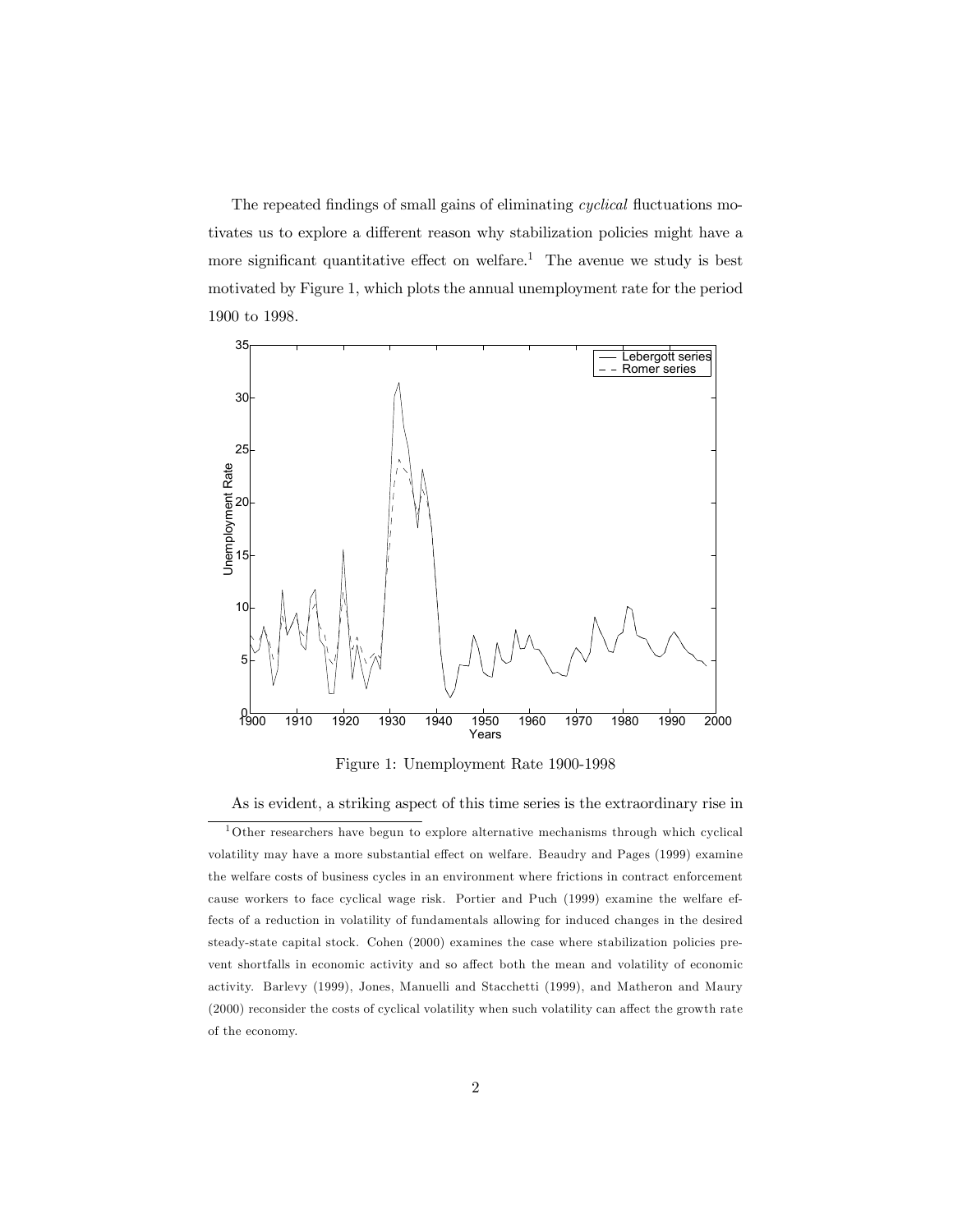unemployment between the years 1930 and 1939, generally identified in history as the Depression years.<sup>2</sup> One issue, among many, suggested by the picture is the potential for stabilization policies to lower the likelihood of economic crises. It is clear that the post-WWII sample studied by Lucas, Imrohoroglu, and others focusses on the benefits of stabilizing standard business cycle fluctuations and neglects the benefits of preventing economic crises like the Great Depression. With this in mind, the aim of our paper is to answer the question: "What fraction of consumption would a worker be willing to pay to set the current probability of a Depression-like event to zero?" The answer provides a rough guide to the benefit of pursuing policies aimed at reducing the likelihood of economic crises.

To answer this question we study an environment with the following features. There are a large number of workers who encounter stochastic employment opportunities. The probability of finding employment depends on the aggregate state of the economy. One of these aggregate states corresponds to an economic crisis where the probability of finding employment in the private sector is much lower relative to the other aggregate states. Workers cannot buy insurance against shocks to their employment status, but they can self-insure by holding stocks of an asset whose return is lower than the (common) rate of time preference of individuals.3 This environment permits us to model the defining characteristic of an economic crisis that is evident in Figure 1, namely, a very high unemployment rate of workers.

Our calculations start with an estimate of the current likelihood of depres-

<sup>2</sup>For the period 1900-1940, the Lebergott series for industrial unemployment was constructed by dividing the total number of unemployed workers reported in Lebergott's Table A-3 by the sum of unemployed workers and nonfarm workers also reported in that table. This construction assumes that most unemployed workers were in nonfarm occupations. The unemployment rates for 1941 and later are just those reported by the BLS. The Romer series was constructed by applying the corrections suggested by Romer (1986) to the industrial unemployment rate series.

<sup>&</sup>lt;sup>3</sup>This assumption is consistent with the general equilibrium implications of imperfect insurance, as shown, for instance, by Aiyagari (1994).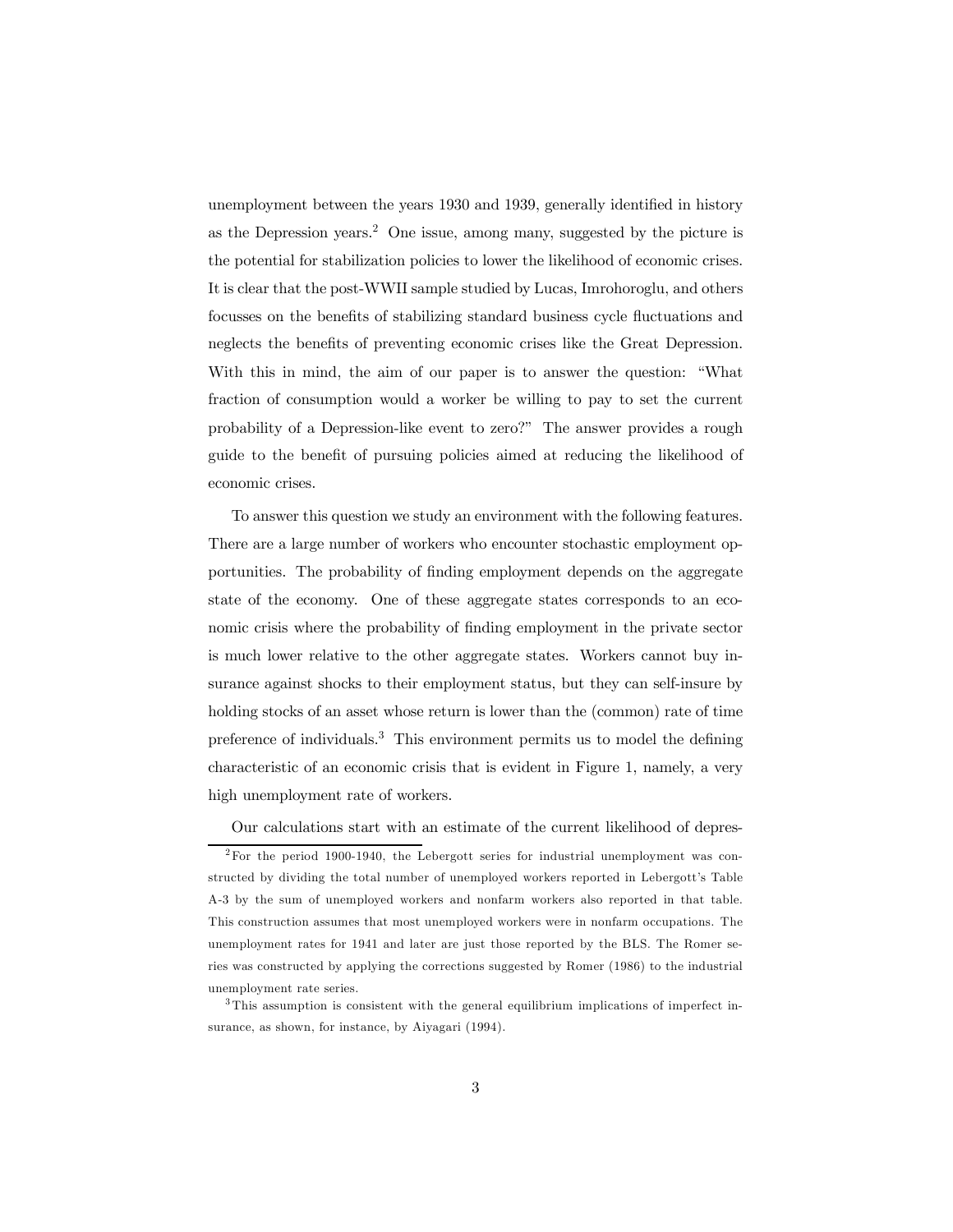sions; the likelihood that we (counterfactually) set to zero in our welfare experiments. We obtain an estimate of this likelihood by fitting a three-state Markov chain to the observed monthly chronology of expansions, contractions, and depressions (in the U.S.) for the period 1900 to 1998.4 In fitting one Markov chain to the entire period we ignore any difference in the likelihood of depressions between pre- and post-Depression eras. Under this assumption, we estimate the current likelihood of encountering a depression to be once every 1000 months (or once every 83 years). For a conservative baseline calibration, the steady-state welfare gain from setting this small probability to zero is 1.05 percent of annual consumption, in perpetuity. Taking into account the welfare gain along the transition path, this estimate rises to 1.11 percent. Less conservative but more plausible calibrations generally imply higher gains, with one scenario yielding a 6 percent steady-state welfare gain and 6.6 percent welfare gain including transition effects.

Although our approach bears a methodological similarity to the literature on the welfare cost of business cycles, there are two key differences with that literature that are worth emphasizing. First, setting the likelihood of a Depressionlike state to zero alters both the mean and volatility of individual earnings. The presence of these mean effects sets our welfare calculation apart from the literature on the welfare cost of business cycles that focuses solely on effects of changes in volatility. Second, welfare gains reported in that literature are in the nature of an upper bound because the elimination of all cyclical volatility (which is what's typically examined) may not be desirable. Such qualifications are unnecessary for the Great Depression which most everyone agrees was, at some level, preventable. The same is probably true of economic crises more generally. If policies can be found to eliminate the possibility of an economic crisis, the welfare gains reported in this paper, net of the cost of implementing such policies, are potentially achievable.

<sup>4</sup>An alternative approach to estimating the likelihood of a Depression-like event is to link it to the equity premium, as is done in Reitz (1988) and Danthine and Donaldson (1998).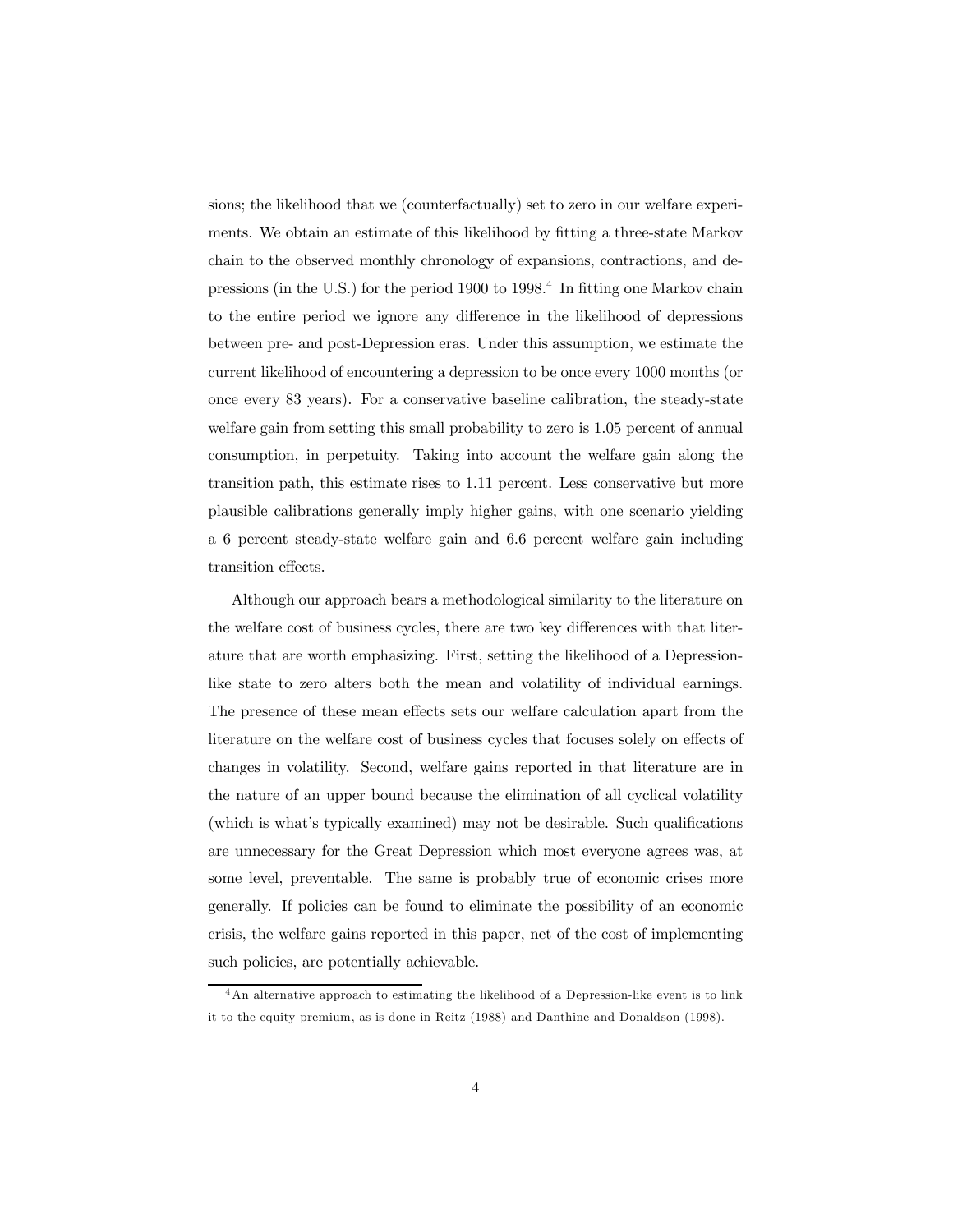#### 2 Environment

Our environment builds on work by Imrohoroglu (1989). The economy evolves through good  $(g)$ , bad  $(b)$ , and depression  $(d)$  times that have implications for employment prospects. The state of the economy  $\eta \in \{g, b, d\}$  is assumed to follow a first-order Markov process. The transition matrix of  $\eta$  is given by:

$$
\Lambda = \begin{bmatrix} \lambda_{gg} & \lambda_{bg} & \lambda_{dg} \\ \lambda_{gb} & \lambda_{bb} & \lambda_{db} \\ \lambda_{gd} & \lambda_{bd} & \lambda_{dd} \end{bmatrix}
$$

where, for example,  $\Pr\{\eta_{t+1} = g|\eta_t = b\} = \lambda_{gb}.$ 

The economy consists of a large number of infinitely lived agents who differ at any point in time in their asset holdings and employment opportunities. They maximize

$$
E\sum_{t=0}^{\infty}\beta^{t}U\left(c_{t}\right)
$$

where  $0 < \beta < 1$  is their discount factor and  $c_t$  is their consumption in period t. The utility function is given by

$$
U\left(c_{t}\right) = \frac{c_{t}^{1-\gamma}}{1-\gamma}
$$

where  $\gamma > 0$ .

Agents are endowed with one indivisible unit of time each period. Each agent receives an employment opportunity that is independent across agents. The employment opportunity has two states,  $i \in \{e, u\}$ . If the employed state occurs  $i = e$ , an agent produces y units of the consumption good. If the unemployed state occurs  $i = u$ , an agent produces  $\theta y$  units of the consumption good through household production, where  $0 < \theta < 1$ .

The individual-specific employment state is assumed to follow a first-order Markov process. The transition matrix is given by:

$$
\Lambda^\eta = \left[ \begin{array}{cc} \lambda_{ee}^\eta & \lambda_{ue}^\eta \\ \lambda_{eu}^\eta & \lambda_{uu}^\eta \end{array} \right]
$$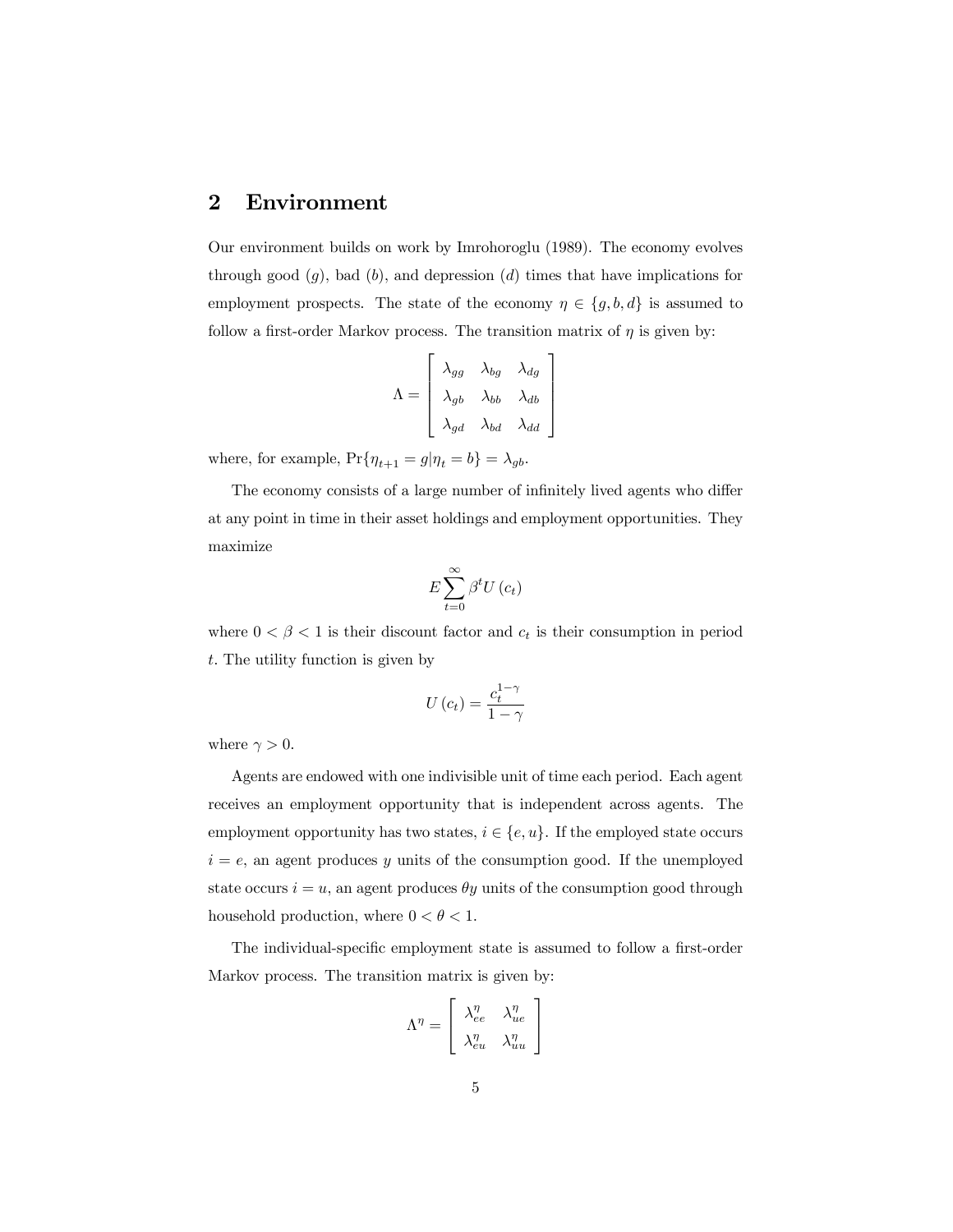where, for example,  $Pr{i_{t+1} = e|i_t = u, \eta_{t+1} = g} = \lambda_{eu}^g$  is the probability that an agent will be employed in good times at  $t+1$  given the agent was unemployed in period t.

The overall employment prospects faced by each individual depend on both the aggregate and individual states; that is, on the six pairs  $(\eta, i)$ ,  $\eta \in \{g, b, d\}$ and  $i \in \{e, u\}$ . These six pairs are denoted by  $\omega^1, \ldots, \omega^6$ , where  $\omega^1$  stands for employed in a good state,  $\omega^2$  stands for unemployed in a good state,  $\omega^3$ stands for employed in a bad state,  $\omega^4$  stands for unemployed in a bad state,  $\omega^5$  stands for employed in a Depression state, and  $\omega^6$  stands for unemployed in a depression state. The process governing  $\omega$  is a first-order Markov process with transition matrix given by  $\Phi = [\phi_{jk}]$ , where  $Pr{\omega_{t+1} = \omega^j \mid \omega_t = \omega^k}$  $=\phi_{jk}$ . The transition probabilities are determined by  $\Lambda$  and  $\Lambda^{\eta}$ . For example, if  $\omega_t = \omega^1$ , then the probability of  $\omega_{t+1} = \omega^2$ , i.e.,  $\phi_{21}$ , is given by  $\lambda_{gg} \lambda_{ue}^g$ .

While event-contingent insurance is not permitted, agents can insure themselves by holding stocks of some asset. For the moment, this asset is taken to be a storage technology with a zero real return (alternative asset market assumptions are explored later in the paper). Agents enter period  $t$  with individual savings  $s_t$  held over from the previous period. An agent's budget constraint can be written:

$$
c(\omega_t) + s_{t+1} = y(\omega_t) + s_t, \forall t, \omega
$$

$$
s_t \ge 0
$$

The maximization problem faced by an individual in this economy can be represented as a discounted dynamic program where the state variables are  $s = s_t$  and  $\omega = \omega_t$ . Following standard notation, the Bellman equation for this program is:

$$
V(s,\omega) = \max_{s' \ge 0} U(c(s,\omega)) + \beta \sum_{\omega'} \Phi(\omega',\omega)V(s',\omega')
$$
 (1)

subject to

$$
c(s,\omega) = y(\omega) + s - s' \ge 0, \forall \omega.
$$
 (2)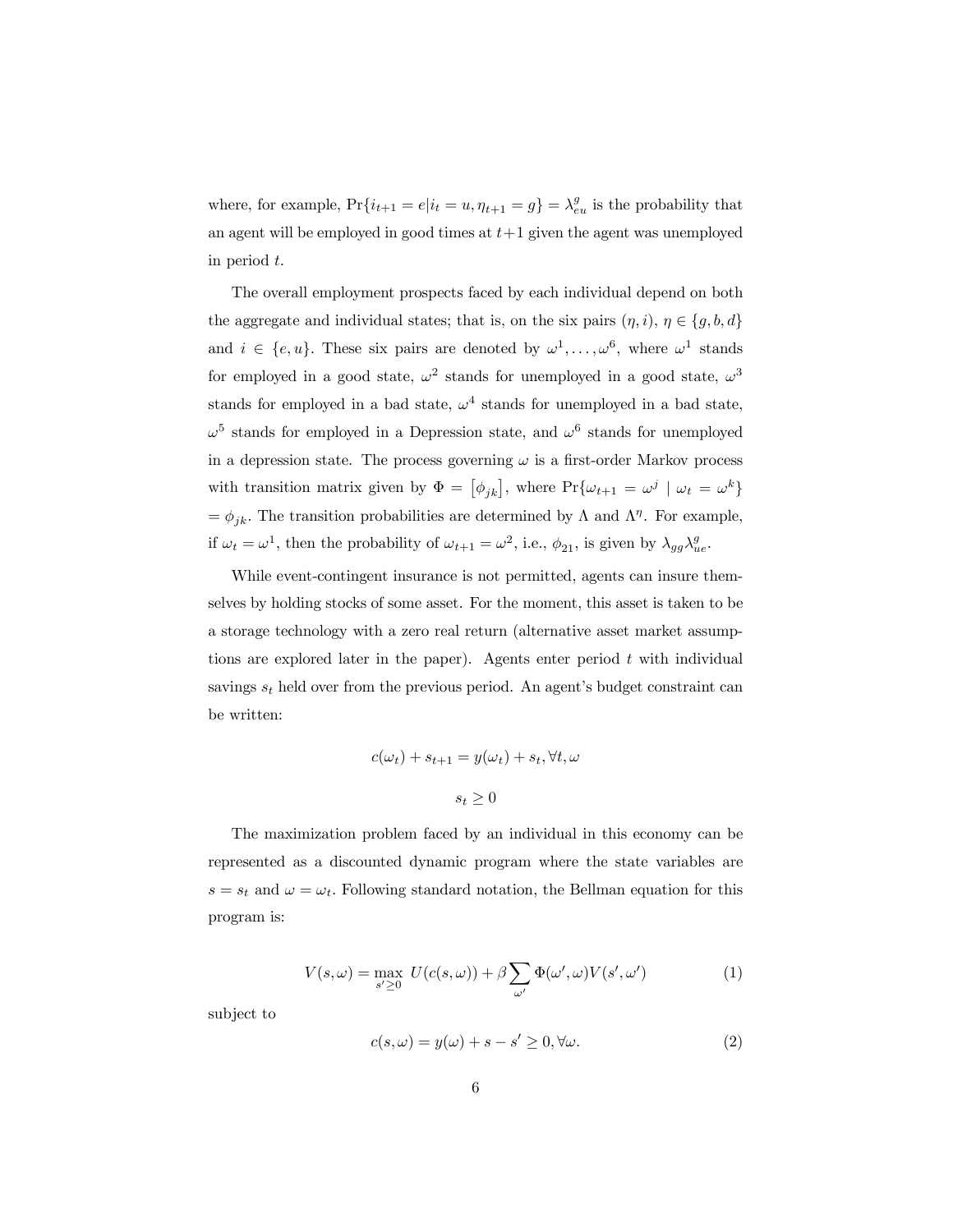Since agents face idiosyncratic shocks, they may hold different levels of savings. Let  $\mu_t(s, \omega)$  be the probability that an agent attains the state  $(s, \omega)$ . Then, the probability that state  $(s', \omega')$  occurs is given by:

$$
\mu_{t+1}(s', \omega') = \sum_{\omega} \sum_{s \in \Xi(s', \omega)} \Phi(\omega', \omega) \mu_t(s, \omega)
$$
 (3)

where  $\Xi(s', \omega) = \{s : s' = s'(s, \omega)\}\.$  Under mild regularity conditions (ergodicity of the Markov process and the absence of cyclically moving subsets) the sequence of recursively defined distributions converges to a unique invariant distribution  $\mu(s,\omega)$  from any initial distribution. The distribution  $\mu(s,\omega)$  gives the fraction of time an individual is in state  $(s, \omega)$ .

## 3 Estimates of the Aggregate State Transition Matrix

In order to estimate the aggregate state transition matrix we proceed by constructing a history of these aggregate states. We begin with the monthly NBER business cycle chronology, which date from December 1854. We associate NBER expansions with the good state and NBER contractions with the bad state. This two-state history is then augmented with a definition of what it means to be in a depression. If that definition is observed to be satisfied by some month, then that month's NBER classification is changed to the depression state.

As noted in the introduction, we take the defining characteristic of a depression to be very high incidence of unemployment among industrial workers. But unemployment rate data is available only for the period beginning 1900, and for the pre-WWII portion of that period it is available at an annual frequency only. Because of this data limitation, we confine our three-state history to the period 1900 to 1998.5

<sup>&</sup>lt;sup>5</sup>There is some fragmentary information on unemployment rates for the last decade of the nineteenth century. One of the sensitivity analyses performed later in the paper takes this information into account.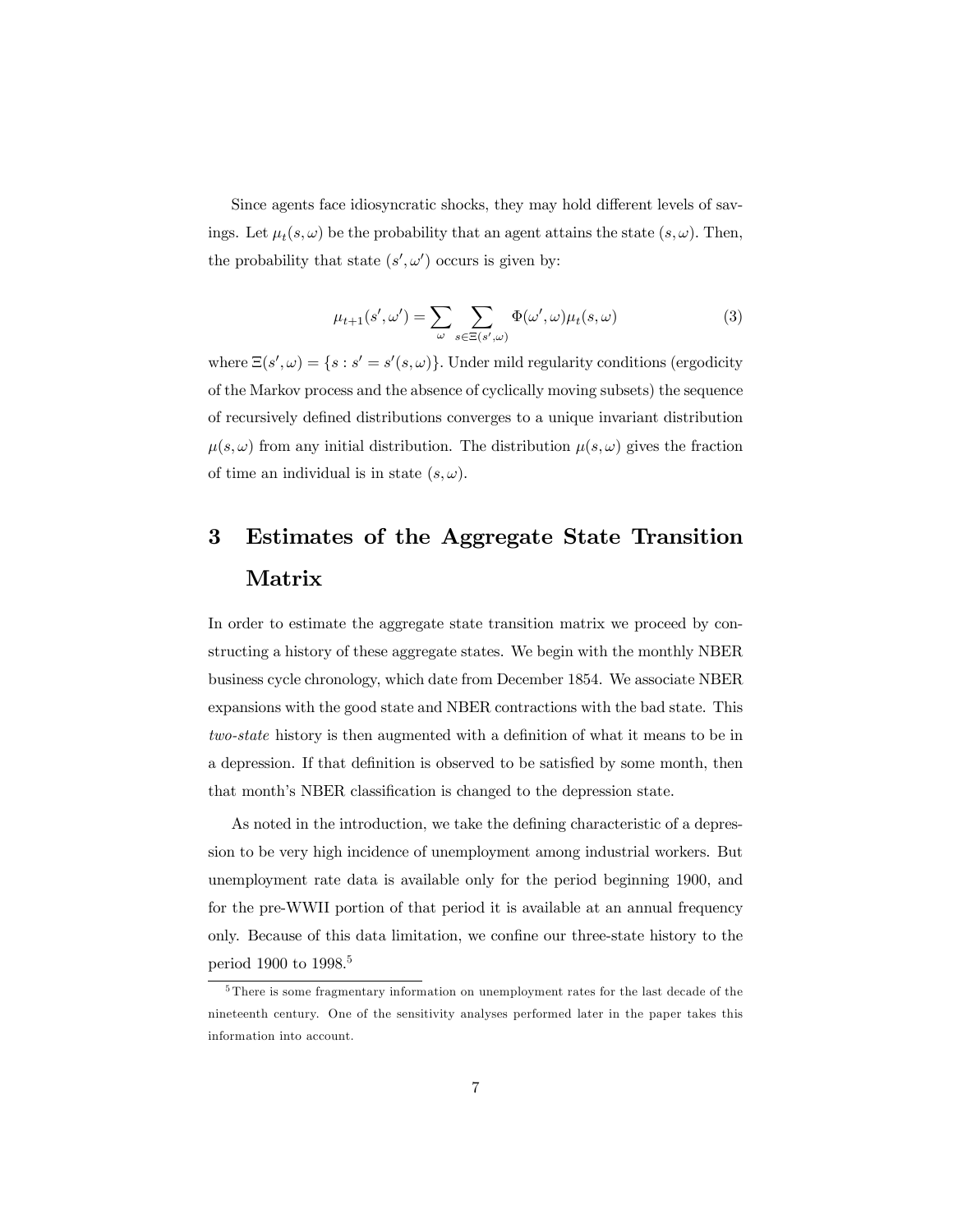For our baseline calculation, we classified all months of any year in which the unemployment rate exceeded 17 percent as depression months. This definition simply picks out the 120 months corresponding to the 1930-1939 period generally known as the "Depression years."<sup>6</sup> Accordingly, we changed the NBER classification of these months to the depression state. An alternative definition considered later in the paper classifies all months of any year in which the unemployment rate exceeded 20 percent as depression months.7

Given this three-state history, the maximum likelihood estimate of  $\lambda_{kj}$ , the  $(j, k)$ th element of the aggregate state transition matrix, is the ratio of the number of times the economy switched from state  $j$  to state  $k$  to the number of times the economy was observed to be in state j (Ross (1972) pp. 240-242).<sup>8</sup> Implementing this procedure for the whole sample yields the following estimate

<sup>8</sup> The estimated transition probabilities are given by

$$
\hat{\lambda}_{kj} = \frac{\sum_{t=1}^{T-1} 1\{\eta_{t+1} = k\} 1\{\eta_t = j\}}{\sum_{t=1}^{T-1} 1\{\eta_t = j\}}
$$

Given the Markov structure of our problem, the asymptotic standard errors of these estimates are given by:

$$
\sqrt{\frac{\hat{\lambda}_{kj}\left(1-\hat{\lambda}_{kj}\right)}{\sum_{t=1}^{T}1\{\eta_t=j\}}}.
$$

 $6$  Cole and Ohanian (1999) also identify the ten years between 1930 and 1939 as the period during which output remained below trend.

<sup>7</sup>A more sophisticated alternative would be to fit a 3-state regime to the unemployment rate data using the procedure described in Hamilton (1989). We followed our simple procedure because for the pre-WWII period the NBER chronology is likely to a better proxy for the frequency of good and bad times than any that can be inferred from the noisy unemployment series (see Romer (1986) for a discussion of the pitfalls of the pre-WWII unemployment series for cyclical analysis).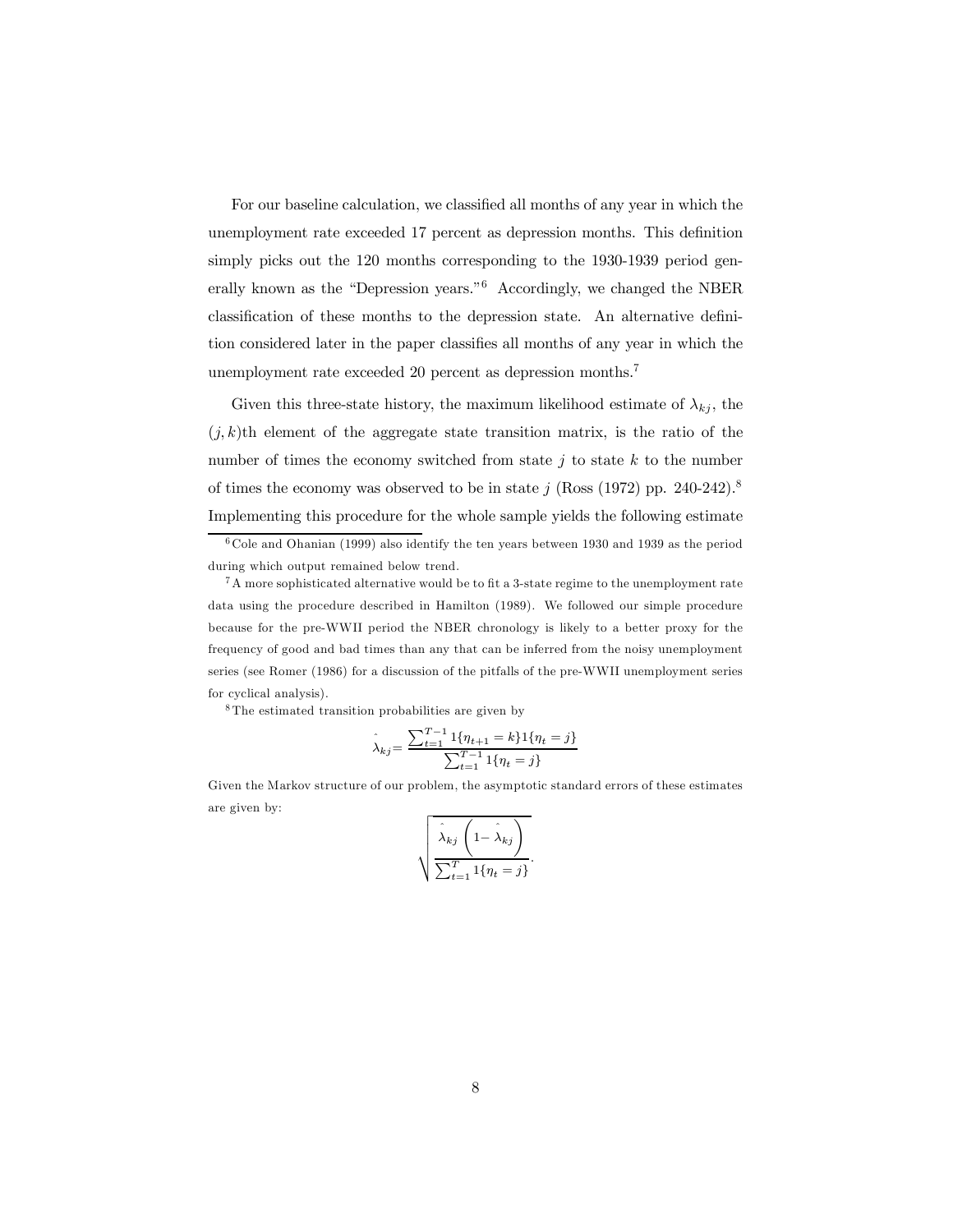of  $\Lambda$ , with standard errors in parentheses below:

$$
\widehat{\Lambda} = \begin{bmatrix}\n0.9766 & 0.0234 & 0 \\
(0.0053) & (0.0053) & (0) \\
0.0745 & 0.9216 & 0.0039 \\
(0.0164) & (0.0168) & (0.0039) \\
0.0083 & 0 & 0.9917 \\
(0.0083) & (0) & (0.0083)\n\end{bmatrix}
$$

The estimated matrix has several noteworthy features. First, because there is only one depression episode in our sample, there is only one transition into and one transition out of the depression state. In the three-state history we construct, the depression follows contractionary months and is followed by expansionary months. Hence  $\lambda_{dg} = \lambda_{bd} = 0$ . Second, the estimated matrix implies that conditional on not being in a depression, the probability of falling into one is 0.0010. Third, the unconditional probability of a depression is 0.0975, which is an order of magnitude larger than the conditional probability. The large discrepancy between these two probabilities reflects the fact that the depression state is very persistent. This discrepancy is one reason why the welfare loss from the possibility of a Depression-like event is relatively large, even though the probability of encountering a Depression-like event, conditional on not being in one, is quite small. $9$ 

A word about the precision of these estimates. The fact that there is only one depression episode in our sample might be thought to imply that none of the parameters relating to the third state (the third column and row of the  $\Lambda$  matrix) can be reliably estimated. That's not necessarily true. According to our history, the economy spent about 1,070 months in nondepression states. Thus, there were many instances in which the economy could have gone into a depression but didn't. The fact that the depression state was encountered only once out of more than 1000 trials suggests we can be quite confident that the probability of

<sup>&</sup>lt;sup>9</sup> The unconditional probability of a good state is 0.6951, and the unconditional probability of a bad state is 0.2074.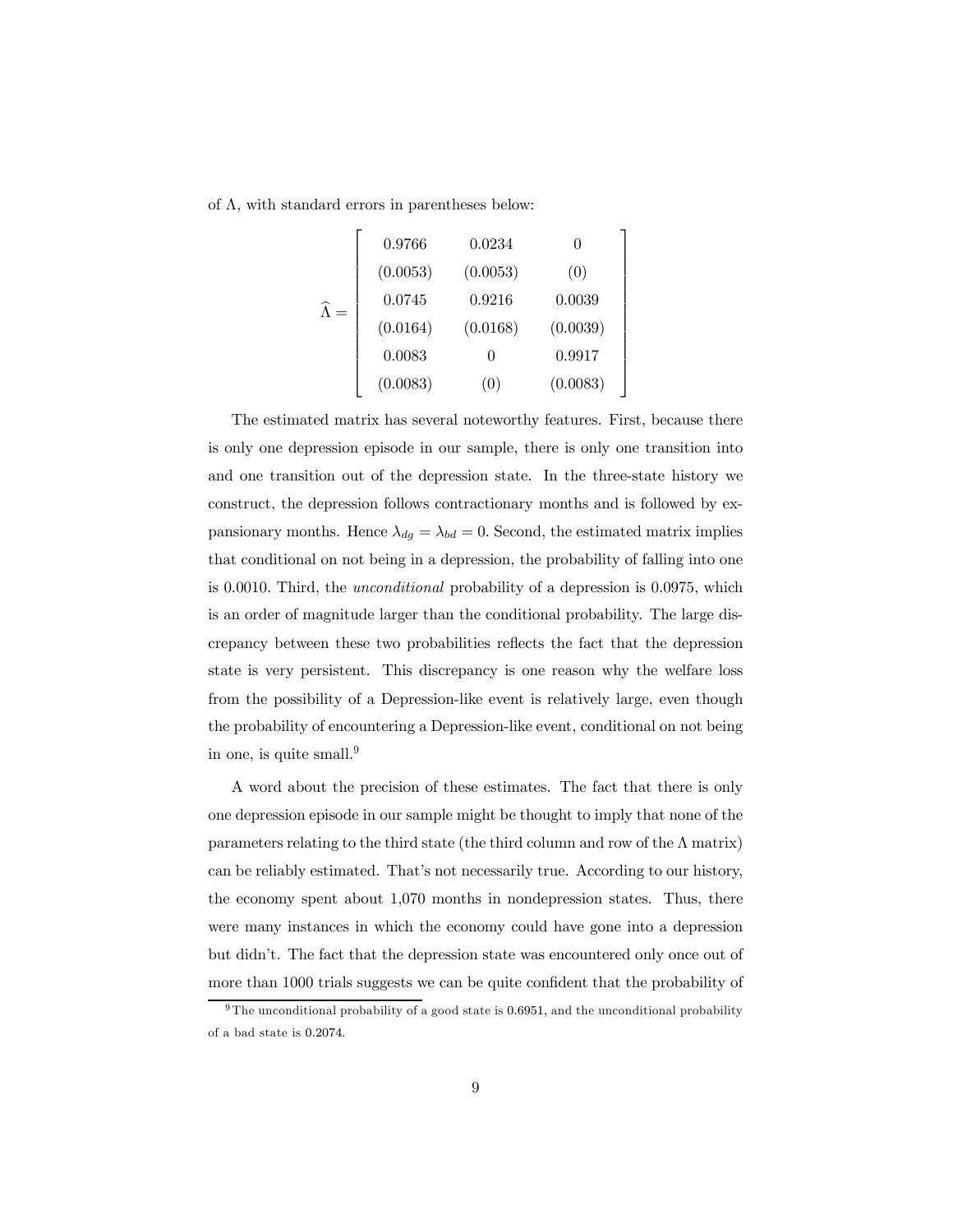transiting into a depression state is very low. Similarly, the economy spent 120 months in the depression state before transiting out of it. The fact that it took more than 100 trials for the economy to leave the depression state implies we can be reasonably confident that the probability of continuing in the depression state is quite high. As we shall see, these two features of a depression state, namely, the low probability of encountering one and its persistence once it is encountered, are the economically significant features. These features are wellsupported by history. $10$ 

#### 4 Calibration of Other Parameters

The calibration of the remaining parameters involves selecting parameter values for the elements of the individual-level transition matrices  $\Lambda^{\eta}$ , the preference parameters  $\beta$  and  $\gamma$ , and the earnings-loss parameter  $\theta$ .

#### The Individual State Transition Matrix

The individual-level state transition matrix for each aggregate state is built up from two pieces of information pertaining to that state, namely the average unemployment rate in that state and the average duration of unemployment spells in that state.

The average unemployment rate in the good, bad, and depression states were fixed at the average unemployment rate for these states in the whole sample. These were 5.33 percent, 7.86 percent, and 23.48 percent, respectively. Since the unemployment rate data is available at only annual frequencies for the pre-WWII era, the average unemployment rate for each state was calculated for

 $10$ We note, however, that the standard errors reported in parentheses are *asymptotic* standard errors and needn't be good estimates of the sampling variance in "small" samples. To investigate the small sample properties of our maximum likelihood estimate of  $\Lambda$ , we ran Monte Carlo simulations where the data generation process is given by  $\Lambda$ . As expected, the standard errors from the Monte Carlo simulations were larger than the asymptotic standard errors. Furthermore, we found an upward bias in the estimates of  $\lambda_{db}$  and  $\lambda_{qd}$ . Since correcting  $\widehat{\Lambda}$  for these biases only led to *higher* welfare gains of eliminating the depression-like state, we retained the more conservative estimates of  $\widehat{\Lambda}$  reported in the paper.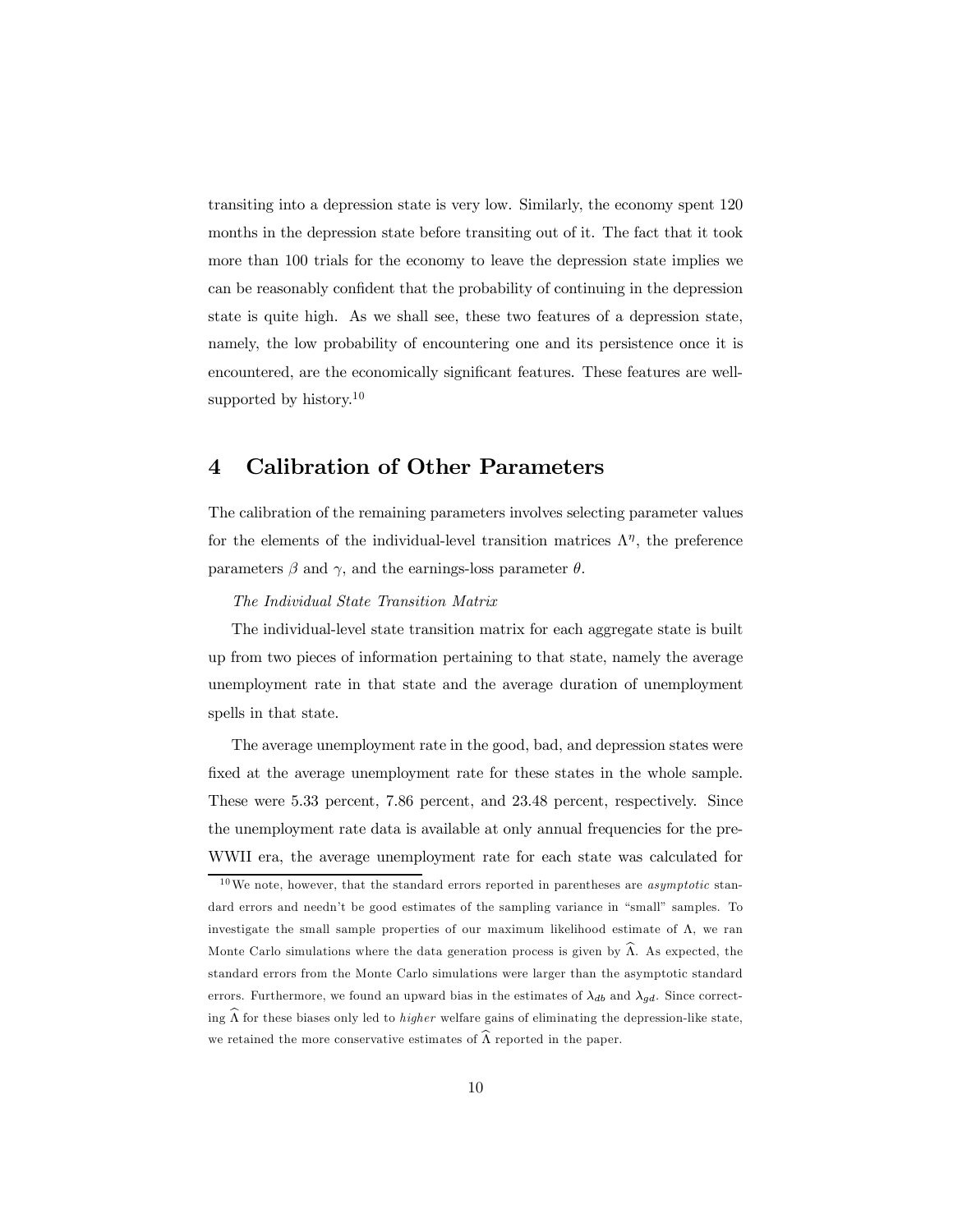annual data. All non-Depression years in which there were at least nine expansionary months were classified as "good" years and all other non-Depression years as "bad" years.<sup>11</sup>

The duration of unemployment spells in good and bad times are based on the monthly average duration of unemployment rate reported by the BLS. These were determined to be 2.75 months during expansions and 3.75 months during contractions. The only available data on the duration of unemployment spells for the Depression are for 1930 and 1931. By early 1930, 56 percent of male unemployed workers had been without work for at least nine weeks. The special census of unemployment undertaken in January 1931 reported that of the male workers unemployed in Boston, New York, Philadelphia, Chicago, and Los Angeles, 45.3 percent, 60.9 percent, 45.2 percent, 61.0 percent, and 33.2 percent, respectively, had been jobless for at least 18 weeks. In effect, the median unemployment duration had doubled in less than a year. The fact that the unemployment rate remained elevated for the next seven years suggests that the median duration of unemployment by the end of the Depression was probably a good deal higher than 18 weeks. We fixed the average duration of unemployment spells in the depression state as 10 months, roughly twice the median duration seen in 1931.<sup>12</sup>

The choice of average duration of unemployment spells for each aggregate

 $11$  Because the unemployment rate falls during expansions and rises during contractions, our procedure for calibrating  $U^g$  and  $U^b$  underestimates the true difference between these parameters. As a check, we estimated the average unemployment rate for the last six months of each expansion and the average unemployment rate for the last six months of each contraction in the postwar period (according to Romer (1986), the unemployment rate process for 1900- 1928 period is not significantly different from that in the postwar era, once allowance is made for likely measurement errors in the prewar unemployment data). The estimates were 4.70 percent and 6.74 percent respectively. Since this method of estimating  $U^g$  and  $U^b$  leads to uniformly lower values than what we estimate for our baseline calibration, we found that they led to higher welfare gains (of eliminating the likelihood of depressions) than those reported later in the paper.

 $12\,\mathrm{We}$  perform a sensitivity analysis with respect to the average duration of unemployment in the Depression later in the paper.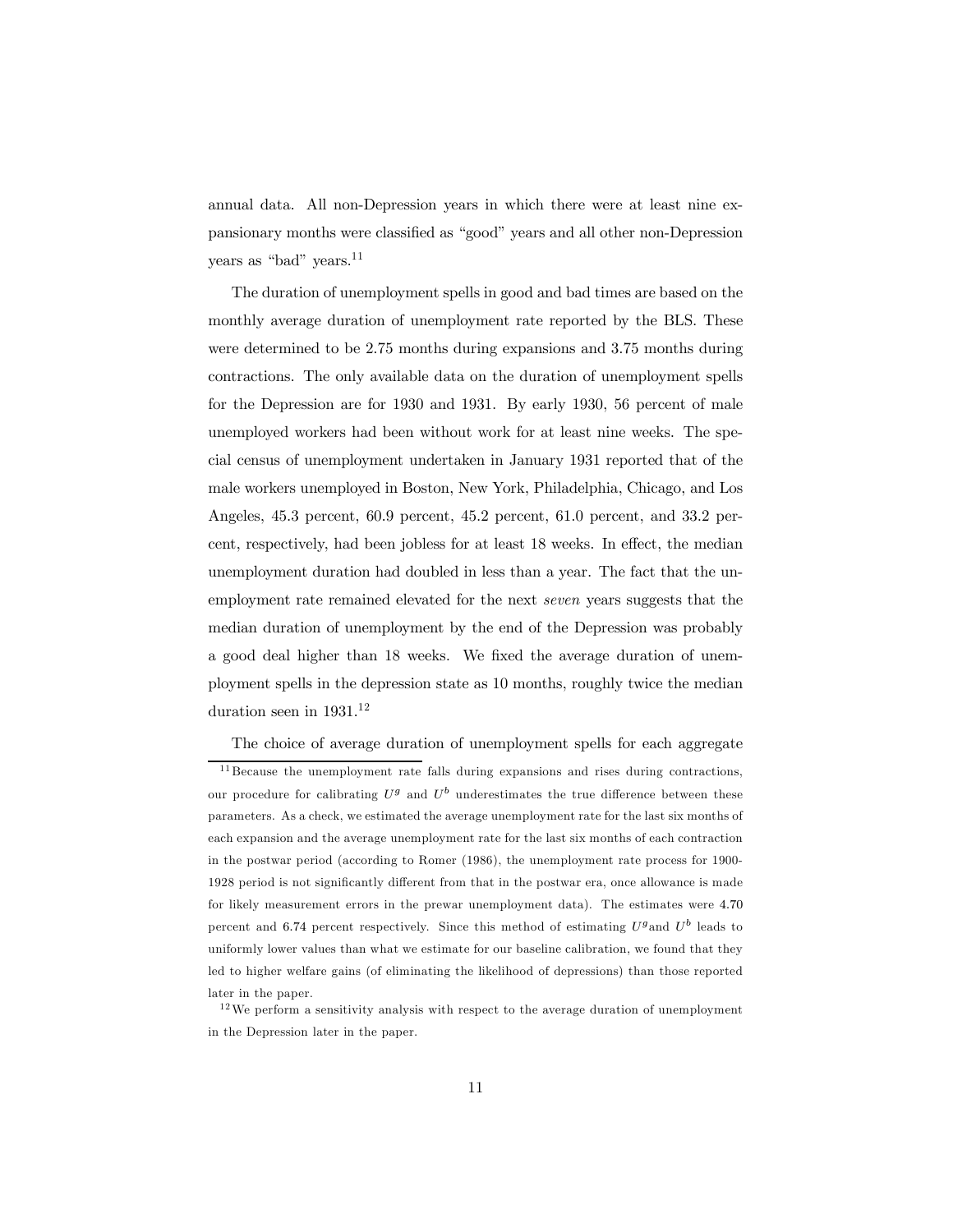state fixes  $\lambda_{uu}^{\eta}$  for  $\eta \in \{g, b, d\}$  (and, also  $\lambda_{eu}^{\eta} = 1 - \lambda_{uu}^{\eta}$ ). We chose the remaining elements to match the average unemployment rate in each aggregate state. Note that the evolution of the aggregate unemployment rate is given by:

$$
U_t = U_{t-1} \lambda_{uu}^{\eta(t)} + (1 - U_{t-1}) \lambda_{ue}^{\eta(t)}
$$

where  $\eta(t) \in \{g, b, d\}$ . Since  $\lambda_{uu}^{\eta}$  etc. depend only on the current state,  $U_t$ converges to a constant if the state remains unchanged for some length of time. For each aggregate state, these limiting unemployment rates solve:

$$
U^{\eta}=U^{\eta}\lambda_{uu}^{\eta}+(1-U^{\eta})\lambda_{ue}^{\eta}.
$$

We chose the values of  $\lambda_{ue}^{\eta}, \eta \in \{g, b, d\}$ , so that  $U^g, U^b$ , and  $U^d$  matched 5.3 percent, 7.86 percent, and 23.48 percent, respectively.13

These choices gave the following individual-level transition matrices for each aggregate state:14

| Table         |        |        |     |        |        |             |            |        |        |  |
|---------------|--------|--------|-----|--------|--------|-------------|------------|--------|--------|--|
| Good          |        |        |     | Bad    |        |             | Depression |        |        |  |
| $\Lambda^g =$ | 0.9795 | 0.0205 |     | 0.9773 | 0.0227 | $\Lambda^d$ |            | 0.9693 | 0.0307 |  |
|               | 0.3636 | 0.6364 | $=$ | 0.2667 | 0.7333 |             |            | 0.1000 | 0.9000 |  |

#### Preference and Earning-Loss Parameters

We set  $\beta = 0.9946$ , which is equivalent to an annual discount rate of 6 percent. We arrived at this number by assuming a rate of time preference equal to 4 percent at an annual rate as well as assuming that the constant monthly survival probability is equal to  $1-1/(40 \times 12)$  so that agents have a working life of 40 years.

 $13$  These choices imply that average unemployment rate in the good state is somewhat larger than  $U<sup>g</sup>$ , and the average unemployment rate in the bad and depression states are somewhat less than  $U^b$  and  $U^d$ , respectively. However, since all three states are highly persistent, these discrepancies are minor.

<sup>&</sup>lt;sup>14</sup> These matrices, along with  $\Lambda$ , imply the unconditional probabilities of being in states  $\omega^j$  (i.e.  $prob(\omega^j) = \phi_j$ ,  $j = 1, ..., 6$ ) are given by  $\phi_1 = 0.6568, \phi_2 = 0.0382, \phi_3 = 0.1922$ ,  $\phi_4 = 0.0152, \, \phi_5 = 0.0756,$  and  $\phi_6 = 0.0220$ .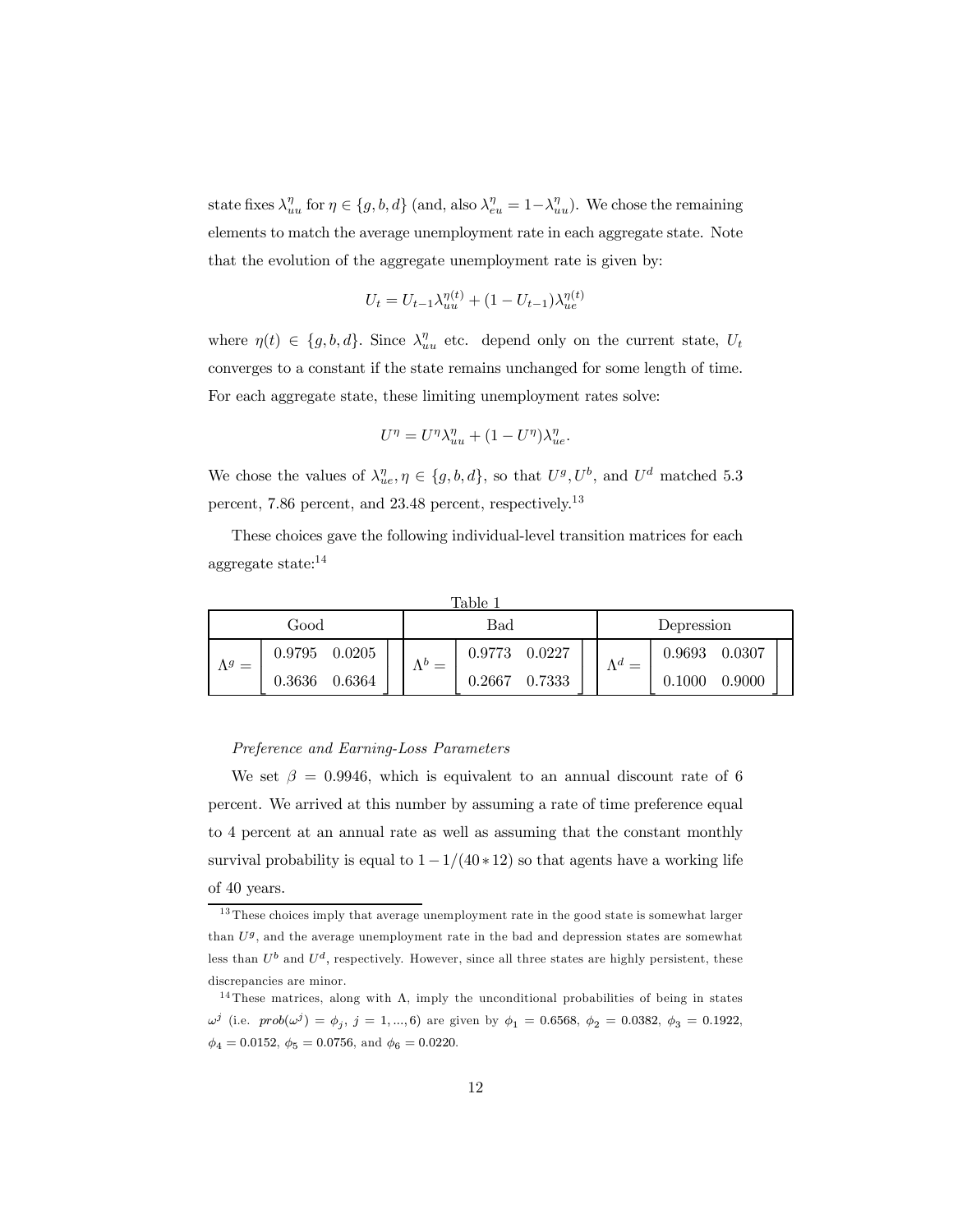For the baseline calibration, we set the risk aversion parameter,  $\gamma$ , to 1.5. The value of  $\theta y$  is given by "home production." According to Greenwood, Rogerson, and Wright (1995) "attempts to measure the value of the output of home-production come up with numbers between 20 and 50 percent of the value of measured market GNP." To be conservative, we set the earning loss parameter  $\theta$  to 0.5 in the baseline calibration.<sup>15</sup>

## 5 The Response of Per-capita Consumption in a Depression

Since our main interest is in the Depression-like state, it is of interest to see how well the model captures the decline in per-capita consumption during the Great Depression. To do this, we simulated our model with the observed history of aggregate states, starting with an initial distribution of asset holdings corresponding to the average over good states.<sup>16</sup> Figure 2a plots the computed percentage deviations of the simulated per-capita consumption against the percentage deviation in actual per-capita consumption.<sup>17</sup> In the simulation, percapita consumption drops by about 12 percent in 1930, about 13 percent in 1931, and then recovers to a decline of about 10-12 percent for the duration of the Depression. As the economy emerges from the Depression, per-capita consumption rises sharply to around 5 percent above trend and then gradually declines to

 $15$ Darby (1976) pointed out that workers engaged in government relief programs during the Depression were counted as unemployed. Darby also reports that the average wage earned by these "unemployed" workers during the years 1930-1939 was about 41 percent of the average wage during those years, which is lower than our baseline calibration of 50 percent.

 $16$ We obtain decision rules for optimal asset holdings by successive approximations on the value function  $V(s, \omega)$ . We discretize the state space of asset holdings to lie between 0 and 10.8 in increments of 0.027 for a total of 401 grid points. The upper bound is roughly equal to 11 months of income if the employed state continues for that long. In equilibrium, this constraint is never binding.

 $17$ The consumption series is based, in part, on the annual Kendrick real consumption series for 1889-1953 reported in Appendix B of Gordon (1986), deflated by population. The percentage deviations shown in the figure are taken from a quadratic trend.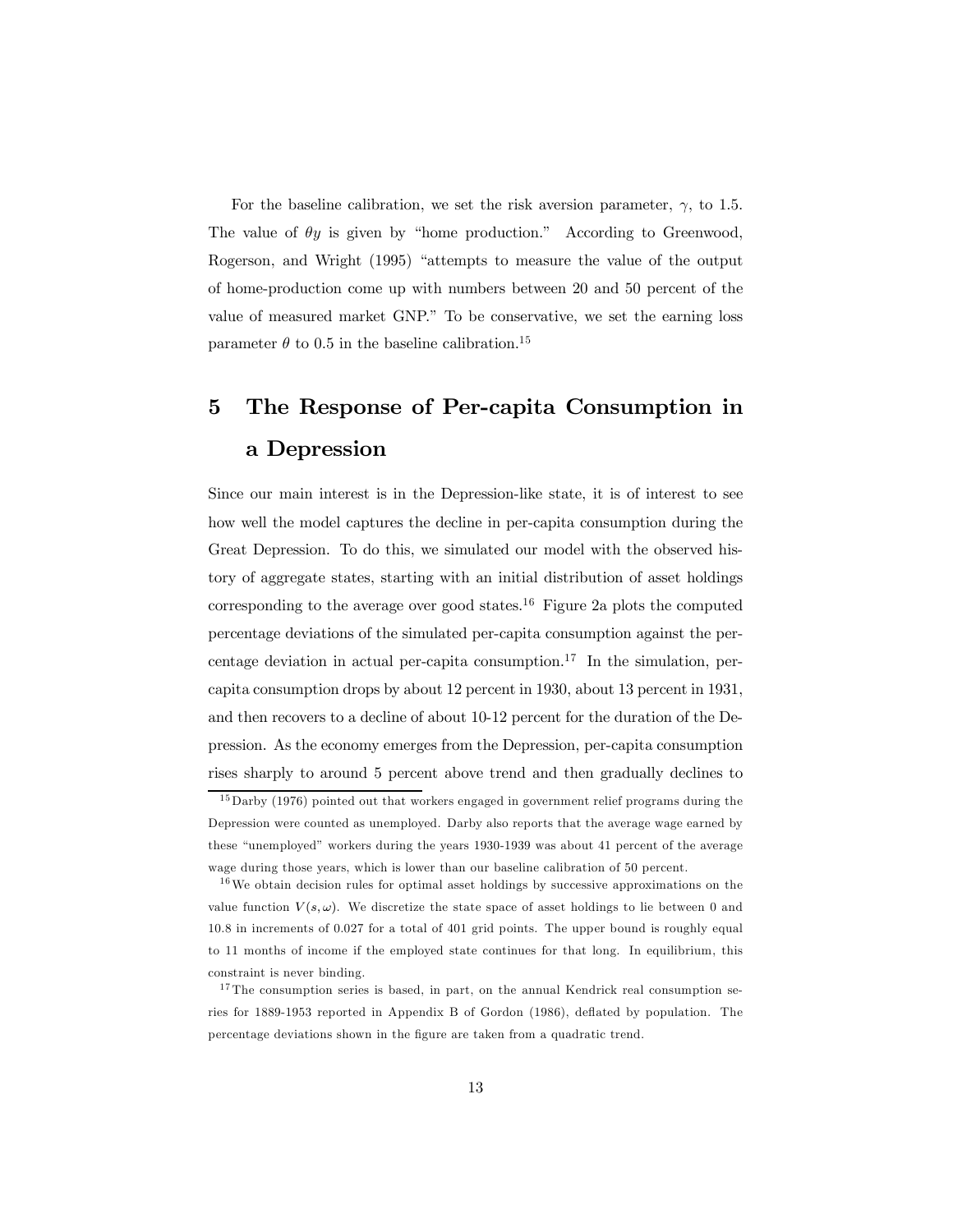its "normal" level value by around 1945.18 In the data, per-capita consumption doesn't fall below trend until 1931 and reaches its trough of around 19 percent in 1933. Then there is a recovery, with the path of consumption ending up in the neighborhood of the simulated consumption path by around 1945.

The fact that the actual decline in consumption is deeper and occurs later than in the simulation is not surprising. In the model, agents know right away that they are in the Depression whereas the realization that something had gone very wrong was gradual in reality. Also, actual unemployment peaked at more than 30 percent, whereas the unemployment rate in the model peaks at less than 24 percent. These differences suggest that a better metric for judging how well the Depression is captured is to compare the cumulative consumption loss between 1930 and 1945. In the model, the cumulative consumption loss is 78 percent of mean aggregate consumption; in the data the cumulative consumption loss over the same period is 107 percent. While the consumption loss in the model may seem too low in relation to the data, the data pertain only to consumption goods purchased in the market. Because home production contributes to consumption in the model, we need to make some assumption about how much of the output of home production is actually measured as GNP. Figure 2a assumed that all of home production is measured. Figure 2b is drawn for the polar opposite case where none of it is measured. The decline in per-capita consumption is now much steeper because consumption in excess of home production only is included for unemployed agents. The cumulative consumption loss between 1930 and 1945 is now 170 percent, greater than in the data. If it is assumed that 30 percent of home production is unmeasured, the cumulative loss in consumption in the model matches that in the data.

To summarize: the predictions of the baseline model for the path of percapita consumption during a depression does not appear to be grossly inconsistent with observations. We now turn to our welfare comparisons.

<sup>&</sup>lt;sup>18</sup> The behavior of the path of consumption is explained in the next section.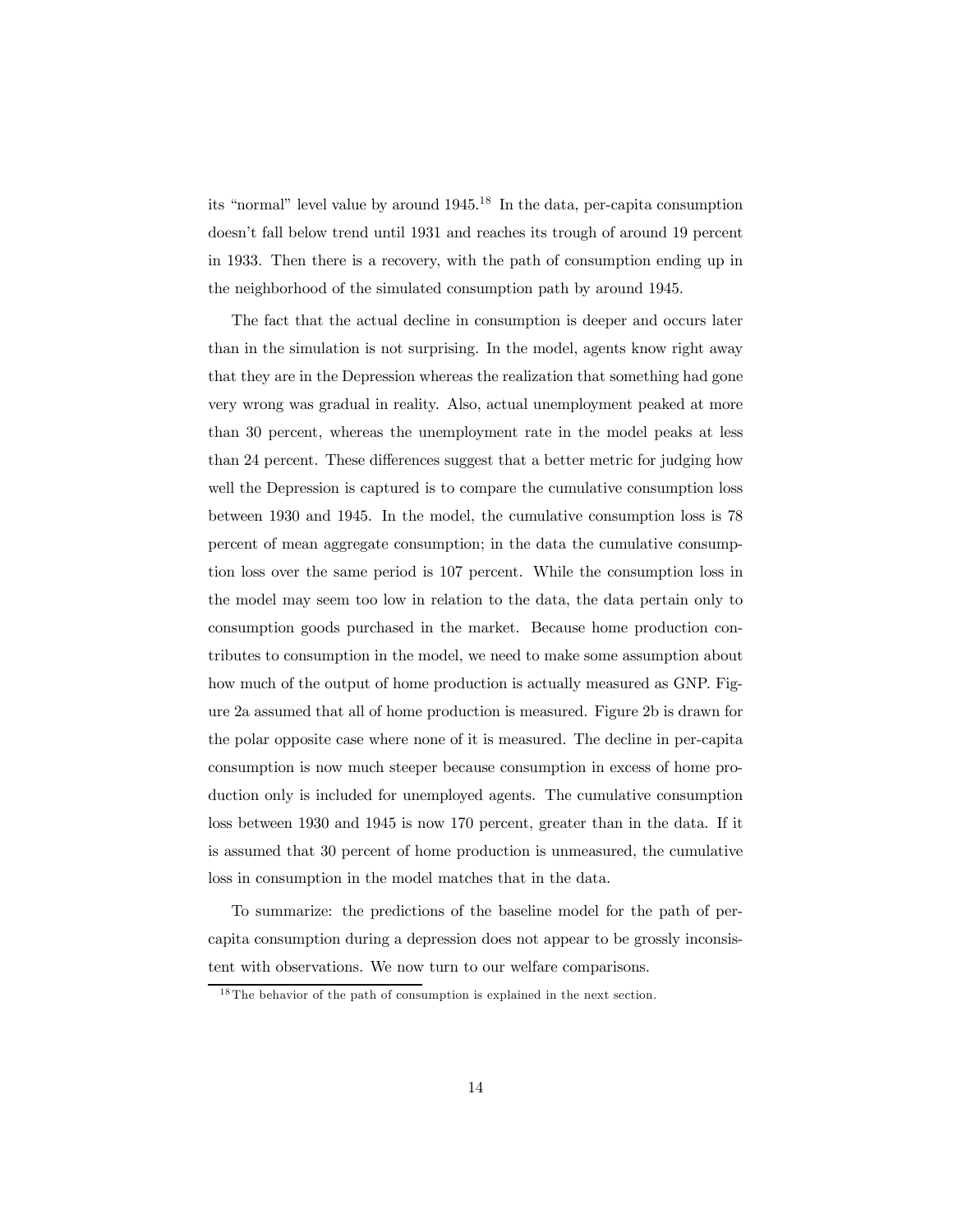#### 6 Welfare Comparisons

Our focus is on the welfare gains from elimination of the Depression-like state. In other words, we wish to compare the utility gain from moving to an environment for which the  $\widehat{\Lambda}$  matrix is replaced by

> 1  $\overline{1}$

$$
\Lambda^* = \begin{bmatrix} 0.9766 & 0.0234 \\ 0.0745 & 0.9216 + 0.0039 \end{bmatrix}
$$

The off-diagonal elements of this matrix are identical to the corresponding elements of  $\Lambda$ , as is  $\lambda_{gg}$ . But the probability of remaining in the bad state is now higher by 0.0039. The individual level transition matrices for the good and bad state are the same. The parameters  $\gamma$ ,  $\beta$  and  $\theta$  remain the same as well. Let  $V^*(s, \omega)$  be the value function for this new, depression-proof, economy.

The welfare calculations are done in two ways. Imagine that the threestate economy has attained its stochastic steady state. At some random date, agents are given the choice of living in an environment with  $\Lambda^*$ . At that instant, the economy will be in one of three possible states, and there will be a joint distribution of agents across asset holdings and employment status. We can imagine asking each agent in this distribution the maximum he is willing to pay each period in the two-state depression-proof environment for the privilege of living in that environment.

In the first type of welfare calculation we assume that each individual begins the new regime with his current asset-holding and employment status. In addition, we assume that if the economy is in the good or bad state then the new regime will begin in that state as well, and if the economy is in the depression state then the new regime will begin in the bad state. Thus, the fraction of consumption the agent is willing to give up if he is currently in state  $(s, \omega)$ ,  $\omega \leq 4$ , is found by computing  $1 - \alpha(s, \omega)$ , where  $\alpha(s, \omega)$  solves:

$$
V(s,\omega) = \alpha(s,\omega)^{1-\gamma} V^*(s,\omega).
$$

If the economy is in a depression, then  $\alpha(s, 5)$  and  $\alpha(s, 6)$  are computed as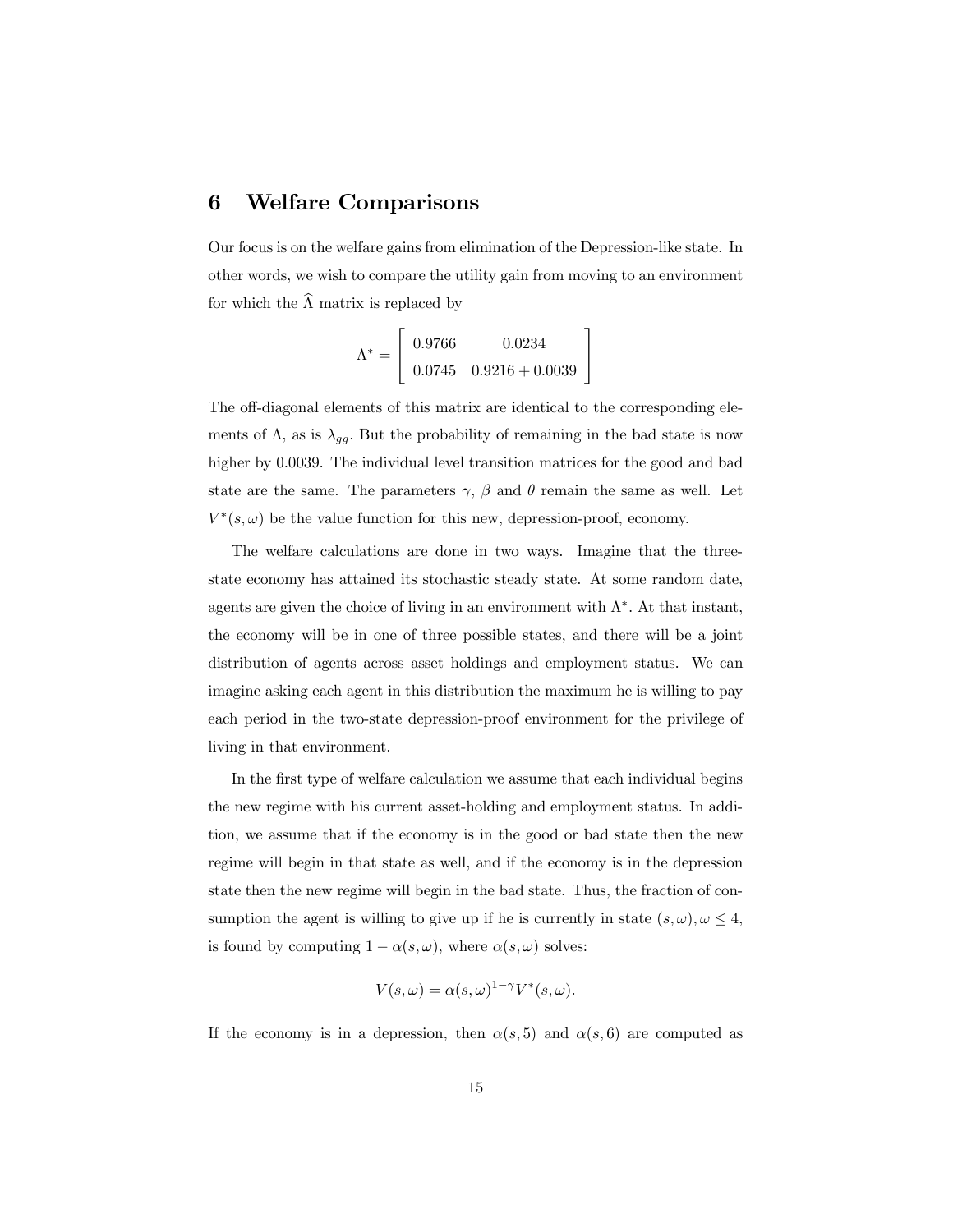follows:

$$
V(s,5) = \alpha(s,5)^{1-\gamma}V^*(s,3)
$$
  

$$
V(s,6) = \alpha(s,6)^{1-\gamma}V^*(s,4)
$$

Denoting the invariant measure for the (three aggregate state) depression-prone environment by  $\mu(s, \omega)$  (this probability distribution is the unconditional probability of an agent having assets s in state  $\omega$ ) the average gain in welfare across agents is given by  $1-\bar{\alpha}=1-\sum_{s}\sum_{\omega}\mu(s,\omega)\alpha(s,\omega)$ . This calculation takes into account the fact that in the depression-proof (two aggregate state) environment agents hold less assets and so includes the consumption spree permitted by this decumulation.

In the second type of calculation we assume that each agent is offered the av*erage* lifetime utility in the depression-proof environment. In this case  $\alpha^{SS}(s,\omega)$ is given by:

$$
V(s,\omega) = \alpha^{SS}(s,\omega)^{1-\gamma}\bar{V}^*
$$

where  $\bar{V}^*$  is  $\sum_s \sum_{\omega} \mu^*(s, \omega) V^*(s, \omega)$  with  $\mu^*(s, \omega)$  being the invariant distribution in the depression-proof economy. Then,  $1-\bar{\alpha}^{SS} = 1-\sum_{s}\sum_{\omega}\mu(s,\omega)\alpha^{SS}(s,\omega)$ . Thus, in this experiment the welfare gain from decumulation of assets along the transition path is ignored. We refer to this measure as the steady-state gain in welfare. Both calculations are reported in Table 2.

Table 2

% Welfare Gains in the Baseline Model From Eliminating Depression

|           |                 | From Eliminating Depression   Estimates of Gains From Eliminating Cycles |                             |  |
|-----------|-----------------|--------------------------------------------------------------------------|-----------------------------|--|
| $-\alpha$ | $1-\alpha^{SS}$ | Lucas, $\gamma = 1$                                                      | Imrohoroglu, $\gamma = 1.5$ |  |
|           | 1.05            | 0.01                                                                     | 0.3                         |  |

The welfare gain including transition is 1.11 percent of consumption per month (or per year) and the steady-state gain is 1.05 percent. To put these numbers in perspective, note that Lucas estimated the welfare gain from eliminating all cyclical volatility in the postwar era to be 0.01 percent of consumption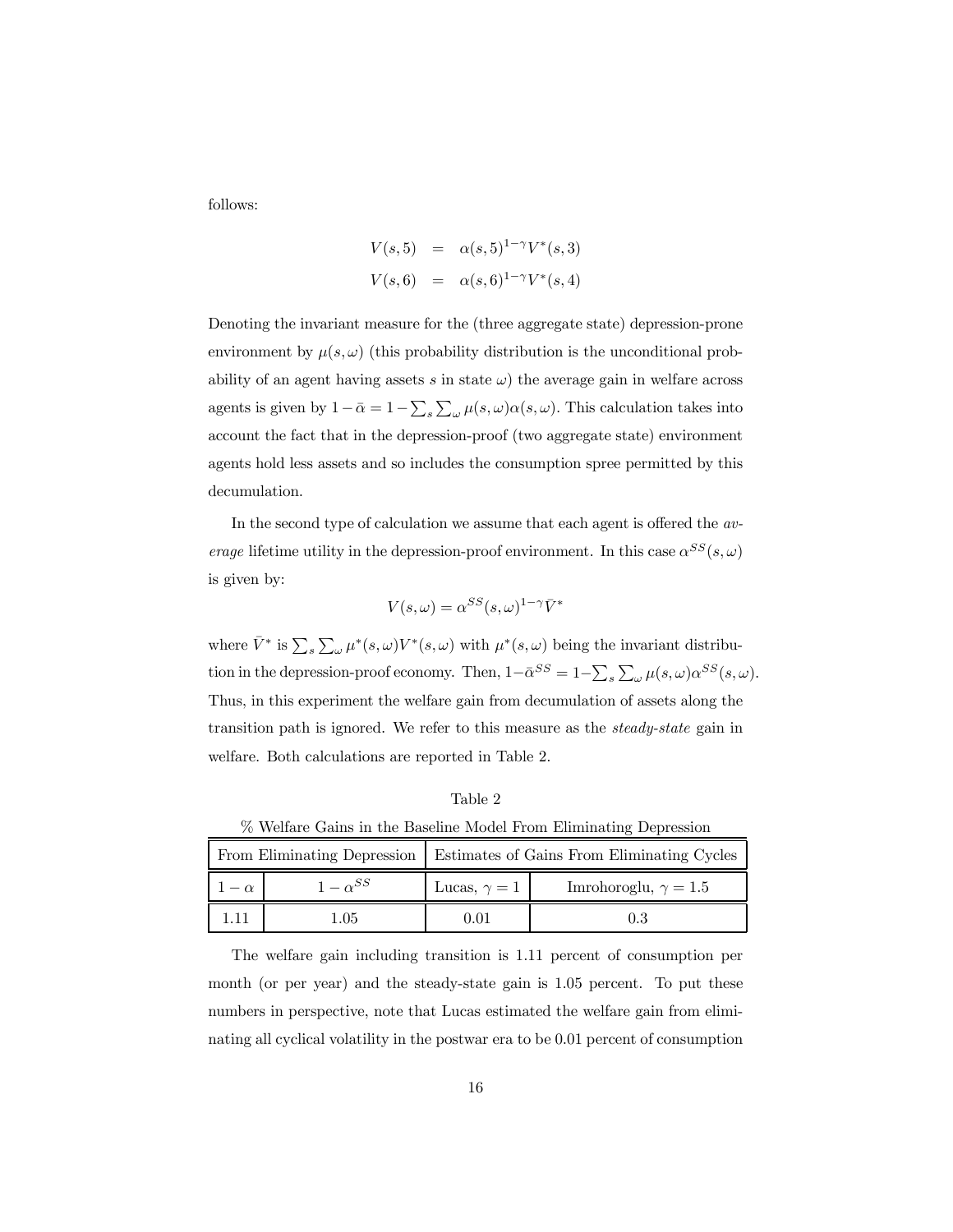for  $\gamma = 1$ , and Imrohoroglu estimated it to be 0.3 percent for  $\gamma = 1.5$ . Thus, the welfare gain from getting rid of a Depression-like state is more than one hundred times Lucas's (1987) estimate of the gains from eliminating cycles and more than three times as large as Imrohoroglu's (1989) estimate.

Where do these gains come from? This question can be answered by comparing the operating characteristics of the three-state and two-state models.

| Steady-State Characteristics of the 2-state and 3-state Models |           |             |                                                                            |             |                |             |  |  |  |
|----------------------------------------------------------------|-----------|-------------|----------------------------------------------------------------------------|-------------|----------------|-------------|--|--|--|
| Models                                                         | $\bar{u}$ | $\sigma(y)$ | $\overline{s}$                                                             | $\sigma(s)$ | $\overline{c}$ | $\sigma(c)$ |  |  |  |
| $3-S$                                                          |           |             | $0.9623$   $0.1320$   $1.0816$   $0.5907$   $0.9623$   $0.0859$            |             |                |             |  |  |  |
| $2-S$                                                          | 0.9705    |             | $\vert$ 0.1178 $\vert$ 0.9207 $\vert$ 0.2856 $\vert$ 0.9705 $\vert$ 0.0738 |             |                |             |  |  |  |

Table 3

Table 3 indicates that the gain in welfare in the first experiment comes from three different sources. First, average consumption in the two-state model is higher by 0.85 percent (which implies that about 81 percent of the gain in welfare is due to the increase in mean earnings); second, the standard deviation of individual consumption is lower by 14.1 percent; and third, the average asset holdings is lower by 14.9 percent. The welfare gain in the steady-state experiment is due to the first two of these three sources.

The largest contribution to welfare in both experiments comes from the increase in mean income, and hence mean consumption, in the depression-proof economy. Even though the probability of falling into a depression (conditional on not being in one) is very low, the fact that the depression state is very persistent makes mean income in the depression-prone (three-state) economy slightly lower than the mean income in the depression-proof economy.

In addition, the volatility of individual consumption is significantly higher in the economy with the possibility of a depression. Because a depression is a low-probability event, it does not influence decision rules for normal times very much. This can be seen by comparing the asset accumulation/decumulation decisions of employed/unemployed agents in the bad state with and without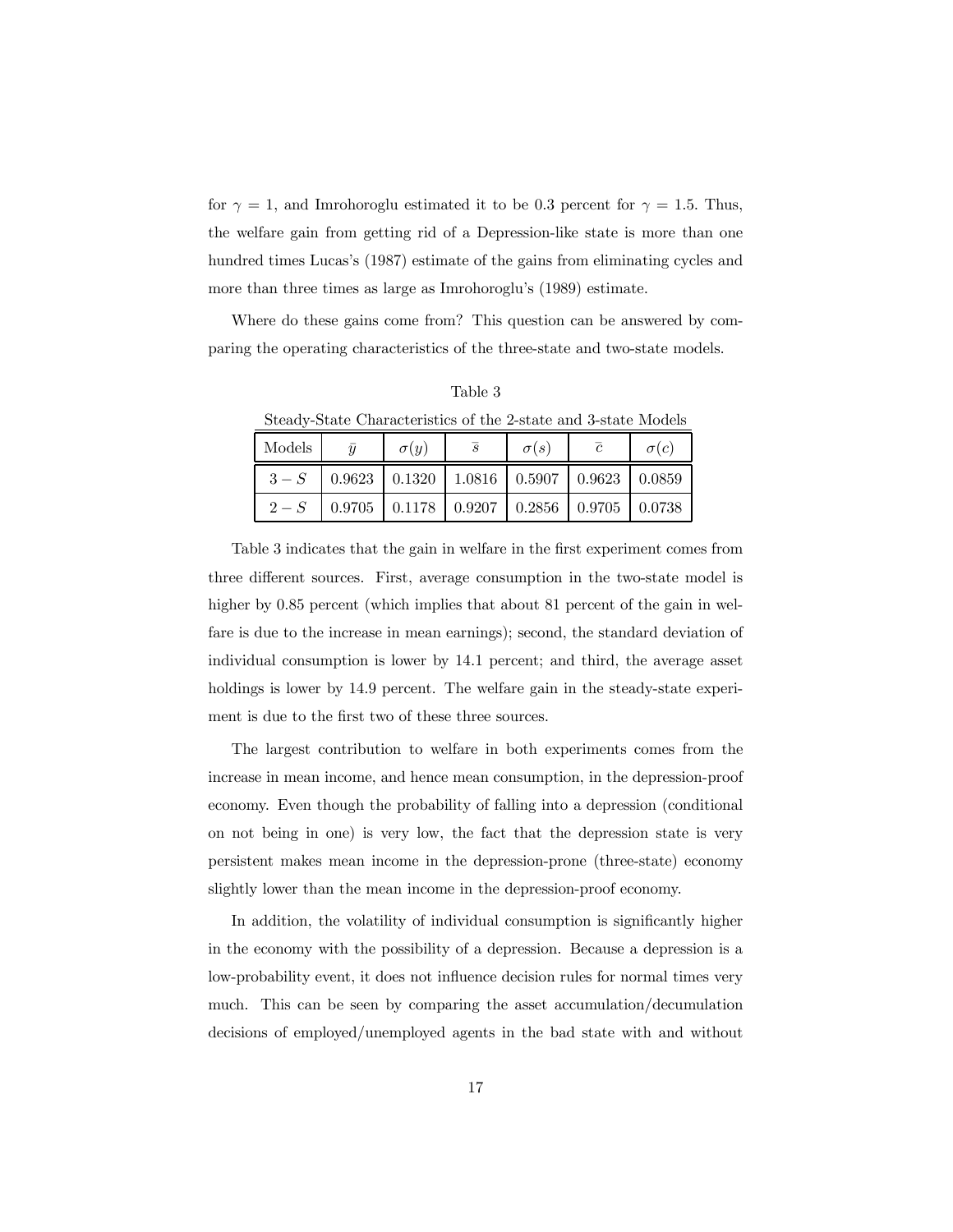the possibility of a depression. As shown in Figures 3 and 4, these decision rules are very similar. In this sense, agents do not prepare very much for a depression. Consequently, when a depression does materialize, the consumption paths of all agents change dramatically. As shown in Figure 5, unemployed agents decumulate assets at a much slower pace (and consequently take a much bigger hit in consumption) during a depression than at other times. Also, as shown in Figure 6, employed agents recognizing the heightened probability of unemployment accumulate assets at a much faster rate during a depression relative to other times. Thus, employed agents also experience a decline in consumption during a depression.

The differences in the decision rules between the depression and other times helps explain the qualitative features of the path of aggregate consumption shown in Figure 2a and 2b. The distribution of asset holdings for employed and unemployed agents at the start of our simulated Depression is shown in Figures 7 and 8. Note that there is a large measure of employed agents with assets between 0.9 and 1.1 and a fairly dispersed distribution of unemployed agents across asset holdings. As the Depression hits, the optimal asset accumulation for the bulk of employed agents jumps from a little above zero to somewhere between 0.10 and 0.15, and their level of consumption declines. At the same time, unemployed agents begin conserving their asset holdings and their consumption level drops as well. These drops in consumption for everyone in the economy accounts for the initial drop in aggregate consumption in Figure 2a. As the Depression proceeds, the rate of asset accumulation of employed agents begins to fall as they get closer to their target asset level of a little over 4. Figure 9 shows the accumulation of assets during the Depression. Thus, consumption of employed agents begins to recover. This recovery is the reason why aggregate consumption begins to recover as well. One factor that helps in this recovery is that agents who become unemployed later in the Depression experience less of a decline in consumption because they get the chance to accumulate more assets in the meantime. Thus, even though the unemployment rate rises through the Depression, its negative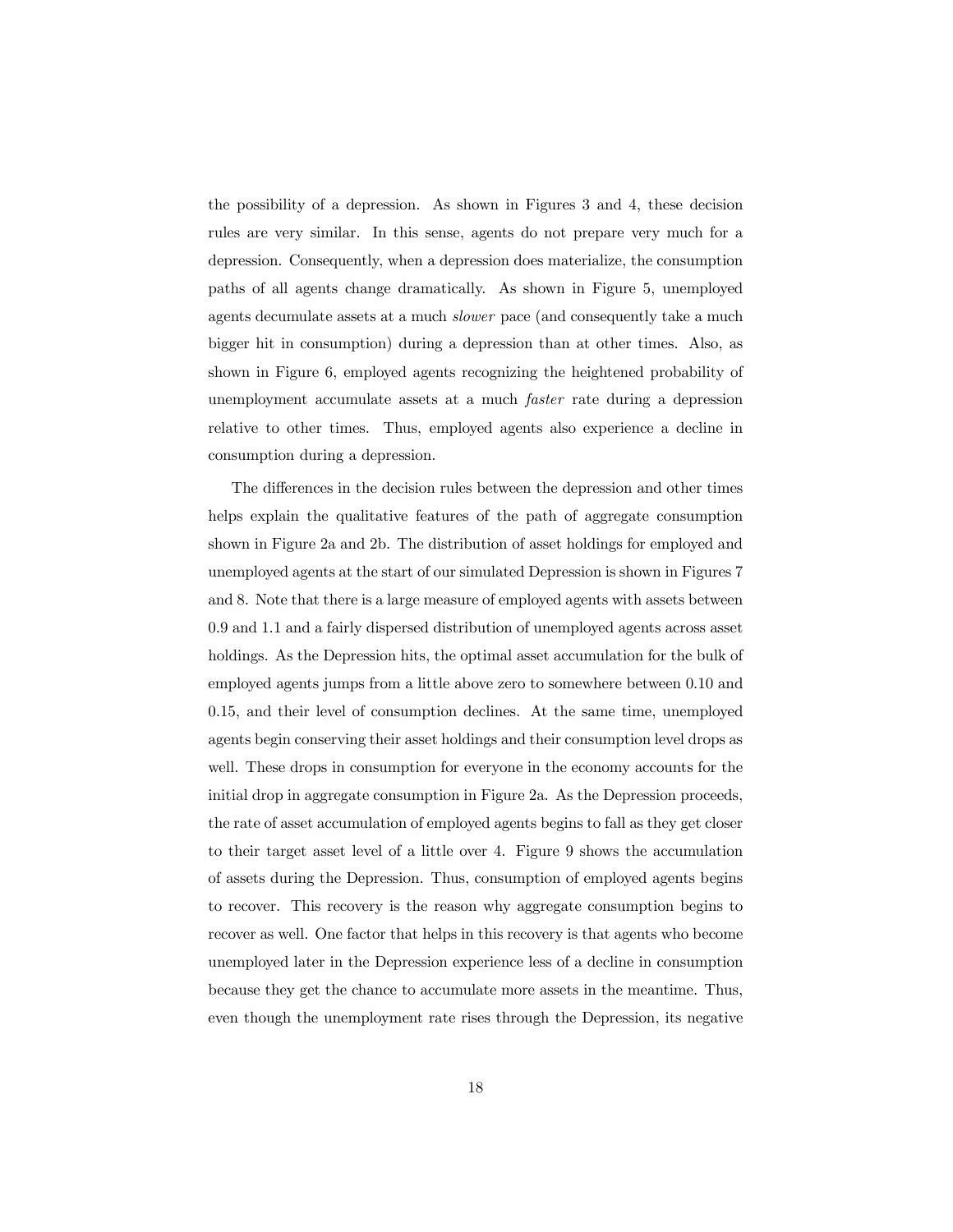influence on aggregate consumption becomes less marked.19

It is worth noting that the value functions for both employed and unemployed agents are close to linear around the steady-state range of asset holdings (Figures 10 and 11). This is consistent with Bewley's (1977) result that when the discount factor is close to one, the marginal utility of asset holdings is nearly constant.

Finally, it may be of interest to know how much agents would be willing to pay to eliminate the depression state conditional on being in a depression. We find that agents are willing to pay, on average, 4.63 percent of consumption to receive the average steady-state utility of the depression-free economy.

#### 7 Robustness and Sensitivity Analysis

Up to this point, we have kept to a conservative choice of parameter values in order to drive home the point that it does not take much for the possibility of a low-probability Depression-like event to impose significant welfare costs. In this section we examine how the estimate of the welfare gains from eliminating a Depression-like state is altered as we vary asset market assumptions and parameter values in plausible directions. Some of these variations have surprisingly little effect on the estimate of the welfare gains while others raise it significantly. Using this information, we present at the end of this section the combined effects of a less conservative but more plausible calibration of the model.

#### 7.1 Alternative Asset Market Assumptions

So far we have focused on the labor market consequences of a Depression-like event. However, such an event is likely to have consequences for the asset markets as well. In this section, we examine the effect of some asset market

 $19$ The changes in consumption in our model occur even though the depression is assumed not to affect the income of employed or unemployed agents. Thus we ignore any decline in productivity that may have occured during the Depression. Taking these effects into account would only raise our welfare gain estimates.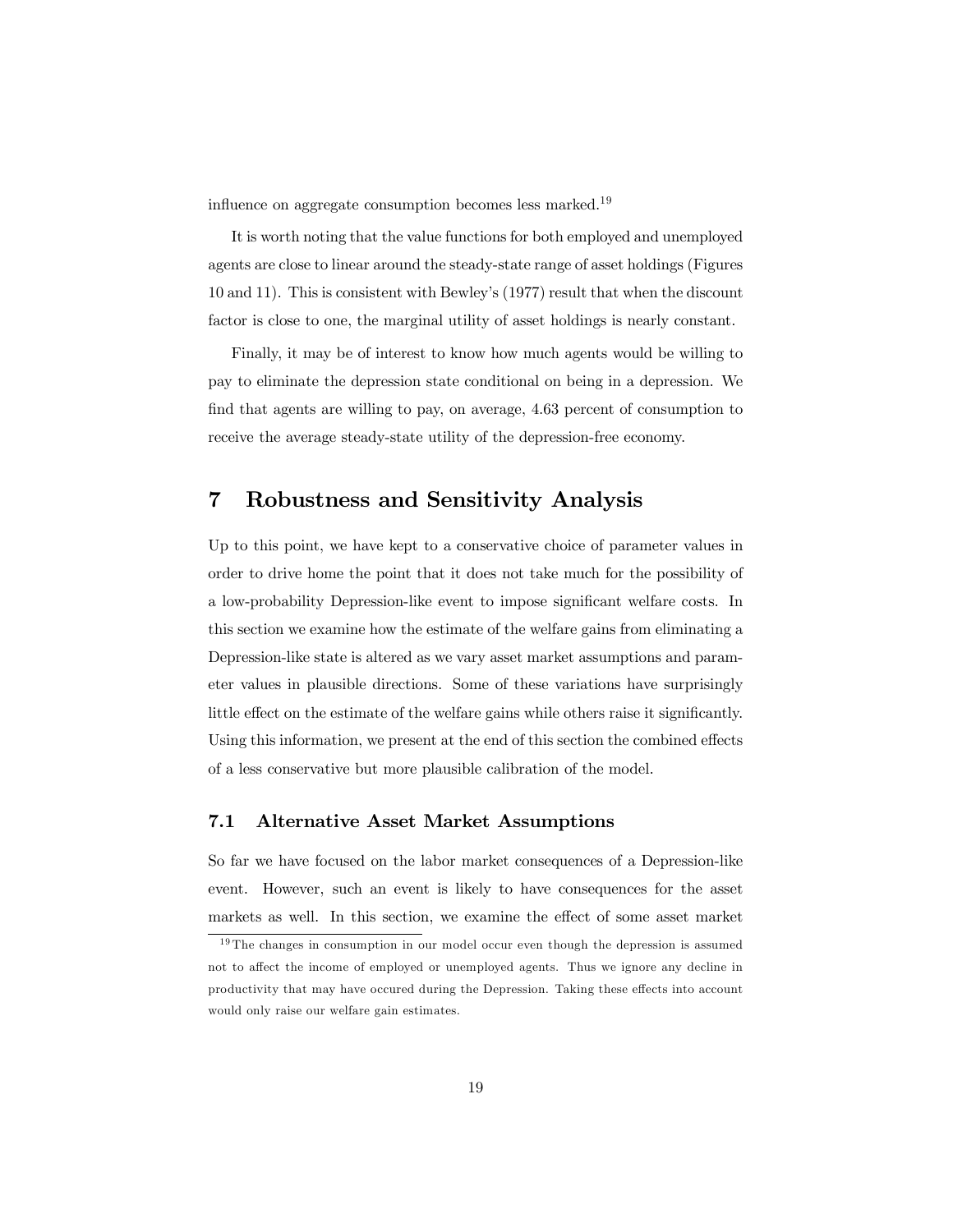changes that may, plausibly, be associated with the occurence of a Depressionlike event.

#### The Effects of a Price Level Drop During a Depression

In the baseline model we assumed the asset to have a zero real return. Now, we interpret this asset to be a noninterest-bearing nominal asset. It is well known that nominal prices fell drastically during the Depression. If agents save in a nominal asset, the fall in the price level would provide some relief to unemployed workers. Does this effect change the welfare estimates?

Inspection of de-trended CPI series shows that prices fell 14.8 percent very quickly with the onset of the Depression and stayed at the level until 1937 and then fell some more in 1938 and 1939. To model this change in prices, we assumed that the price level remains constant at one during good and bad states and then declines to 0.852 in depressions. The operating characteristics and welfare gain (from eliminating depressions) of this economy are shown in Table 4.

| Table 4                                                |
|--------------------------------------------------------|
| The Effect of Changes in the Price Level               |
| Gain: $1 - \alpha^{SS} = 1.06\%$ $1 - \alpha = 1.10\%$ |

| aan. r<br>$\mathbf{f}$<br>$-1.0070$ , 1<br>$u = 1.1070$ |                |             |            |                                           |             |  |  |  |
|---------------------------------------------------------|----------------|-------------|------------|-------------------------------------------|-------------|--|--|--|
| Models                                                  | $\overline{s}$ | $\sigma(s)$ | $\epsilon$ | $\sigma(c)$                               | $\sigma(u)$ |  |  |  |
| 3S                                                      | 1.08           | 0.54        |            | $0.9622$   $0.0858$   $0.1320$            |             |  |  |  |
| 2S                                                      | 0.92           | 0.29        |            | $\mid$ 0.9705 $\mid$ 0.0738 $\mid$ 0.1178 |             |  |  |  |

As is evident, there is very little change in the welfare estimate. Basically, whatever gain unemployed workers receive with a fall in the price level at the onset of a depression is reversed when the depression ends and prices go back up again. Also, note that there are more unemployed workers at the end of a depression than at the beginning.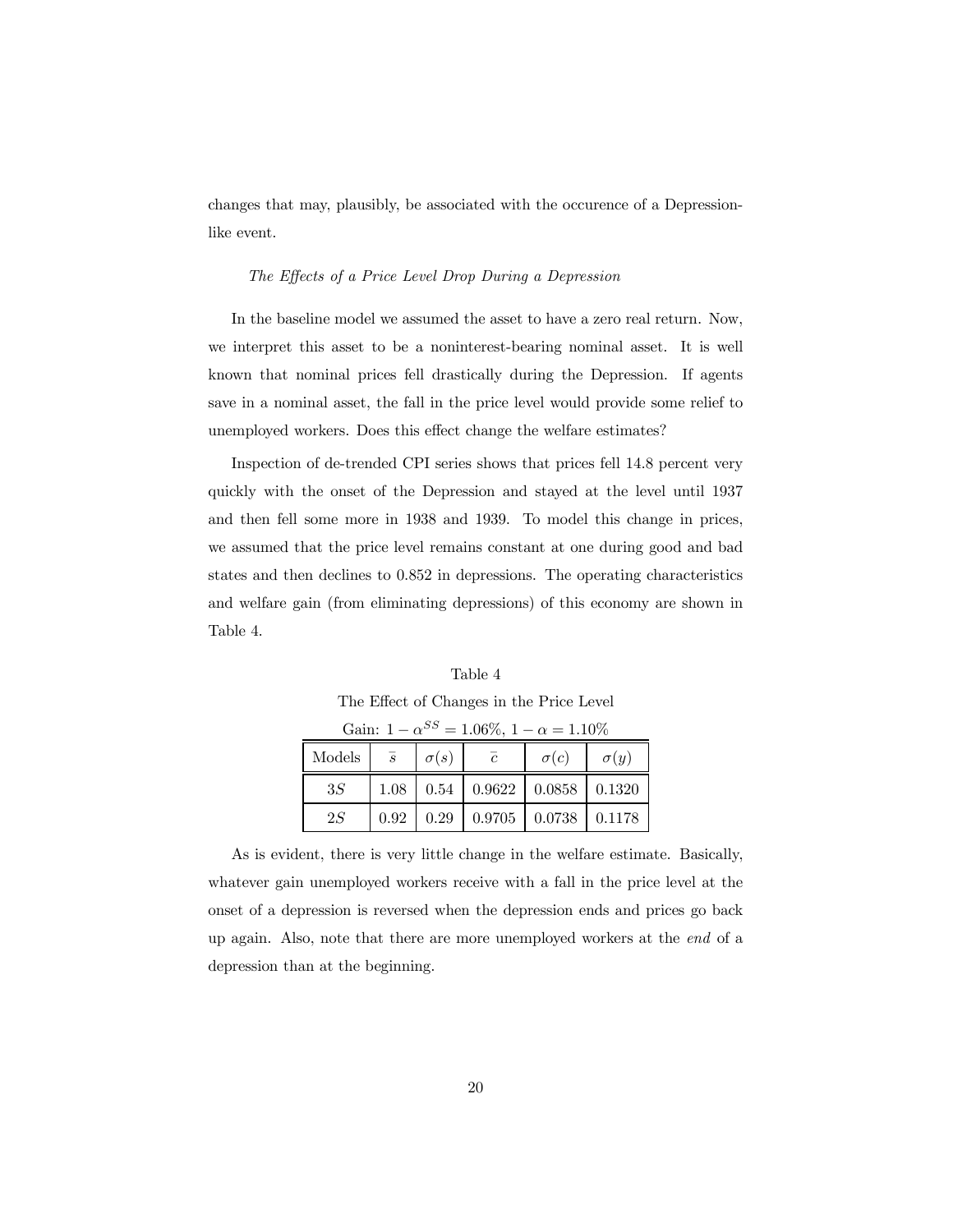#### The Effect of A Positive Asset Return in Non-Depression States

It seems plausible that the rate of return on the asset may change with the onset of a depression. In particular, the asset may have a positive return during normal times, but a zero return in depressions. Ignoring price level changes, this may happen if the asset is a government bond. During normal times, the government competes with private liabilities and so must pay a positive return on its securities. During depressions, when there is a flight to liquidity, the interest rate on the government bond may well go to zero. With this in mind, we calculated the welfare gains when the real return on the asset is 2 percent in good and bad times but zero in depressions. Table 5 reports the results.

| Table 5                                                        |  |
|----------------------------------------------------------------|--|
| The Effect of a Positive Asset Return in Non-Depression States |  |

Gain:  $1 - \alpha^{SS} = 1.07\%$ ,  $1 - \alpha = 1.12\%$ 

| Models | $\overline{s}$ | $\sigma(s)$ | $\epsilon$ | $\sigma(c)$                 | $\sigma(y)$ |
|--------|----------------|-------------|------------|-----------------------------|-------------|
| 3S     | 1.38           | 0.62        | 0.9604     | $\vert 0.0786 \vert 0.1320$ |             |
| 2S     | 1.24           | 0.39        | 0.9684     | 0.0652                      | 0.1178      |

Again, there is very little change in the estimate of the welfare gain.

#### The Effect of Perfect Unemployment Insurance in Non-Depression States

Here we attempt to capture the following situation. Suppose that there are two kinds of assets, private and government. In normal times, the return on the private asset is close to the rate of discount, and the return on the government asset is zero. In a depression, return on the government asset is still zero, but the private assets become worthless. In this kind of a world, it's reasonable to suppose that workers will accumulate stocks of the private asset to self-insure themselves against the risk of unemployment in normal (i.e., good and bad) times but use the government asset to insure against unemployment during depressions. If the rate of return on the private asset is close to the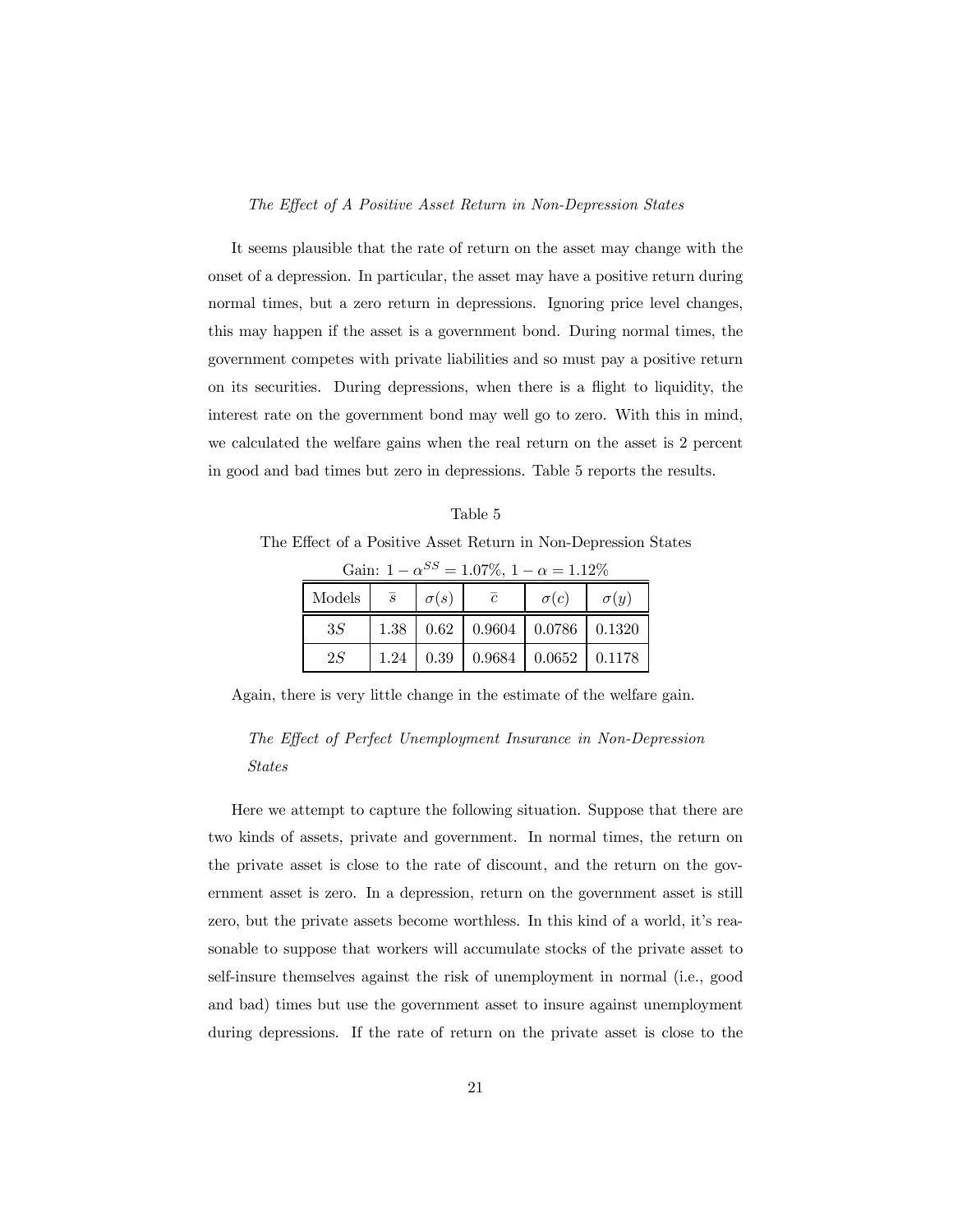rate of discount, we know from Bewley (1977) that the worker will accumulate enough assets to almost perfectly insure against unemployment risk during normal times. Therefore, a rough way to capture this situation is to assume that both employed and unemployed workers receive the per-capita endowment in the good and bad states (so there is no risk of loss of income due to unemployment in these times) but confront uninsured unemployment risk in the depression state. Table 6 reports the results from this experiment.

#### Table 6

|        | Gain: $1 - \alpha^{SS} = 1.18\%, 1 - \alpha = 1.27\%$ |             |                |                                   |             |  |  |  |  |
|--------|-------------------------------------------------------|-------------|----------------|-----------------------------------|-------------|--|--|--|--|
| Models | $\overline{s}$                                        | $\sigma(s)$ | $\overline{c}$ | $\sigma(c)$                       | $\sigma(y)$ |  |  |  |  |
| 3S     | 0.19                                                  |             |                | $0.66$   0.9623   0.0544   0.1320 |             |  |  |  |  |
| 2S     |                                                       |             |                | $0.9705$   $0.0054$   $0.1178$    |             |  |  |  |  |

The Effect of Perfect Unemployment Insurance in Non-Depression States

As one would expect, asset holdings are lower in this economy since workers no longer need to hold assets to insure against loss of employment during normal times. In the three-state economy, the average asset holding is about one-fifth of monthly income while in the two-state economy it is zero. The latter result reflects the fact that in the two-state economy uncertainty in individual earnings is very small (it reflects only aggregate uncertainty), and with the discount rate substantially above the real rate of return all agents find it optimal to set consumption equal to per-capita earnings.

The welfare gain from eliminating the possibility of depressions is now higher. Comparing operating characteristics of this three-state economy with the threestate baseline model (reported in Table 2) we find the volatility of individual consumption is lower than in the baseline model, while mean consumption is identical. Thus, the higher welfare gains relative to the baseline model don't stem from higher volatility of consumption in the three-state world. Rather, it stems from the fact there is now virtually no uncertainty in consumption in the two-state economy. In effect, agents receive the certainty equivalent of the random consumption stream of the baseline two-state economy (mean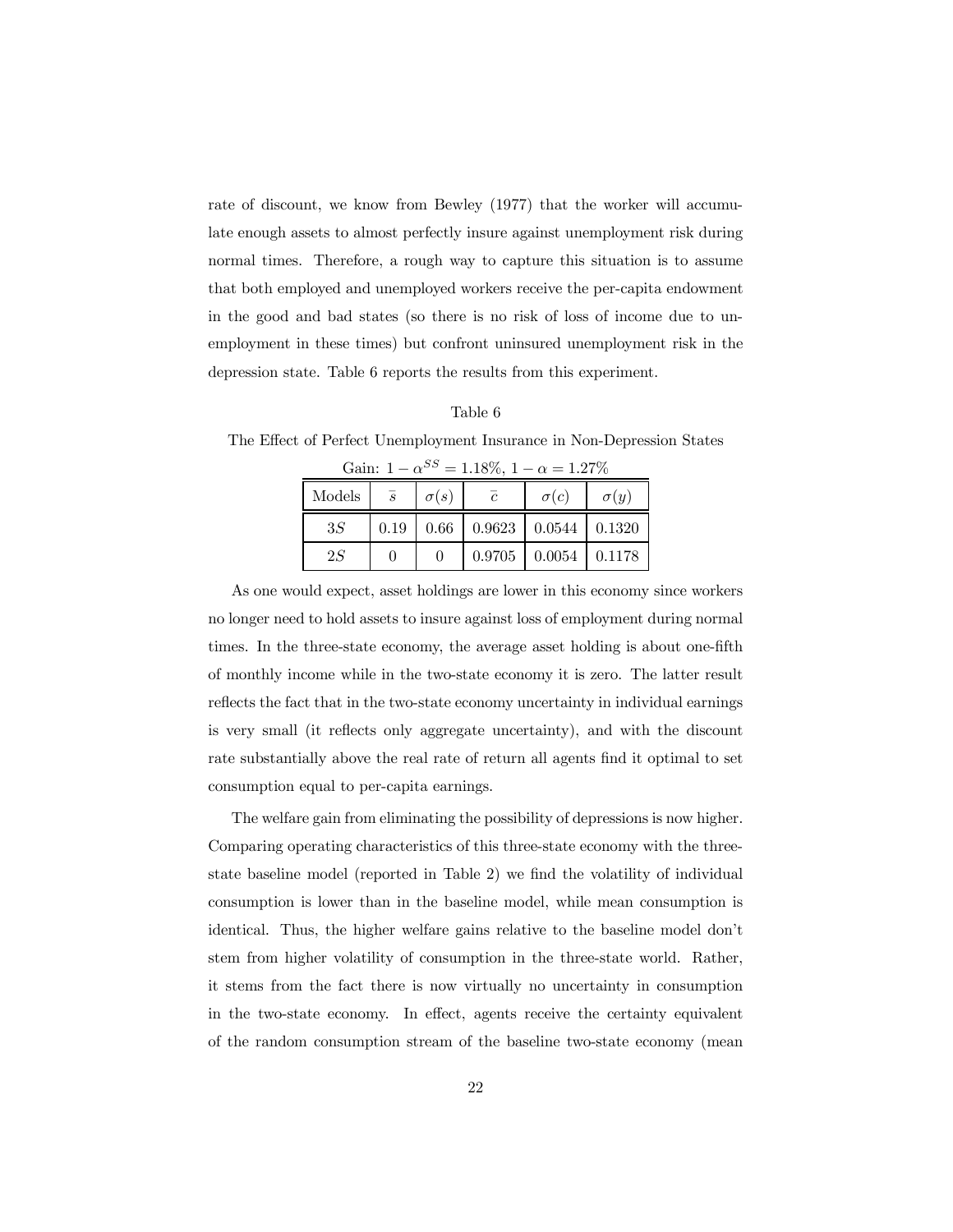consumption across these two-state economies is the same), and they are willing to pay more for that privilege. This is reflected in the fact that now the increase in mean consumption (between the two-state and three-state environments) accounts for only 73 percent of the increase in welfare (as compared with 80 percent in the baseline model).

#### 7.2 Alternative Histories

#### Depression State Defined as Unemployment Rate in Excess of 20 Percent

In this experiment, we defined depression months to be all months of any year in which the unemployment rate exceeded 20 percent. We re-estimated the aggregate state transition matrix based on this new history. Now, the period 1930-1939 is broken up into two depression episodes, one between 1930 and 1935 and another between 1937 and 1938. This alters the estimated aggregate transition matrix to

$$
\widehat{\Lambda} = \begin{bmatrix}\n0.9766 & 0.0234 & 0 \\
(0.0053) & (0.0053) & (0) \\
0.0714 & 0.9214 & 0.0071 \\
(0.0154) & (0.0161) & (0.0050) \\
0 & 0.0208 & 0.9792 \\
(0) & (0.0146) & (0.0146)\n\end{bmatrix}
$$

Notice that since the duration of the depression state has fallen,  $\lambda_{dd}$  has fallen relative to the baseline. On the other hand, the two instances of transition to the depression state raises the conditional probability of entering a depression  $\lambda_{db}$ relative to the baseline, and the average unemployment rate in the depressionlike state is now slightly higher as well (24.98 percent versus 23.48 percent in the baseline model). The results of the welfare calculations (reported in Table 7) reveal that these changes roughly offset each other, leading a slight decline in the welfare gains from elimination of the depression-like state.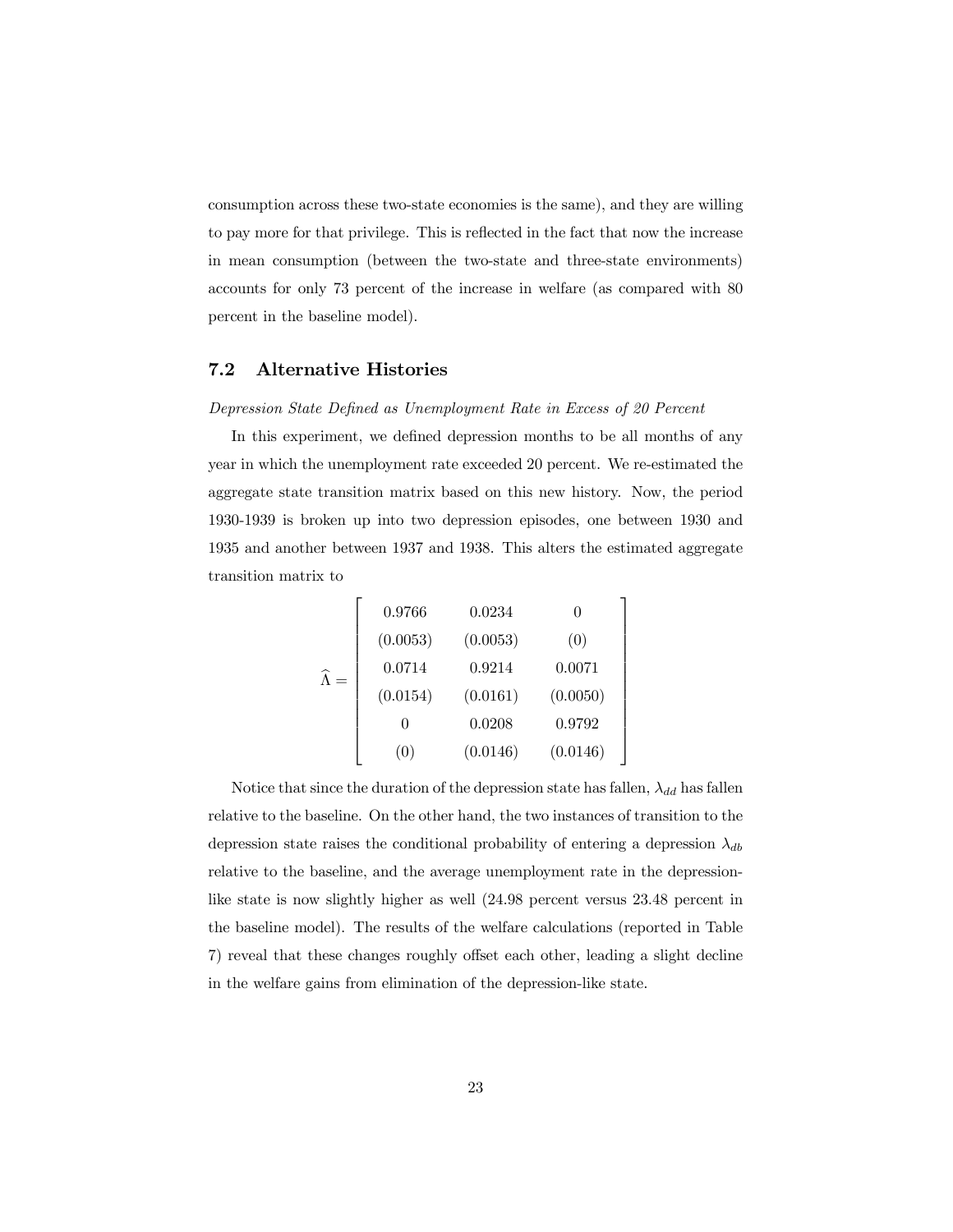#### Table 7

| Gain: $1 - \alpha^{SS} = 0.99\%, 1 - \alpha = 1.04\%$ |                |             |                                                      |             |             |  |  |  |
|-------------------------------------------------------|----------------|-------------|------------------------------------------------------|-------------|-------------|--|--|--|
| Models                                                | $\overline{s}$ | $\sigma(s)$ | $\overline{c}$                                       | $\sigma(c)$ | $\sigma(y)$ |  |  |  |
| 3S                                                    |                |             | $1.06 \mid 0.49 \mid 0.9628 \mid 0.0850 \mid 0.1312$ |             |             |  |  |  |
| 2S                                                    | 0.92           |             | $\vert 0.29 \vert 0.9705 \vert 0.0738 \vert 0.1178$  |             |             |  |  |  |

Depression State Defined as Unemployment Rate in Excess of 20 Percent

Include 1890-1899, with 1894:01-1898:12 Classified as Depression Months

There is some fragmentary information on industrial unemployment for the last decade of the 19th century. In this experiment we extend our history of aggregate states back to 1890:01 and use this information to determine if any of those months should be classified as depression months. The information available suggests that industrial unemployment for the five years 1894-1898 was very high.20 Accordingly, we classified those 60 months as depression months. This alters the estimated aggregate transition matrix to

$$
\widehat{\Lambda} = \left[\begin{array}{cccc} 0.9549 & 0.0451 & 0 \\ (0.0127) & (0.0127) & (0) \\ 0.0562 & 0.9326 & 0.0112 \\ (0.0173) & (0.0188) & (0.0079) \\ 0.0111 & 0 & 0.9889 \\ (0.0078) & (0) & (0.0078) \end{array}\right]
$$

Given the fragmentary nature of unemployment rate data for this period, we continued to assume that the average unemployment rate in the two depression episodes was 23.48 percent. The results of the welfare experiment (reported in Table 8) show that the welfare gains from elimination of the depression state is now higher.

 $\frac{20}{2}$ See, for instance, Lebergott (1964, Table A-15), Romer (1986, Table 9) and Keyssar (1977, Ch. 2).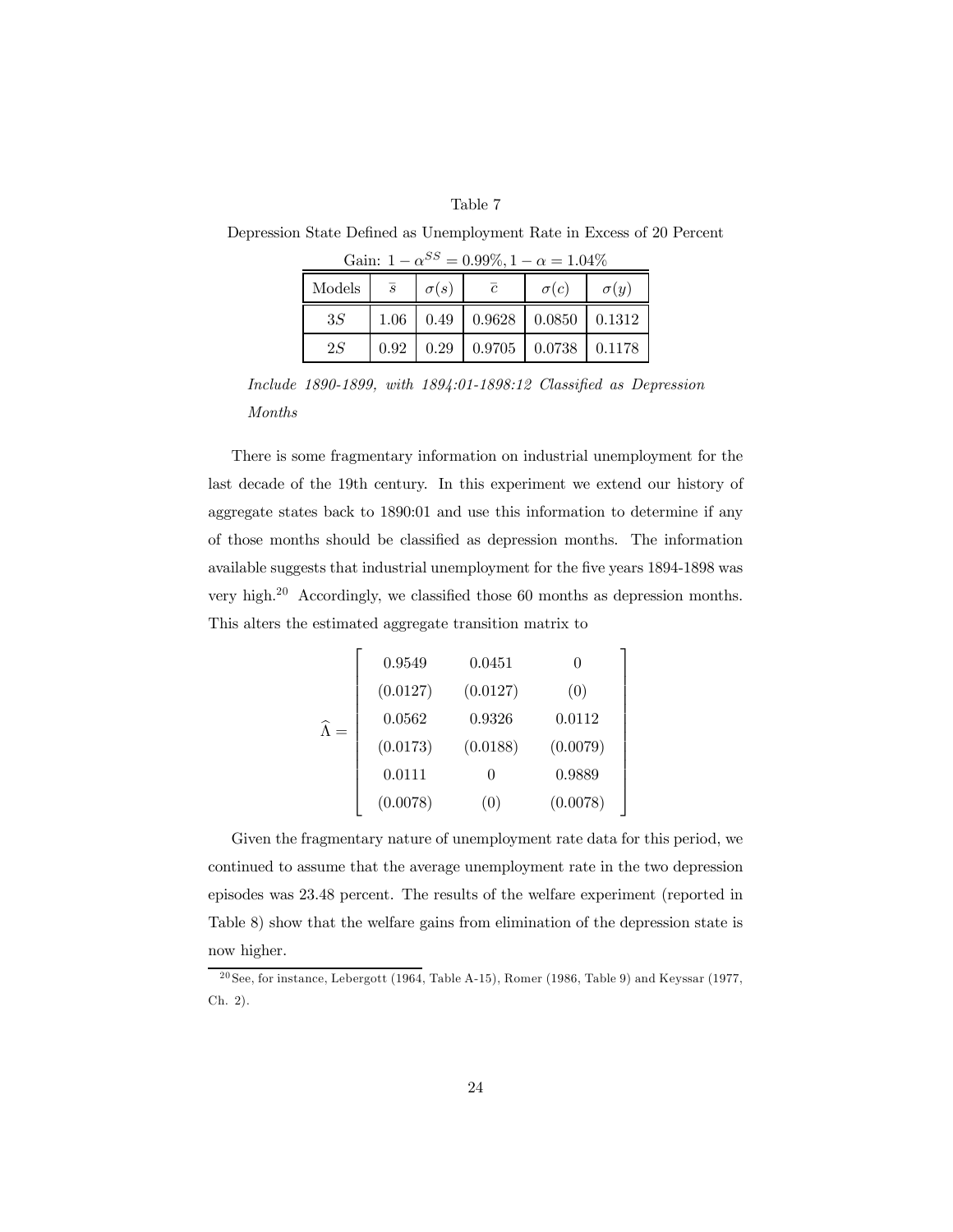#### Table 8

| Gain: $1 - \alpha^{SS} = 1.51\%, 1 - \alpha = 1.59\%$ |                |             |           |                                                     |                                         |  |  |  |
|-------------------------------------------------------|----------------|-------------|-----------|-----------------------------------------------------|-----------------------------------------|--|--|--|
| Models                                                | $\overline{s}$ | $\sigma(s)$ | $\bar{c}$ | $\sigma(c)$                                         | $\sigma(y)$                             |  |  |  |
| 3S                                                    | 1.40           |             |           | $\vert 0.63 \vert 0.9589 \vert 0.0906 \vert 0.1374$ |                                         |  |  |  |
| 2S                                                    | 0.92           |             |           |                                                     | $0.29$   $0.9705$   $0.0738$   $0.1178$ |  |  |  |

Sample: 1890-1998, with 1894:01-1898:12 Also Classified as Depression Months

7.3 Variations in Other Parameters

The Effect of Higher Duration of Unemployment in Depressions

There is uncertainty about the duration of unemployment spells during the Depression. In this experiment, we raised the duration of unemployment to 20 months, twice that of the baseline model. Table 9 reports the results.

#### Table 9

Average Duration of Unemployment Spells in a Depression is 20 Months.

| Gain: $1 - \alpha^{00} = 1.11\%$ , $1 - \alpha = 1.15\%$ |                |             |                              |                             |               |  |  |  |
|----------------------------------------------------------|----------------|-------------|------------------------------|-----------------------------|---------------|--|--|--|
| Models                                                   | $\overline{s}$ | $\sigma(s)$ | $\overline{c}$               | $\sigma(c)$                 | $\sigma(y)$   |  |  |  |
| 3S                                                       | 1.05           |             | $0.54$   $0.9627$   $0.0900$ |                             | $\mid$ 0.1313 |  |  |  |
| 2S                                                       | 0.92           | 0.29        | 0.9705                       | $\vert 0.0738 \vert 0.1178$ |               |  |  |  |

 $SS = 1.1107 + 1 = 1.1507$ 

As one would expect, the estimated welfare gains from eliminating a Depressionlike state is now higher than in the baseline model. But the increase in the gain is not substantial. One reason for this is that when the duration of unemployment spells is raised, the calibration of the model forces us to lower the probability with which an employed worker gets unemployed in a depression. Without this offsetting change, the average unemployment rate in a depression would rise above 23.48 percent. This factor tends to pull down the estimated welfare gains.

#### The Effect of Higher Risk Aversion

In this experiment, we raised the risk aversion parameter to 3, twice that of the baseline model.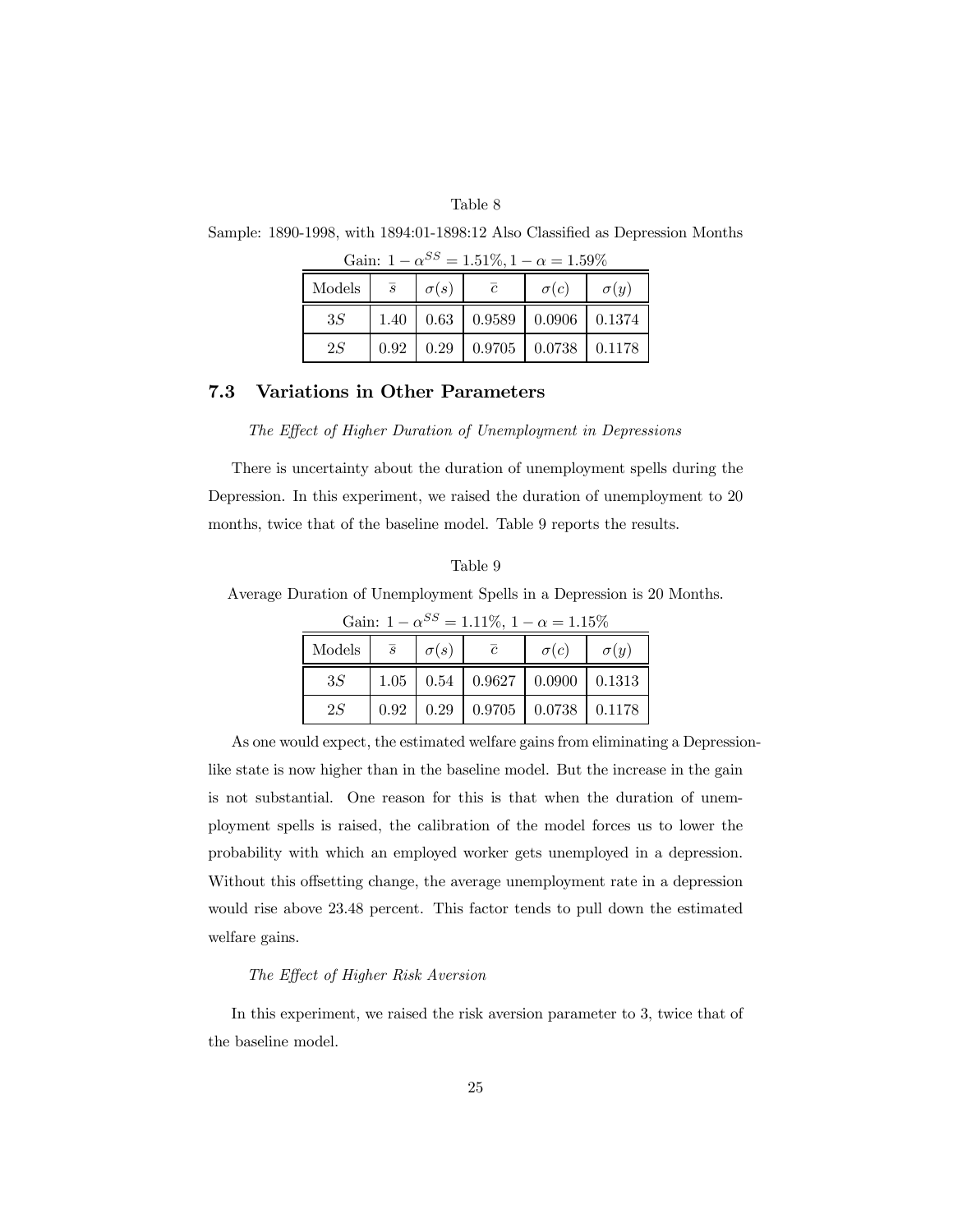#### Table 10

Risk-aversion Parameter  $\gamma = 3.0$ 

| Gain: $1 - \alpha^{SS} = 1.24\%, 1 - \alpha = 1.37\%$ |                   |             |                |                                            |             |  |  |  |
|-------------------------------------------------------|-------------------|-------------|----------------|--------------------------------------------|-------------|--|--|--|
| Models                                                | $\overline{s}$    | $\sigma(s)$ | $\overline{c}$ | $\sigma(c)$                                | $\sigma(y)$ |  |  |  |
| 3S                                                    | 2.17 <sup>1</sup> |             |                | $1.00 \mid 0.9623 \mid 0.0678 \mid 0.1320$ |             |  |  |  |
| 2S                                                    | 1.86              |             |                | $0.53$   $0.9705$   $0.0543$   $0.1178$    |             |  |  |  |

Not surprisingly, the welfare gain from elimination of the depression state is higher.

#### The Effect of Greater Earnings Loss

In this experiment, we set the earnings-loss parameter to 0.2, which is the lower end of its likely range suggested by Greenwood, Rogerson and Wright (1995).

#### Table 11

#### Earnings-Loss Parameter is 1/5

Steady-State Characteristics of the 2-state and 3-state Models

Gain:  $1 - \alpha^{SS} = 2.01\%, 1 - \alpha = 2.22\%$ 

| Models | $\overline{s}$ | $\sigma(s)$ | $\mathcal{C}$                           | $\sigma(c)$ | $\sigma(y)$ |
|--------|----------------|-------------|-----------------------------------------|-------------|-------------|
| 3S     | 3.39           |             | $1.56 \mid 0.9397 \mid 0.1106 \mid$     |             | 0.2112      |
| 2S     | 2.89           |             | $0.78$   $0.9528$   $0.0894$   $0.1885$ |             |             |

The greater variability in earnings results in much higher average asset holdings; compared with the baseline calibration, agents now hold more than three times as much assets in the three-state world. The volatility of consumption is higher as well compared with the baseline model. The steady-state welfare gain from eliminating depressions is now 2.01 percent, while the gain inclusive of transition effects is 2.22 percent. The component of this gain that results from an increase in mean consumption is around 69 percent. Thus, changes in the higher moments of the distribution of individual consumption contribute more to the increase in welfare than in the baseline model (the contribution of higher moments to change in welfare in the baseline model was 19 percent).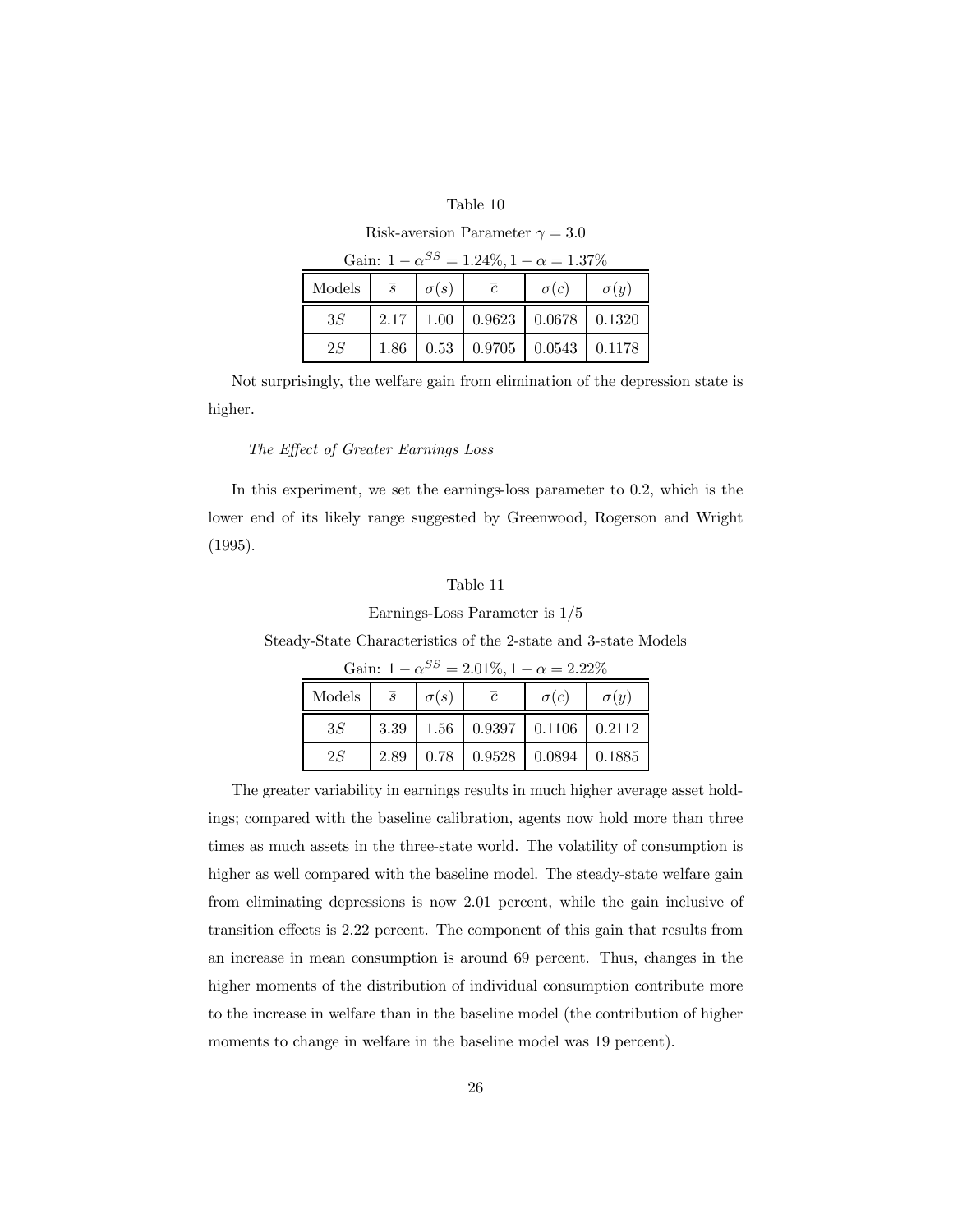#### 7.4 A Less Conservative Calibration

Our baseline case was computed under a conservative set of assumptions on key parameters. Here we consider a less conservative scenario where we assume the risk-aversion parameter is set at 3, the earnings-loss parameter is set at 1/5, the average duration of unemployment spells in a depression is 20 months, and there is perfect unemployment insurance in nondepression states. Thus, this less conservative calibration combines the experiments done in the previous sections. We report the results of this case in Table 12.

#### Table 12

#### A Less Conservative Calibration

Steady-State Characteristics of the 2-state and 3-state Models

| Models | $\overline{s}$ | $\sigma(s)$ | $\epsilon$          | $\sigma(c)$ | $\sigma(y)$ |
|--------|----------------|-------------|---------------------|-------------|-------------|
| 3S     | 1.47           | 2.61        | $0.9404$   $0.0952$ |             | 0.2101      |
| 2S     |                | $\theta$    | 0.9525              | 0.0086      | 0.1885      |

Gain:  $1 - \alpha^{SS} = 6.00\%, 1 - \alpha = 6.59\%$ 

Now the welfare gain from elimination of a Depression-like state is 6 percent or more. Also, conditional on being in a depression, the steady-state gain from elimination of the depression state is almost 19 percent. These estimates are now strikingly large and, in our view, more indicative of the true welfare gains to be had from elimination of the likelihood of Depression-like events.

It is of some interest to note that the combined effect of the four departures from the baseline calibration is much larger than the sum of their separate effects. Separately, these departures raised the steady-state welfare gain by 0.19 percent (risk aversion raised to 3), 0.96 percent (earnings loss from unemployment raised to 4/5 of employed earnings), 0.06 percent (average duration of unemployment spells raised to 20 months), and 0.13 percent (perfect unemployment insurance in nondepression states) which brings their sum to only 1.34 percent.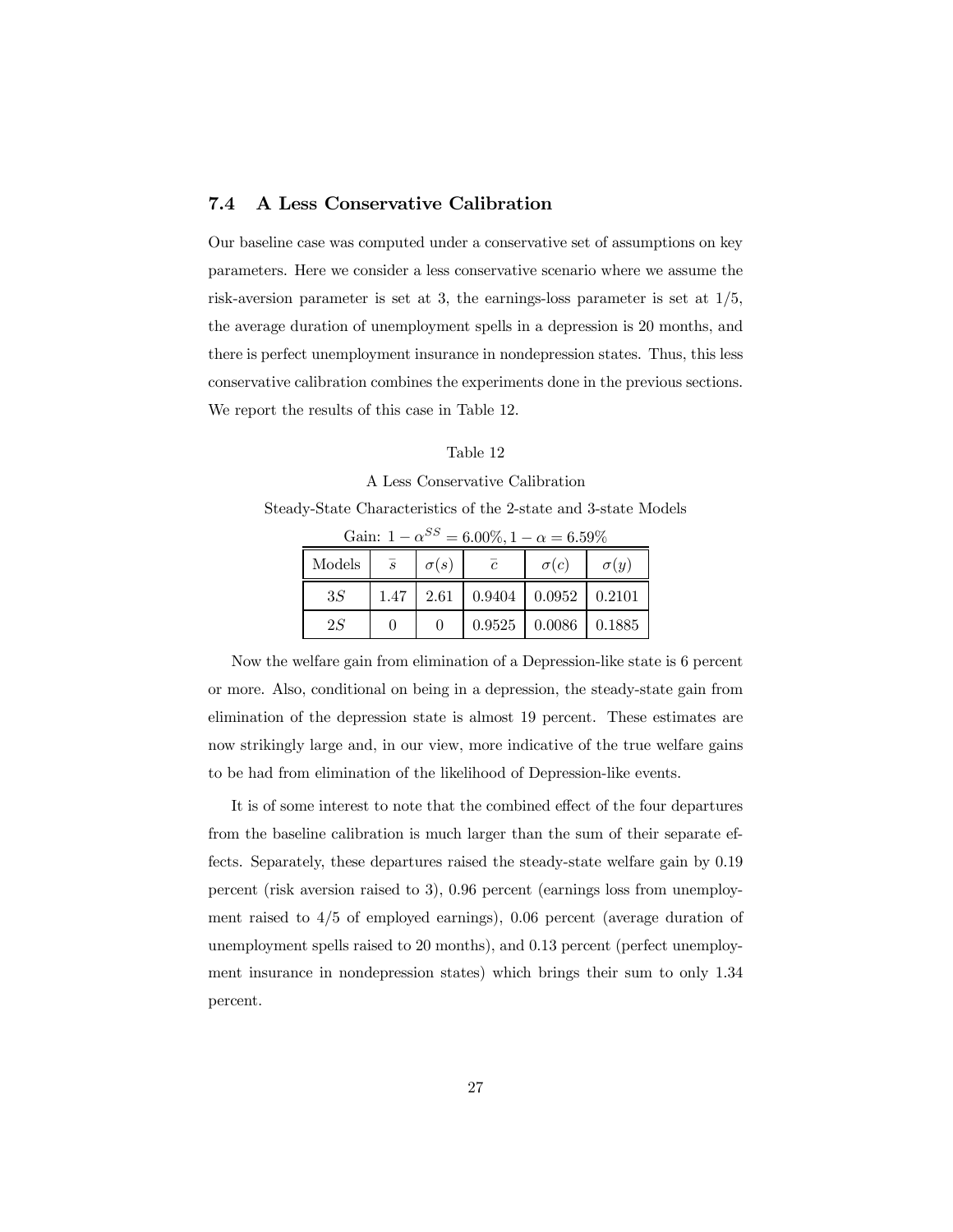It is also of interest to note that now the increase in mean consumption in the two-state environment accounts for only 21 percent of the increase in steadystate welfare. The rest of the gains come from changes in the higher moments of the consumption distribution. This decomposition is almost exactly opposite to that found for the baseline calibration.

#### 8 Does Uninsured Earnings Risk Matter?

In this section, we assess the quantitative significance of uninsured employment risk for a Depression-like event. We do this by calculating the welfare gain from eliminating the depression state in an environment in which there is complete pooling of idiosyncratic unemployment risk. So, in this environment each agent receives the per-capita endowment of the economy in every aggregate state. Table 13 reports the results from this "representative agent" experiment when all parameter values are held at their baseline choices.

| The Effect of Full Unemployment Insurance in the Baseline Model |                                                                                                                               |  |  |  |  |  |  |
|-----------------------------------------------------------------|-------------------------------------------------------------------------------------------------------------------------------|--|--|--|--|--|--|
| Gain: $1 - \alpha^{SS} = 0.94\%, 1 - \alpha = 0.94\%$           |                                                                                                                               |  |  |  |  |  |  |
|                                                                 | $\begin{array}{ c c c c c c c c c } \hline \text{Models} & \bar{s} & \sigma(s) & \bar{c} & \sigma(c) & \sigma(y) \end{array}$ |  |  |  |  |  |  |

 $3S \begin{bmatrix} 0 & 0 \\ 0 & 0 \\ 0 & 0 \end{bmatrix}$  0.9619 0.0266 0.1320 2S 0 0 0.9705 0.0054 0.1178

Table 13

| Eliminating uninsured employment risk eliminates the need to save. The              |
|-------------------------------------------------------------------------------------|
| uncertainty in earnings is too low to overcome the difference in the rate of        |
| return on savings (zero) and the rate of discount (six percent, annualized). As     |
| one would expect, allowing risksharing lowers the gains from the elimination of     |
| depressions. In particular, the steady-state welfare gains are roughly 12 percent   |
| higher in the baseline economy <i>without</i> unemployment insurance, and the gains |
| inclusive of the transition path are 18 percent higher.                             |

Thus, for the baseline calibration, the existence of uninsured earnings risk does raise the gains from eliminating depressions. However, the difference is not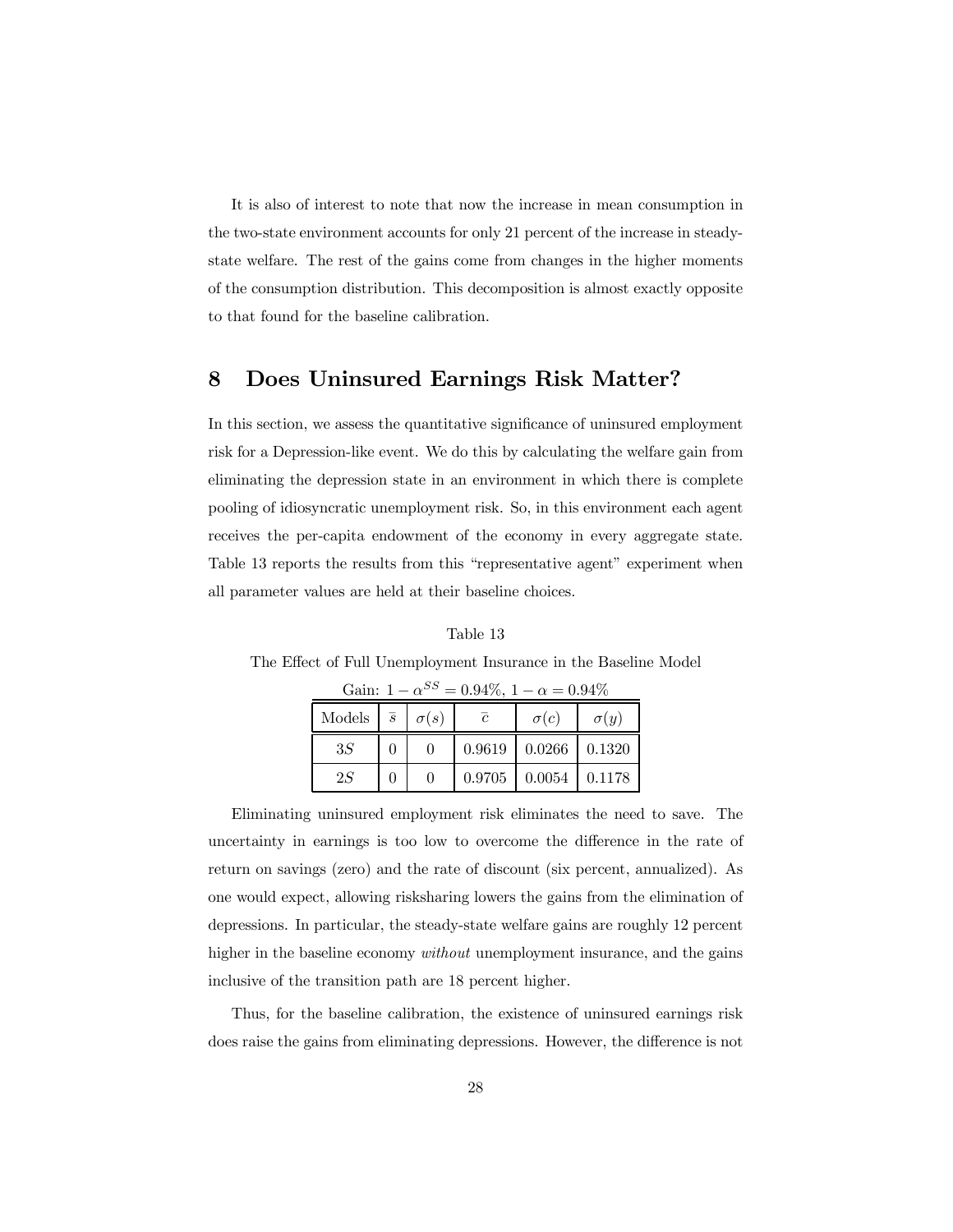large. But the situation is quite different for the less conservative calibration discussed in the previous section. Table 14 reports the gain from eliminating depressions for that environment if there is perfect risk sharing.

#### Table 14

The Effect of Full Unemployment Insurance in the Less Conservative Model

| Gain: $1 - \alpha^{SS} = 1.72\%, 1 - \alpha = 1.72\%$ |  |   |  |                                  |             |  |  |
|-------------------------------------------------------|--|---|--|----------------------------------|-------------|--|--|
| Models $\overline{s}$ $\sigma(s)$                     |  |   |  | $\sigma(c)$                      | $\sigma(y)$ |  |  |
| 3S                                                    |  | 0 |  | $0.9390 \mid 0.0425 \mid 0.2101$ |             |  |  |

 $2S \quad | \quad 0 \quad | \quad 0.9525 \quad | \quad 0.0086 \quad | \quad 0.1885$ 

As in the baseline model, complete risksharing eliminates the need to save. The gain from eliminating depressions is now 1.72 percent. For this lessconservative environment we imposed perfect insurance against loss of earnings from unemployment in the good and bad states but not in the depression state. The welfare gain from elimination of the depression state was calculated to be 6.00 percent and 6.59 percent (steady state and inclusive of transition effects, respectively). Therefore, in this case the existence of uninsured earnings risk matters a great deal. The welfare gain in the absence of complete risksharing is close to four times that when full risksharing is imposed.

#### 9 Conclusion

Our aim in this paper was to obtain a measure for the potential benefit of policies that reduce the likelihood of a Depression-style collapse of economic activity in the US for the period 1900-1998. In principle our approach could be applied to economic crises in other countries and for other sample periods. For the US, we found that even when the probability of transiting into a Depression-like state is about once in every 83 years, the welfare gain from setting this small probability to zero can range between 1.05 percent and 6.60 percent of annual consumption, in perpetuity. By standards of welfare analysis, these are large gains. In particular, they are more than 100 times larger than the estimated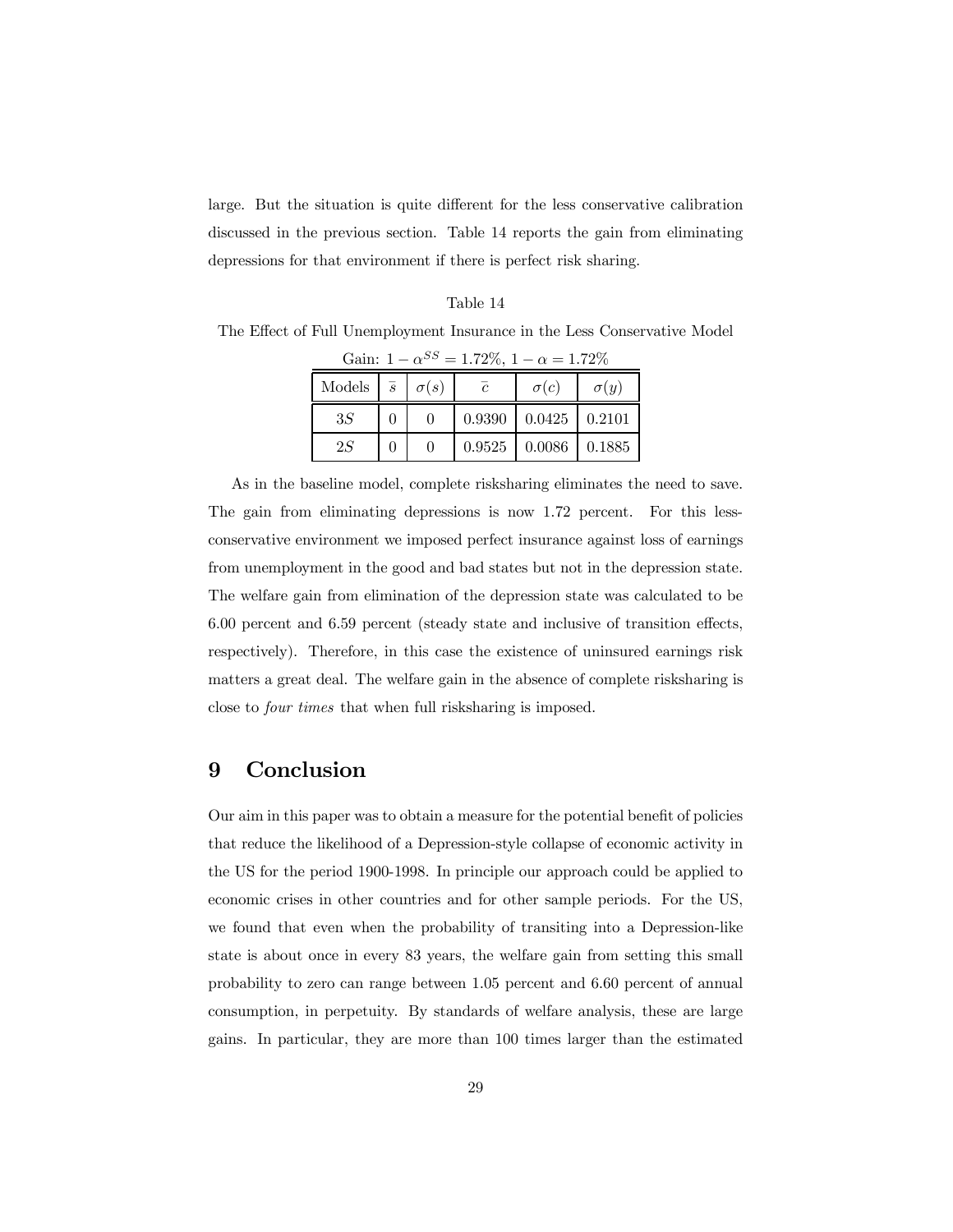welfare gains from eliminating normal business cycle volatility reported in Lucas (1987) for comparable risk-aversion parameters. These large gains arise because even though the probability of transiting to a Depression-like state is small, it's highly persistent. This persistence plays a large role in the estimates of welfare gain reported in this paper. We also find that uninsured unemployment risk may contribute significantly to the size of these gains. For instance, in the case where the gains are in excess of six percent, a representative agent calculation would yield a welfare gain that is only about one-fourth as large.

While we have quantified the potential gain from pursuing policies that reduce the likelihood of economic crises, we have not said anything about the potential costs of doing so. In particular, we have not specified any policy arrangement that could set the probability of economic crises to zero. However, by pointing out the welfare gains from eliminating even a small probability of encountering a Depression-like state, we are suggesting that it's worthwhile to determine what policies reduce the likelihood of economic crises and how they would be implemented.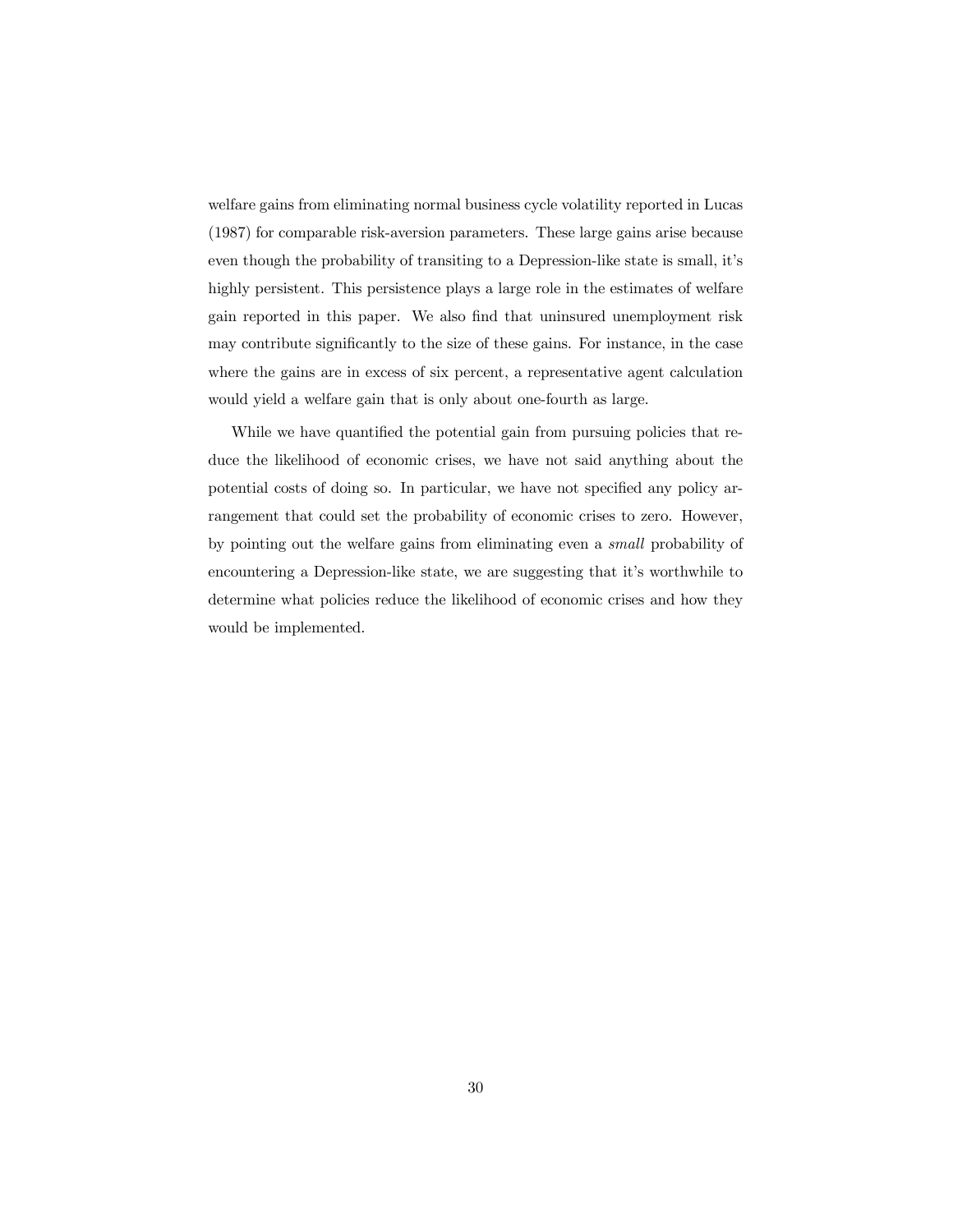#### References

- [1] Aiyagari, S. Rao. "Uninsured Idiosyncratic Risk and Aggregate Saving," Quarterly Journal of Economics, 109, 1994 (pp. 659-684).
- [2] Alvarez, Fernando and Urban Jermann. "Using Asset Prices to Measure the Cost of Business Cycles," mimeo, October 1999.
- [3] Atkeson, Andrew and Chris Phelan. "Reconsidering the Costs of Business Cycles with Incomplete Markets," in S. Fischer and J. Rotemberg eds., NBER Macroeconomics Annual 1994, (pp. 187-207).
- [4] Barlevy, Gadi. "Evaluating the Costs of Business Cycles in Models of Endogenous Growth," mimeo, Department of Economics, Northwestern University, April 2000.
- [5] Bewley, Truman. "Permanent Income Hypothesis: A Theoretical Formulation," Journal of Economic Theory, 16, 1977 (pp. 252-292).
- [6] Cohen, Darrel. "Quantitative Defense of Stabilization Policy," Finance and Economics Discussion Series No. 2000-34, Federal Reserve Board, Washington D.C.
- [7] Cole, Harold L., and Lee Ohanian. "The Great Depression in the United States From a Neoclassical Perspective," Quarterly Review, Federal Reserve Bank of Minneapolis, Winter 1999, (pp. 2-21).
- [8] Danthine, Jean-Pierre and John B. Donaldson. "Non-Falsified Expectations and General Equilibrium Asset Pricing: The Power of the Peso," Working Paper No. PW-97-19, Columbia Business School, August 1998.
- [9] Darby, Michael R. "Three-and -a Half Million U.S. Employees Have Been Mislaid: Or, an Explanation of Unemployment, 1934-1941," Journal of Political Economy, 84, 1976 (pp. 1-16).
- [10] Dolmas, Jim. "Risk Preferences and the Welfare Costs of Business Cycles," Review of Economic Dynamics, 1, 1998 (pp. 646-676).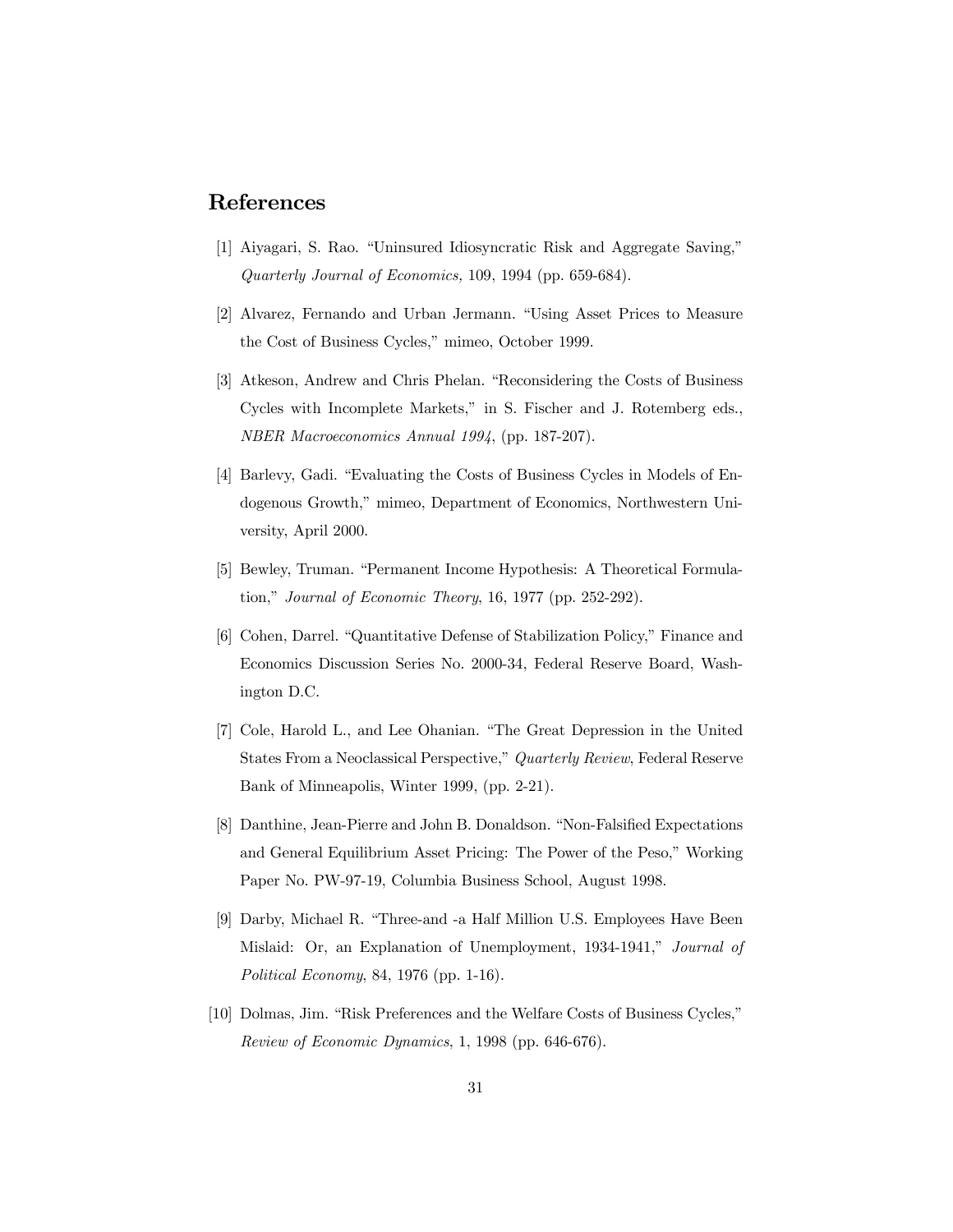- [11] Gordon, Robert J. The American Business Cycle: Continuity and Change. Chicago: The University of Chicago Press (for NBER), 1986.
- [12] Greenwood, Jeremy, Richard Rogerson, and Randall Wright."Household Production in Real Business Cycle Theory," in Thomas F. Cooley ed., Frontiers of Business Cycle Research, Princeton: Princeton University Press, 1995, (pp. 157-174).
- [13] Hamilton, James D. "A New Approach to the Economic Analysis of Nonstationary Time Series and Business Cycles," Econometrica, 57, 1989 (pp. 357-384).
- [14] Imrohoroglu, Ayse. "Cost of Business Cycles with Indivisibilities and Liquidity Constraints," Journal of Political Economy, 97, 1989 (pp. 1364- 1383).
- [15] Jones, Larry E., Rodolfo Maneulli and Ennio Stacchetti. "Technology (and Policy) Shocks in Models of Endogenous Growth," NBER Working Paper No. 7063, April 1999.
- [16] Keyssar, Alexander. Men Out of Work: A Social History of Unemployment in Massachusetts. Doctoral Thesis, Harvard University, 1977.
- [17] Krusell, Per and Tony A. Smith Jr. "On the Welfare Effects of Eliminating Business Cycles," forthcoming, Review of Economic Dynamics.
- [18] Lebergott, Stanley. Manpower in Economic Growth: The American Record since 1800. Economics Handbook Series. New York: McGraw Hill, 1964.
- [19] Lucas, Robert E. Jr. Models of Business Cycles. Oxford, UK: Basil Blackwell, 1987.
- [20] Matheron, Julien and Tristan-Pierre Maury. "The Welfare Cost of Fluctuations in AK Growth Models,"mimeo, MODEM, Universite Paris X, June 2000.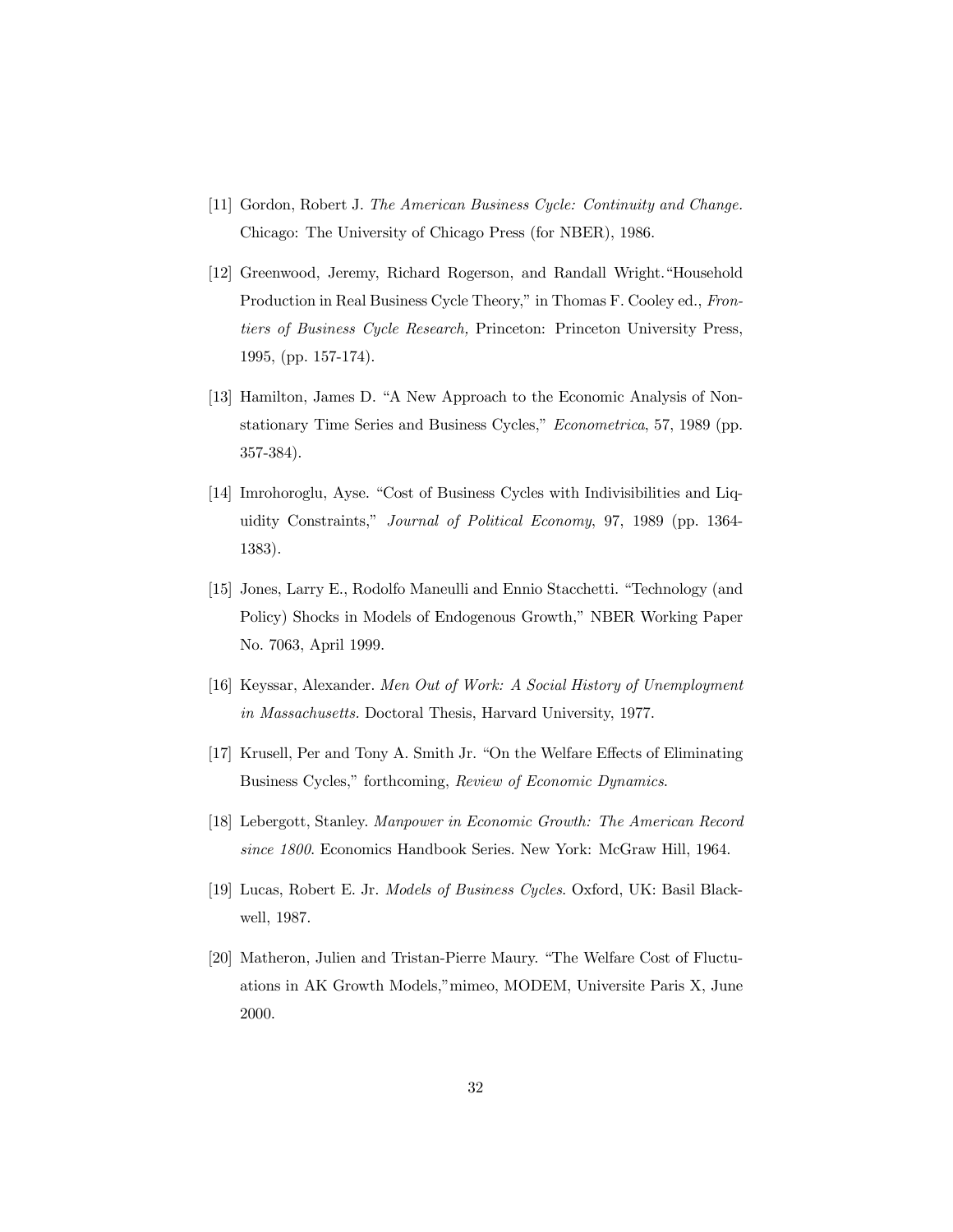- [21] Obstfeld, Maurice. "Evaluating Risky Consumption Paths: The Role of Intertemporal Substitutability," European Economic Review, 38, 1994 (pp. 1471-1486).
- [22] Otrok, Christopher. "On the Welfare Cost of Business Cycles," forthcoming, Journal of Monetary Economics.
- [23] Rietz, Thomas A. "The Equity Risk Premium: A Solution,"Journal of Monetary Economics,22,1988 (pp.117-131).
- [24] Portier, Franck and Luis A. Puch. "The Welfare Cost of Fluctuations in Representative Agent Economies," mimeo, Universite de Toulouse, July 1999.
- [25] Romer, Christina D. "Spurious Volatility in Historical Unemployment Data," Journal of Political Economy, 94, 1986 (pp. 1- 37).
- [26] Ross, Sheldon M. Introduction to Probability Models, New York: Academic Press, 1972.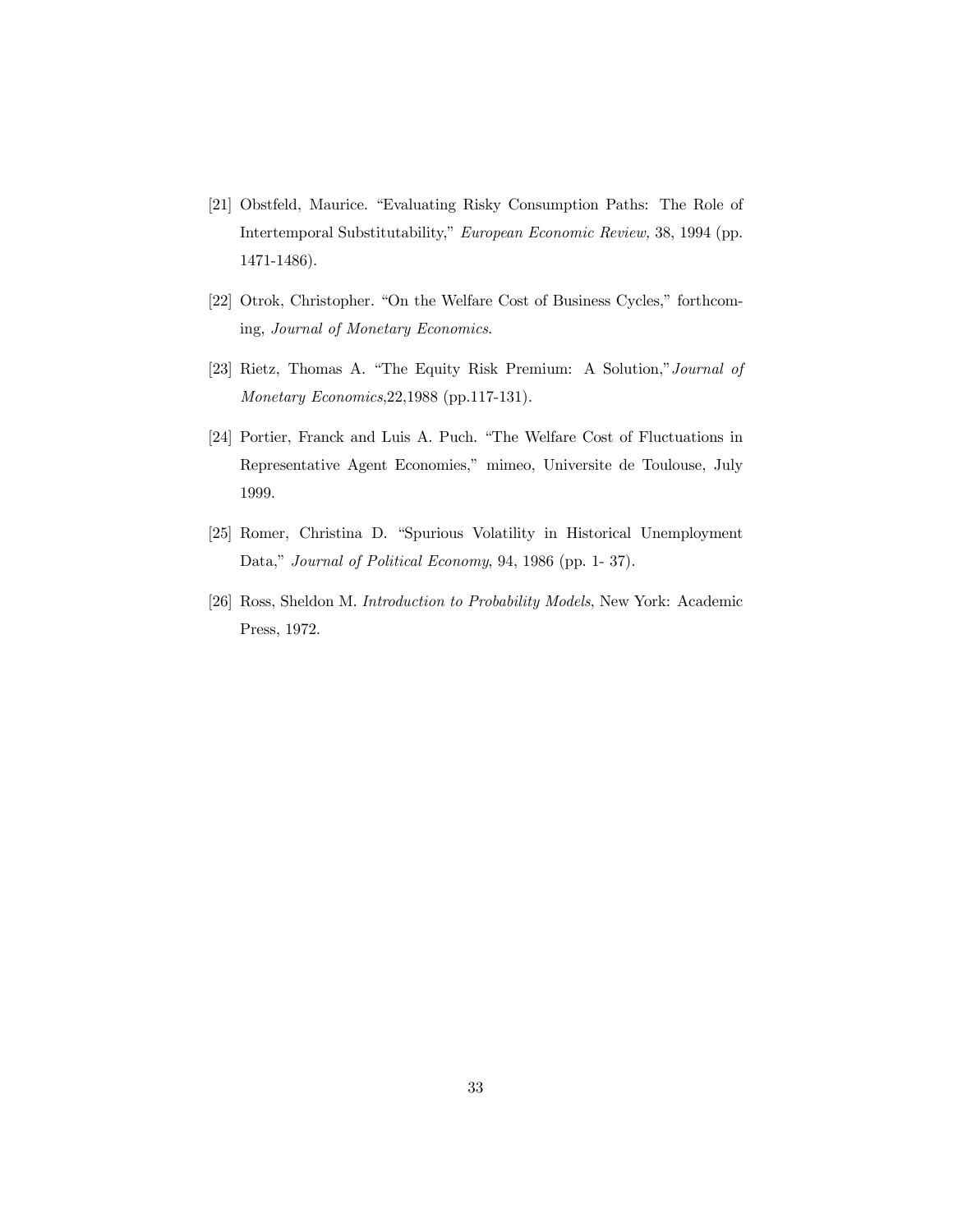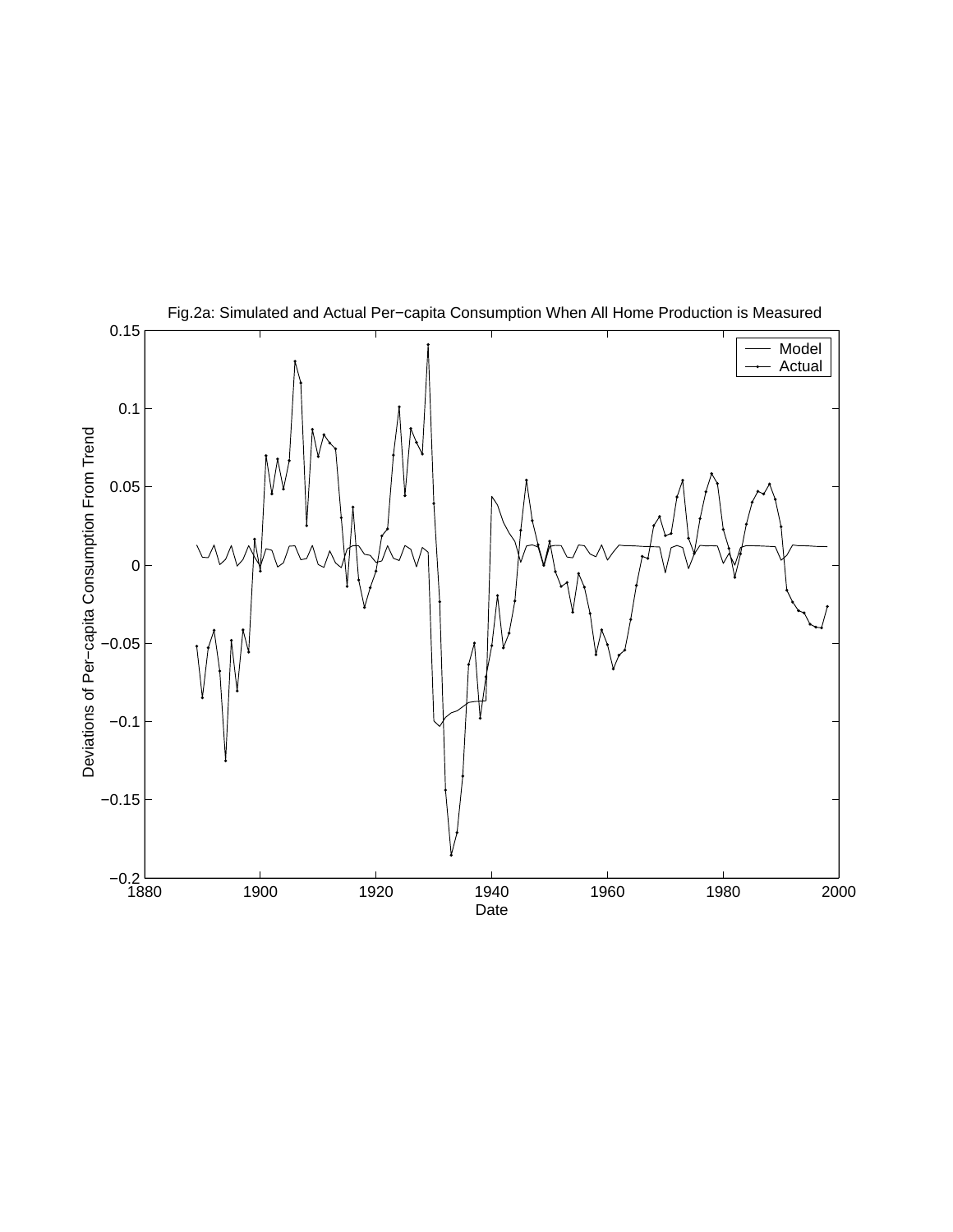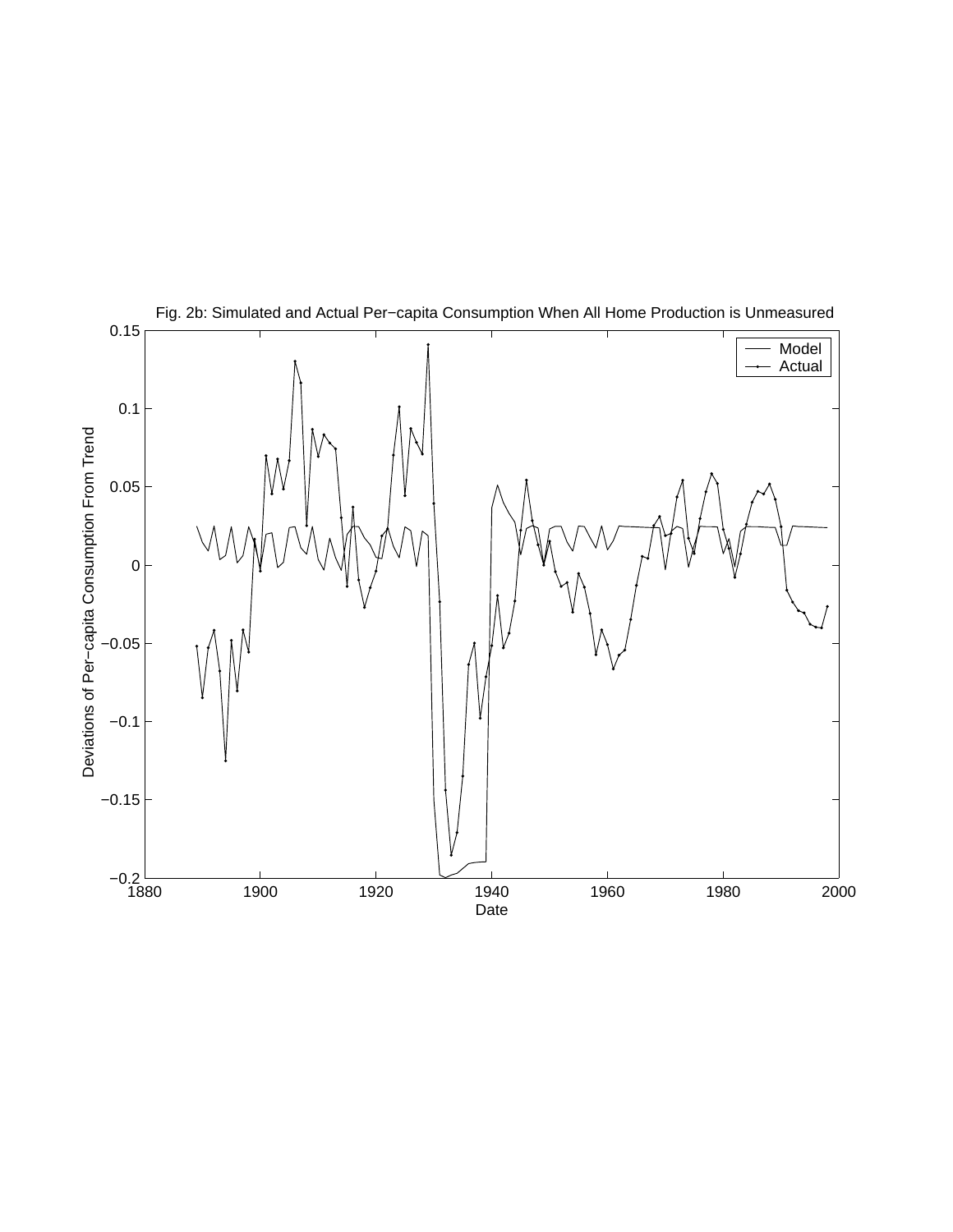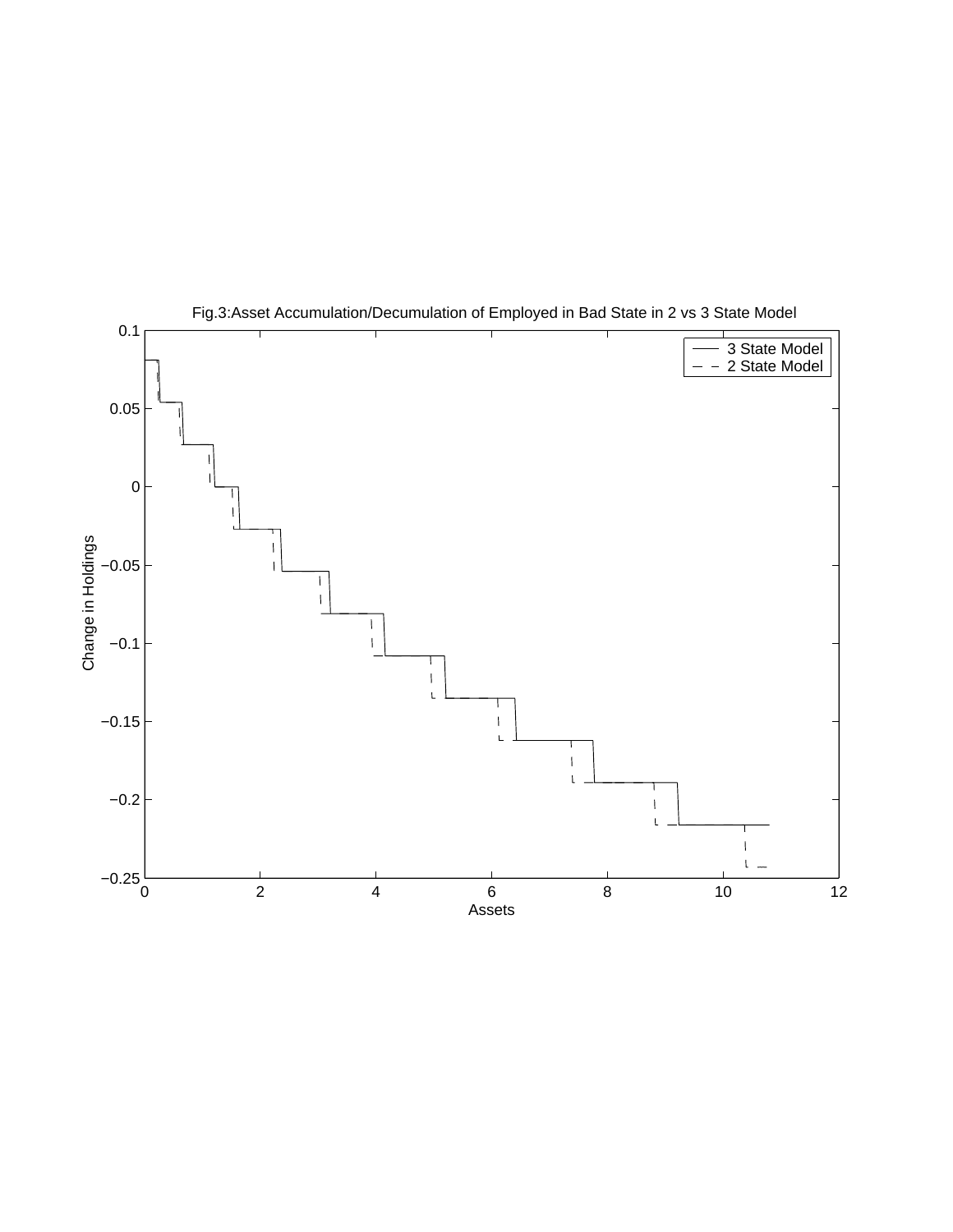

Fig.4:Asset Accumulation/Decumulation of Unemployed in Bad State in 2 vs 3 State Model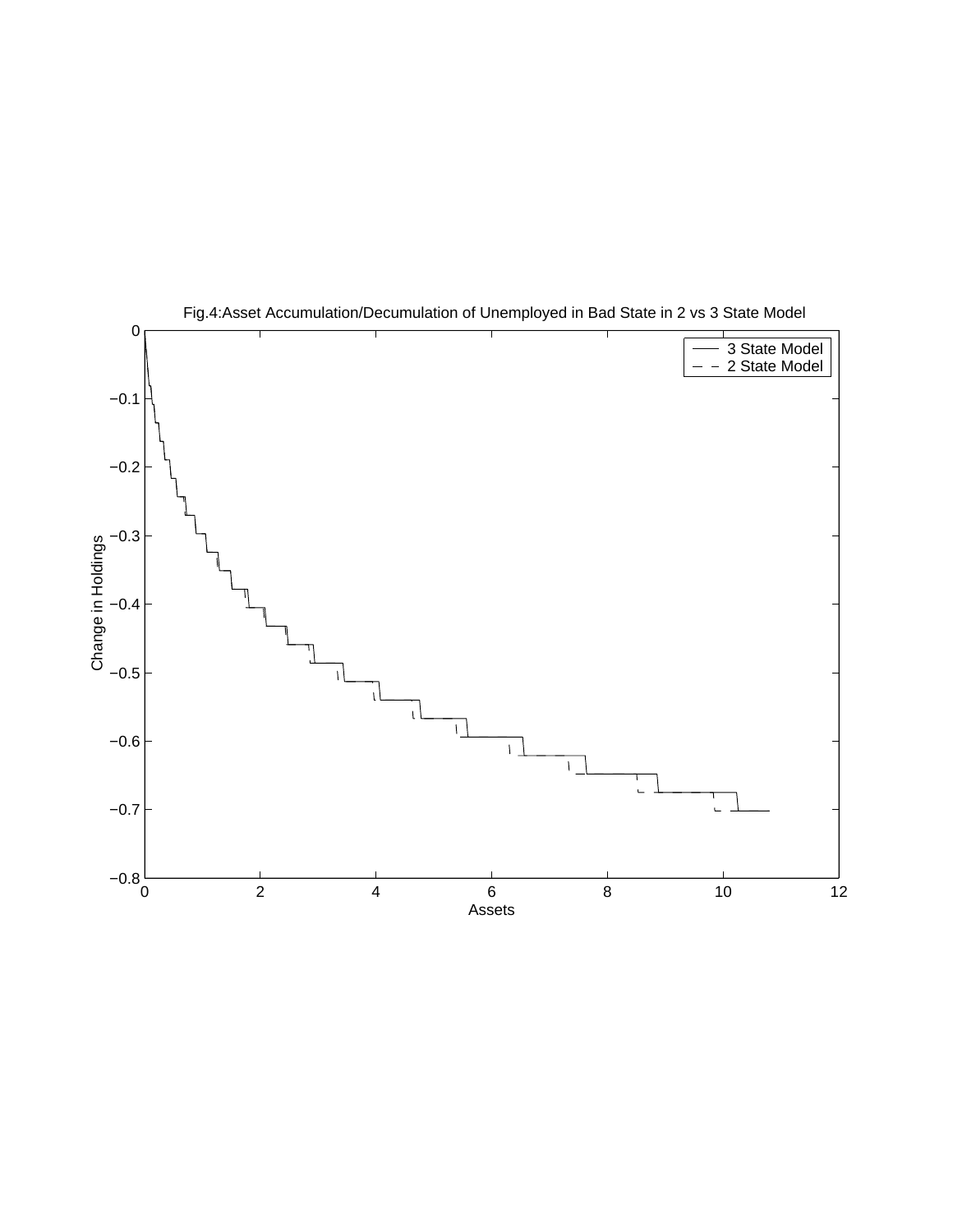

Fig.5:Asset Accumulation/Decumulation of Unemployed in Good, Bad, Depression State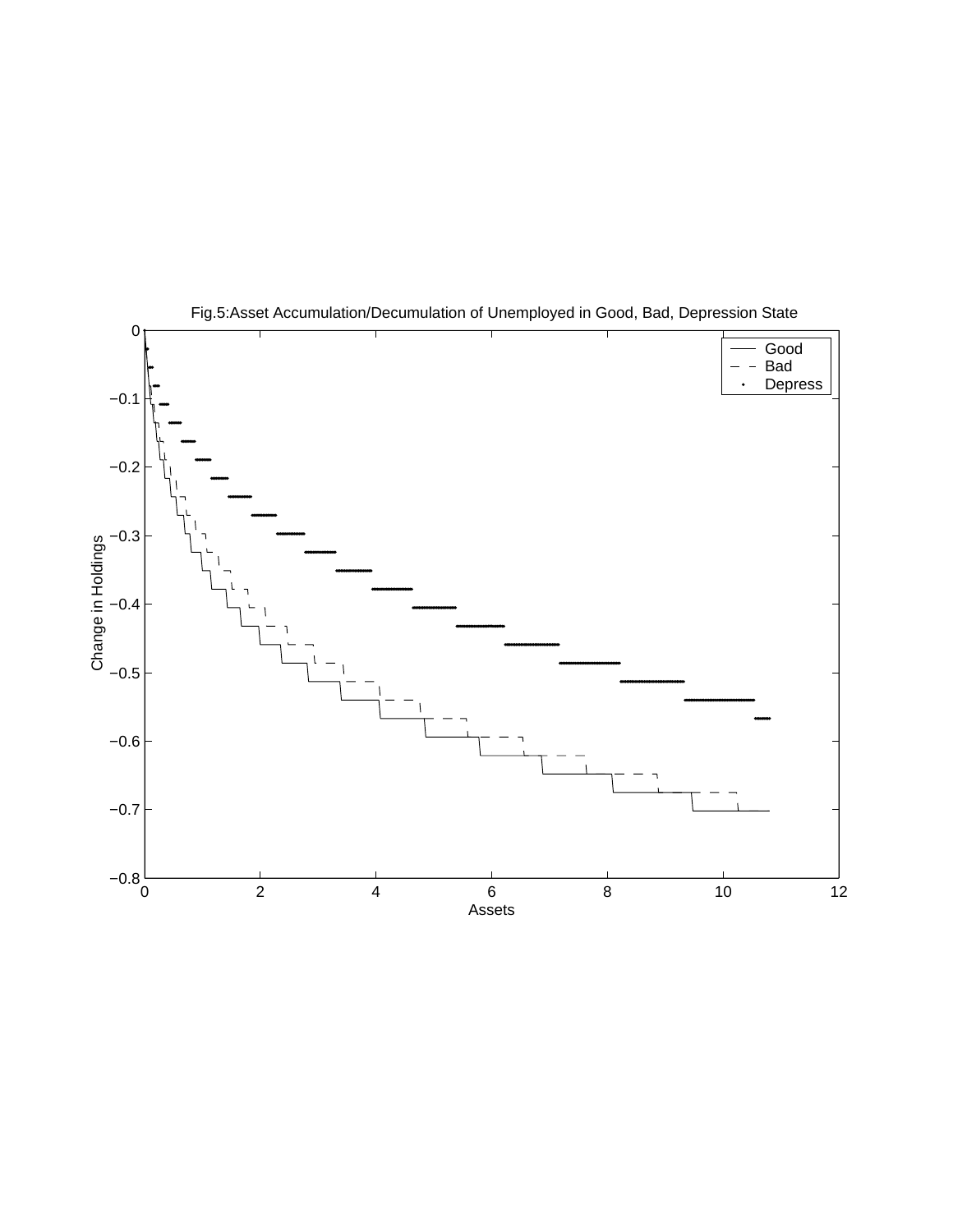

Fig.6:Asset Accumulation/Decumulation of Employed in Good, Bad, Depression State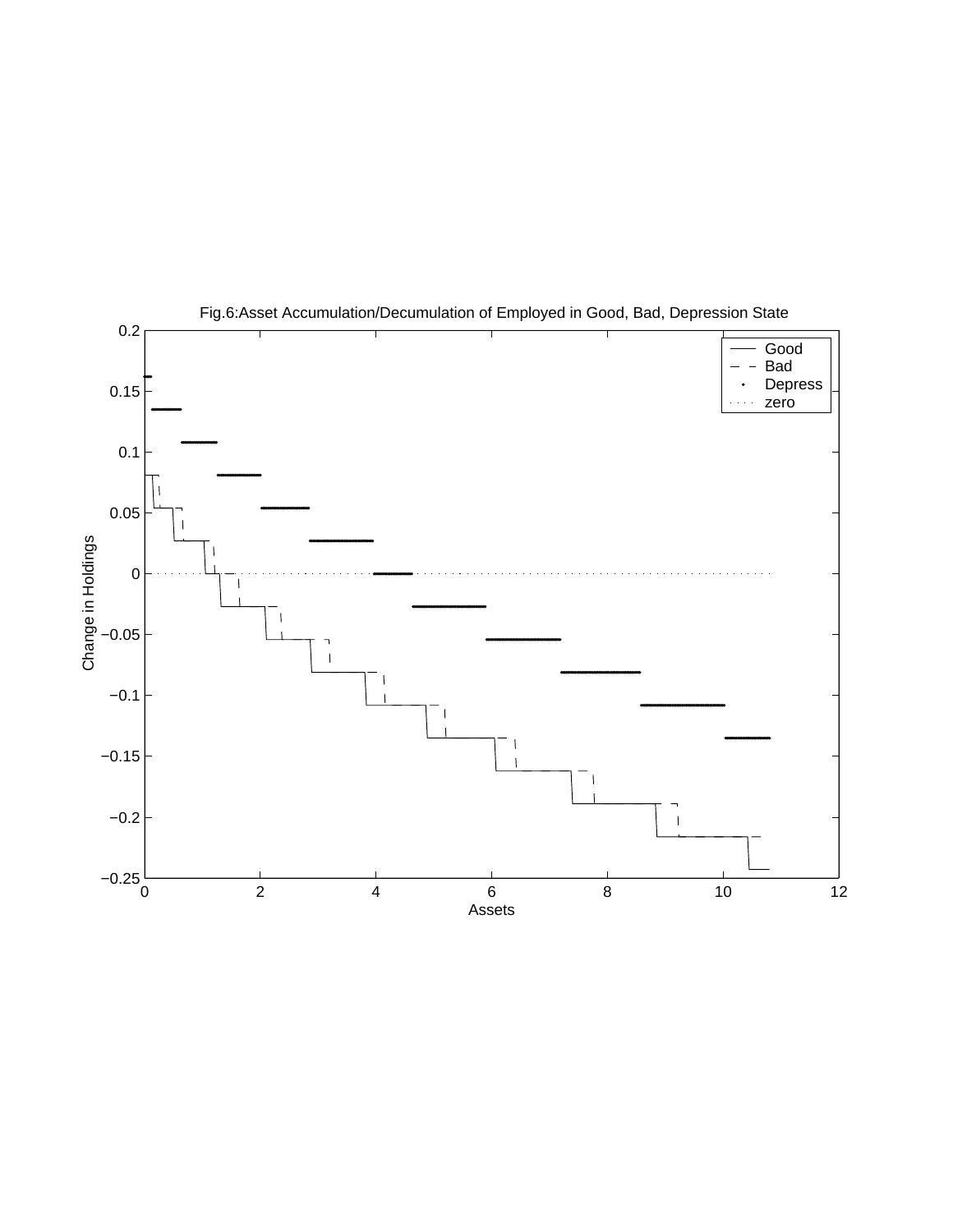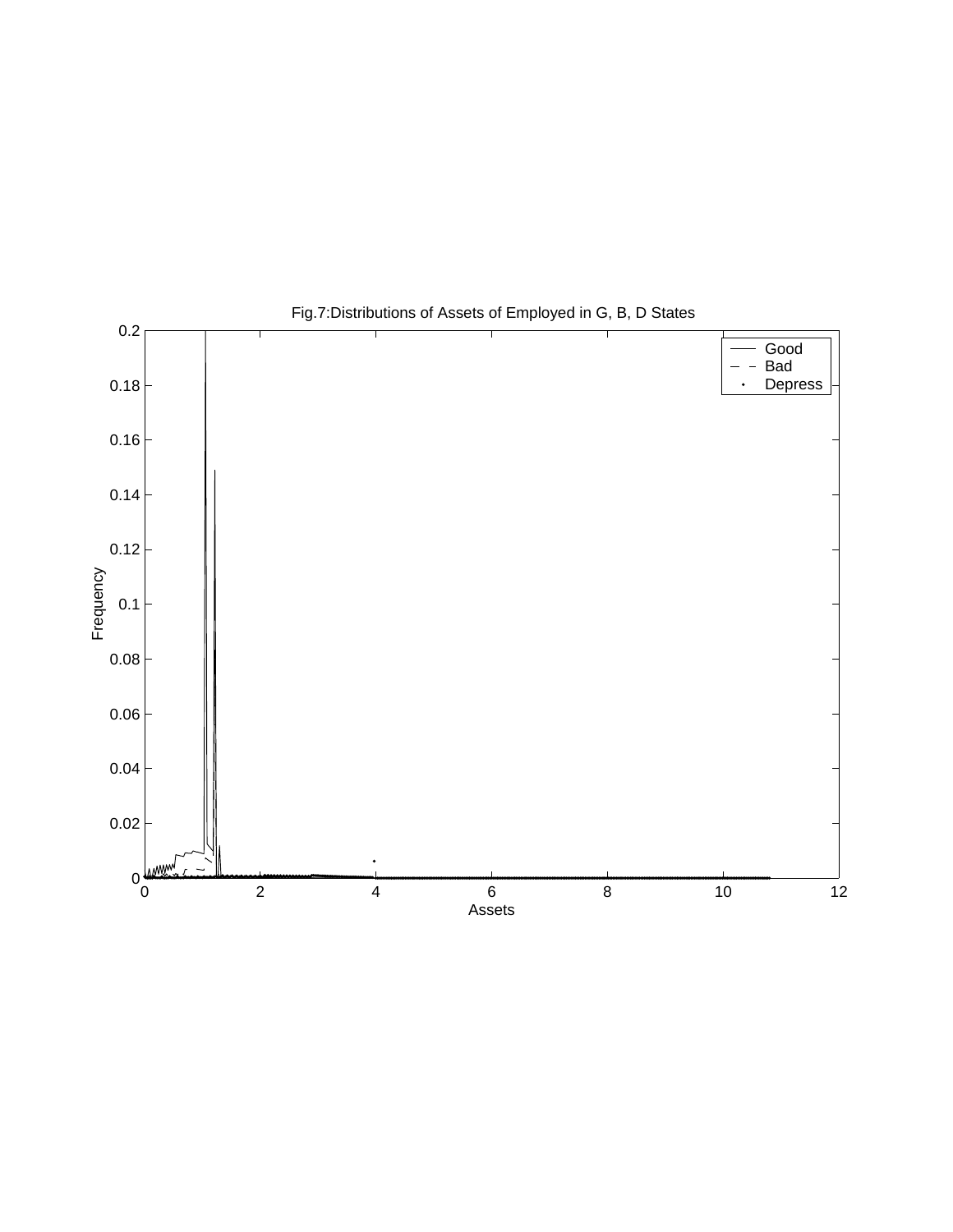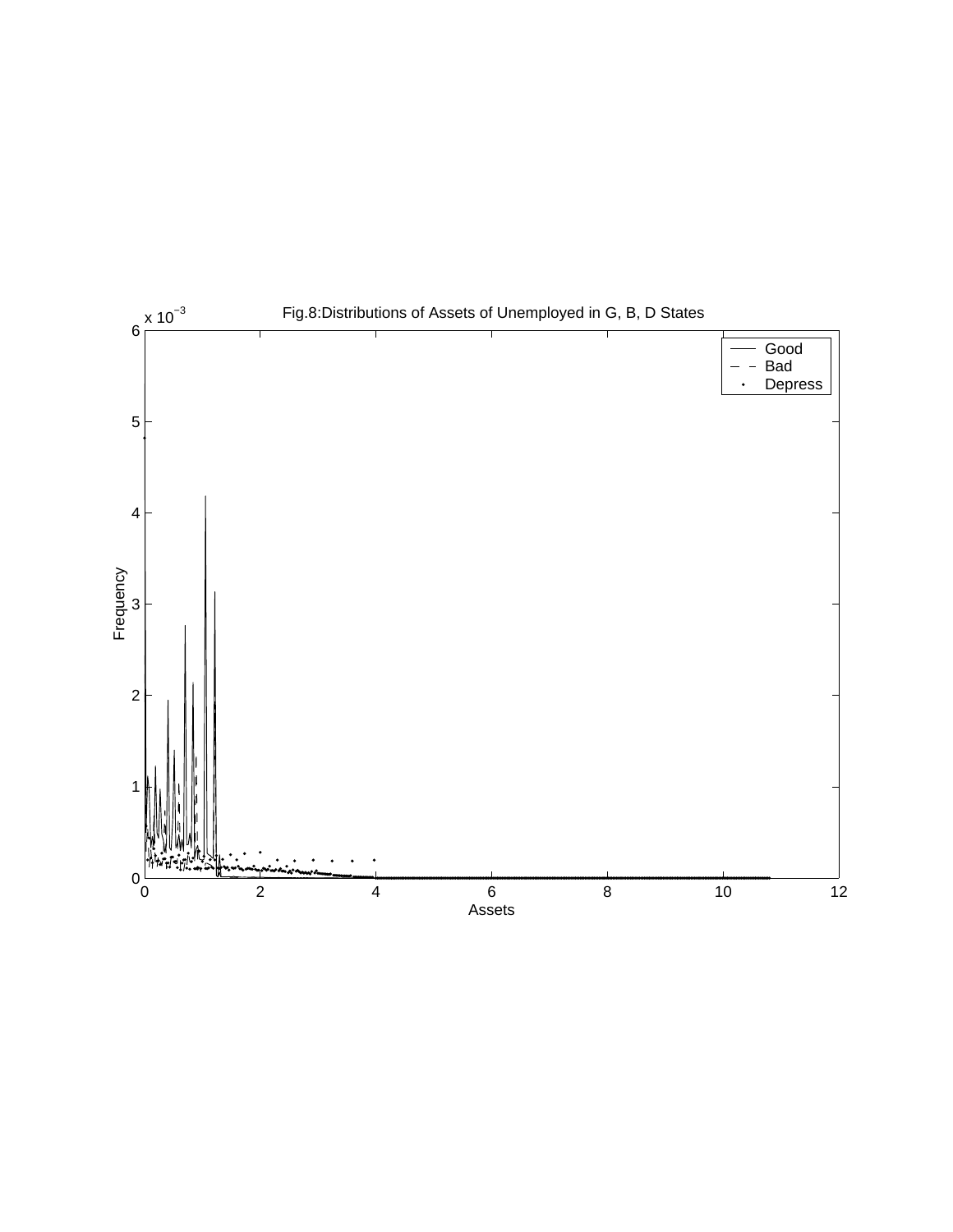

Fig.9: Simulated Asset Holdings during the Depression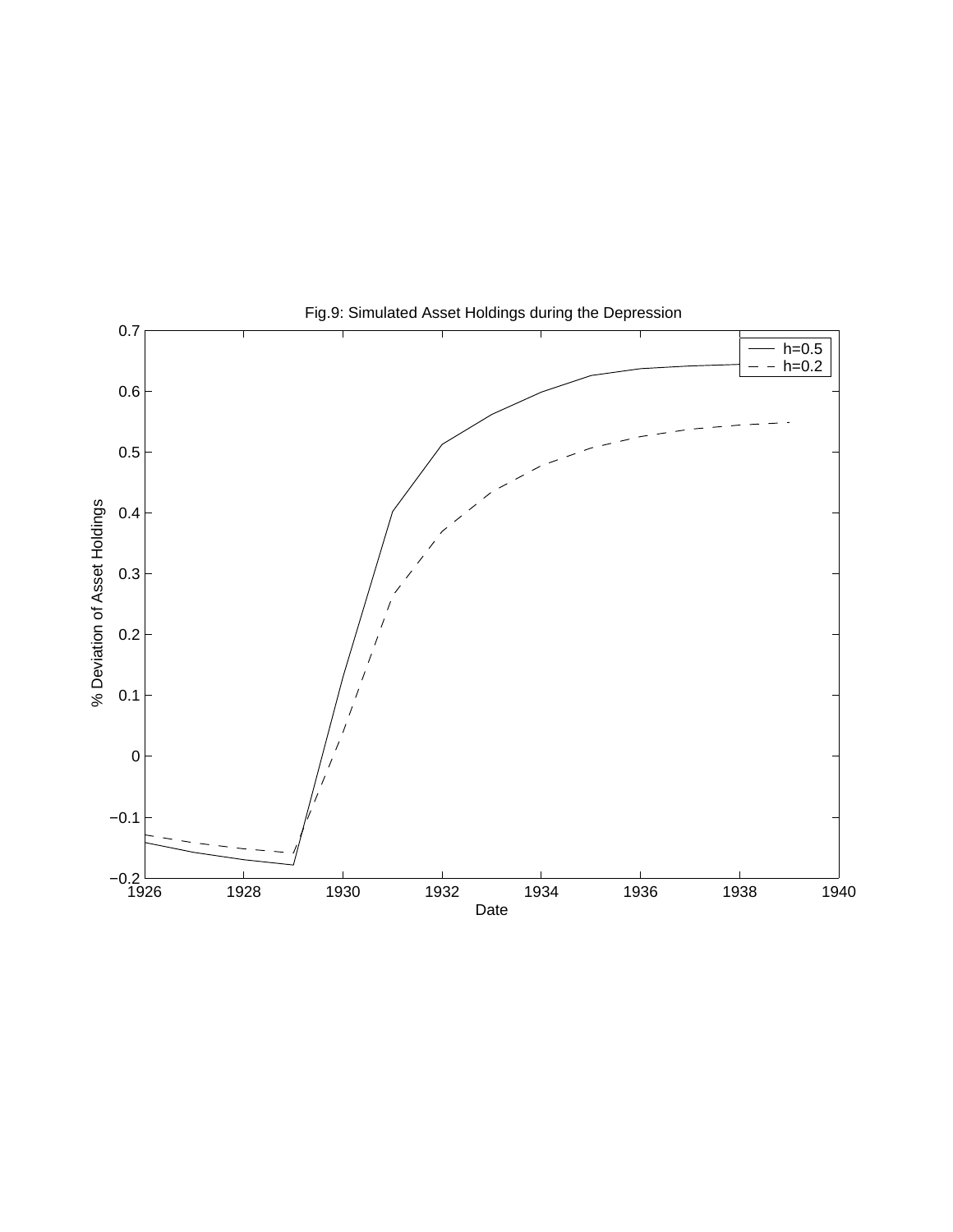

Fig.10:Value Functions of Unemployed in Bad State in 2 vs 3 State Model